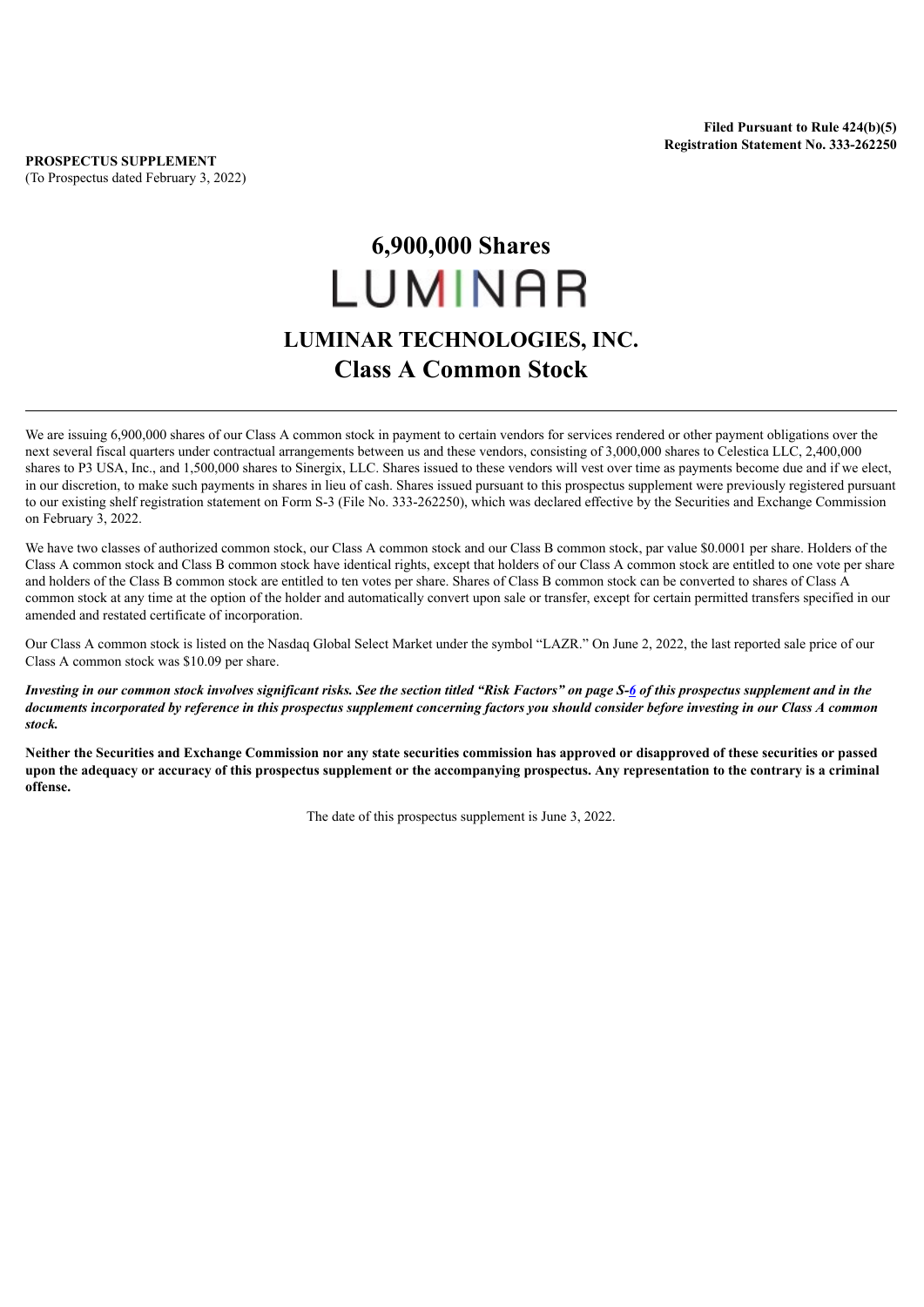## **TABLE OF CONTENTS**

## **Prospectus Supplement**

|                                                                 | Page        |
|-----------------------------------------------------------------|-------------|
| <b>About This Prospectus Supplement</b>                         | $S$ -ii     |
| <b>Prospectus Supplement Summary</b>                            | $S-1$       |
| <b>Cautionary Note Regarding Forward-Looking Statements</b>     | $S-4$       |
| <b>Risk Factors</b>                                             | $S-6$       |
| Use of Proceeds                                                 | $S-8$       |
| <b>Dilution</b>                                                 | $S-9$       |
| <b>Plan of Distribution</b>                                     | <u>S-11</u> |
| Material Federal Income Tax Considerations for Non-U.S. Holders | $S-12$      |
| <b>Where You Can Find More Information</b>                      | $S-16$      |
| <b>Incorporation of Certain Information by Reference</b>        | $S-16$      |
| <b>Legal Matters</b>                                            | $S-17$      |
| <b>Experts</b>                                                  | $S-17$      |

## **Prospectus**

<span id="page-1-0"></span>

|                                                             | Page       |
|-------------------------------------------------------------|------------|
| <b>About This Prospectus</b>                                |            |
| <b>Company Overview</b>                                     |            |
| <b>Corporate Information</b>                                |            |
| <b>Risk Factors</b>                                         |            |
| <b>Cautionary Note Regarding Forward-Looking Statements</b> |            |
| Use of Proceeds                                             |            |
| <b>Description of Our Capital Stock</b>                     |            |
| <b>Description of Our Debt Securities</b>                   | <u> 14</u> |
| <b>Description of Our Warrants</b>                          | 15         |
| <b>Description of Our Units</b>                             | 16         |
| <b>Plan of Distribution</b>                                 |            |
| <b>Legal Matters</b>                                        | 19         |
| <b>Experts</b>                                              | <u>19</u>  |
| Where You Can Find Additional Information                   | <u>19</u>  |
| <b>Incorporation of Certain Information by Reference</b>    | 20         |
|                                                             |            |

 $\overline{\phantom{0}}$ 

S-i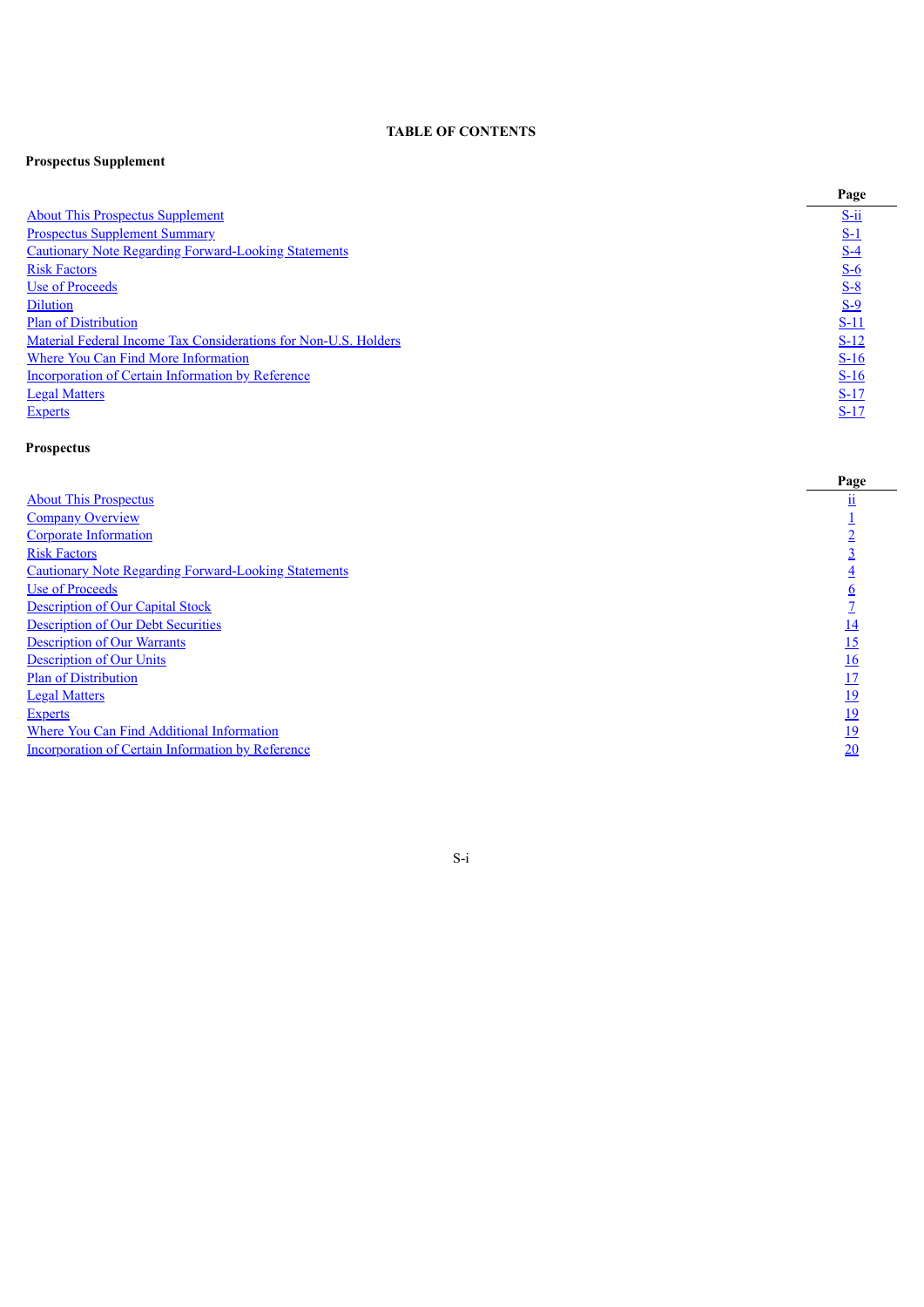## **ABOUT THIS PROSPECTUS SUPPLEMENT**

This document is part of the registration statement that we filed with the Securities and Exchange Commission, or the SEC, using a "shelf" registration process pursuant to which we may, from time to time, sell Class A common stock in one or more offerings. This document consists of two parts. The first part is this prospectus supplement, including the documents incorporated by reference, which describes the general terms of the offering and issuance of our shares to three of our vendors (the "Vendor Issuances"), and also adds to and updates the information contained in the accompanying prospectus and the documents incorporated by reference therein. The second part, the accompanying prospectus, including the documents incorporated by reference, gives more general information, some of which does not apply to any offerings of shares of our Class A common stock. Generally, when we refer to the "prospectus," we are referring to both parts combined. You should read both this prospectus together with additional information described under the heading "Where You Can Find Additional Information" and "Incorporation of Certain Information by Reference" in this prospectus supplement.

We have not authorized anyone to provide any information other than that contained or incorporated by reference in this prospectus or in any pricing supplement prepared by or on behalf of us or to which we have referred you. We take no responsibility for, and can provide no assurance as to the reliability of, any other information that others may give you. We are not making an offer of these securities or soliciting an offer to buy these securities in any jurisdiction where the offer or sale is not permitted. Persons outside the United States who come into possession of this prospectus must inform themselves about, and observe any restrictions relating to, the offering of the Class A common stock and the distribution of this prospectus outside the United States. You should not assume that the information contained in or incorporated by reference in this prospectus or any pricing supplement is accurate as of any date other than their respective dates.

We further note that the representations, warranties and covenants made by us in any agreement that is filed as an exhibit to any document that is incorporated by reference herein were made solely for the benefit of the parties to such agreement, including, in some cases, for the purpose of allocating risk among the parties to such agreements, and should not be deemed to be a representation, warranty or covenant to you. Moreover, such representations, warranties and covenants were accurate only as of the date when made. Accordingly, such representations, warranties and covenants should not be relied on as accurately representing the current state of our affairs.

When we refer to "Luminar," "we," "our" and "us" in this prospectus supplement, we mean Luminar Technologies, Inc. or its consolidated subsidiaries, unless otherwise specified. When we refer to "you," we mean the holders of the applicable series of securities.

<span id="page-2-0"></span>Luminar, the Luminar logo and our other registered or common law trademarks, service marks or trade names appearing in this prospectus are the property of Luminar. All other brand names or trademarks appearing in this prospectus supplement, the accompanying prospectus, and the information incorporated by reference herein, are the property of their respective holders. Solely for convenience, the trademarks and trade names in this prospectus supplement, the accompanying prospectus and the information incorporated by reference herein, are referred to without the ® and ™ symbols, but those references are not intended to indicate, in any way, that we will not assert, to the fullest extent under applicable law, our rights to these trademarks and tradenames. Other trademarks, service marks and trade names used in this prospectus are the property of their respective owners.

S-ii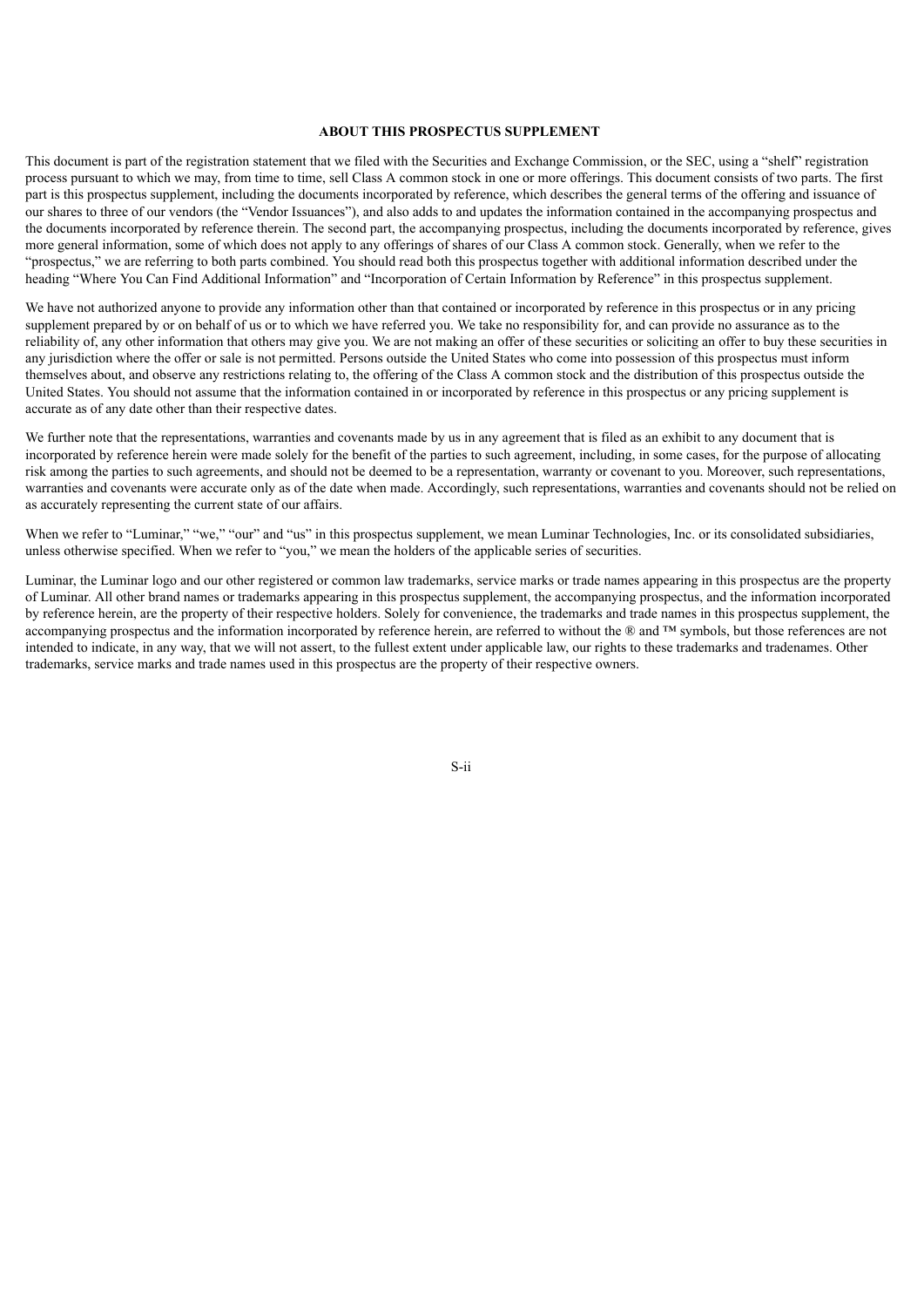## **PROSPECTUS SUPPLEMENT SUMMARY**

The following summary highlights selected information contained elsewhere or incorporated by reference in this prospectus supplement and does not contain all of the information that you should consider in making your investment decision. Before investing in our securities, you should carefully read this entire prospectus supplement and accompanying base prospectus, including all documents incorporated by reference herein and therein and the information set forth under the heading "Risk Factors" in this prospectus supplement. References in this summary to Level 0 to Level 5 refer to levels of automation as defined by the Society of Automotive Engineers. For more information, see "Market Outlook" in Part I, Item 1. Business in our Annual Report on Form 10-K for the year *ended December 31, 2021.*

## **Luminar Technologies, Inc.**

Luminar is a global automotive technology company ushering in a new era of vehicle safety and autonomy. We are enabling solutions for series production passenger cars and commercial trucks as well as other targeted markets. Founded in 2012 by President and Chief Executive Officer Austin Russell, Luminar built a new type of lidar from the chip–level up, with technological breakthroughs across all core components. As a result, we have created what we believe is the lidar sensor that meets the demanding performance, safety, and cost requirements for Level 3 through Level 5 autonomous vehicles in production, bypassing the traditional limitations of legacy lidar technology, while also enabling Level 0 through Level 3 (Advanced Driving Assistance Systems and/or Luminar Proactive Safety) with our Proactive Safety solution. Integrating this advanced hardware with our custom developed software stack enables a turn-key autonomous solution to accelerate widespread adoption across automakers at series production scale.

Our lidar hardware and software products help set the standard for safety in the industry, and are designed to enable accurate and reliable detections of some of the most challenging "edge cases" autonomous vehicles can encounter on a regular basis. This is achieved by advancing existing lidar range and resolution to new levels, ensuring hard–to–see objects like a tire on the road ahead or a child that runs into the street are not missed, as well as by developing our software to interpret the data needed to inform autonomous and assisted driving decisions.

Our full-stack hardware and software autonomy solution for cars and trucks as well as our standalone lidar technology offerings have made us one of the leading technology partners for the world's top automotive original equipment manufacturers.

We were incorporated in the State of Delaware in August 2018 as a special purpose acquisition company under the name Gores Metropoulos, Inc. On February 5, 2019, we completed our initial public offering. On December 2, 2020, we consummated the business combination (the "Business Combination") pursuant to the Agreement and Plan of Merger, dated August 24, 2020, with the pre–Business Combination Luminar Technologies, Inc. ("Legacy Luminar"). Legacy Luminar was incorporated in Delaware on March 31, 2015. In connection with the consummation of the Business Combination, we changed our name from Gores Metropoulos, Inc. to Luminar Technologies, Inc.

Our principal executive offices are located at 2603 Discovery Drive, Suite 100, Orlando, Florida 32826. Our telephone number is (407) 900–5259. Our website address is www.luminartech.com. Information contained on our website or connected thereto does not constitute part of, and is not incorporated by reference into, this prospectus or the registration statement of which it forms a part.

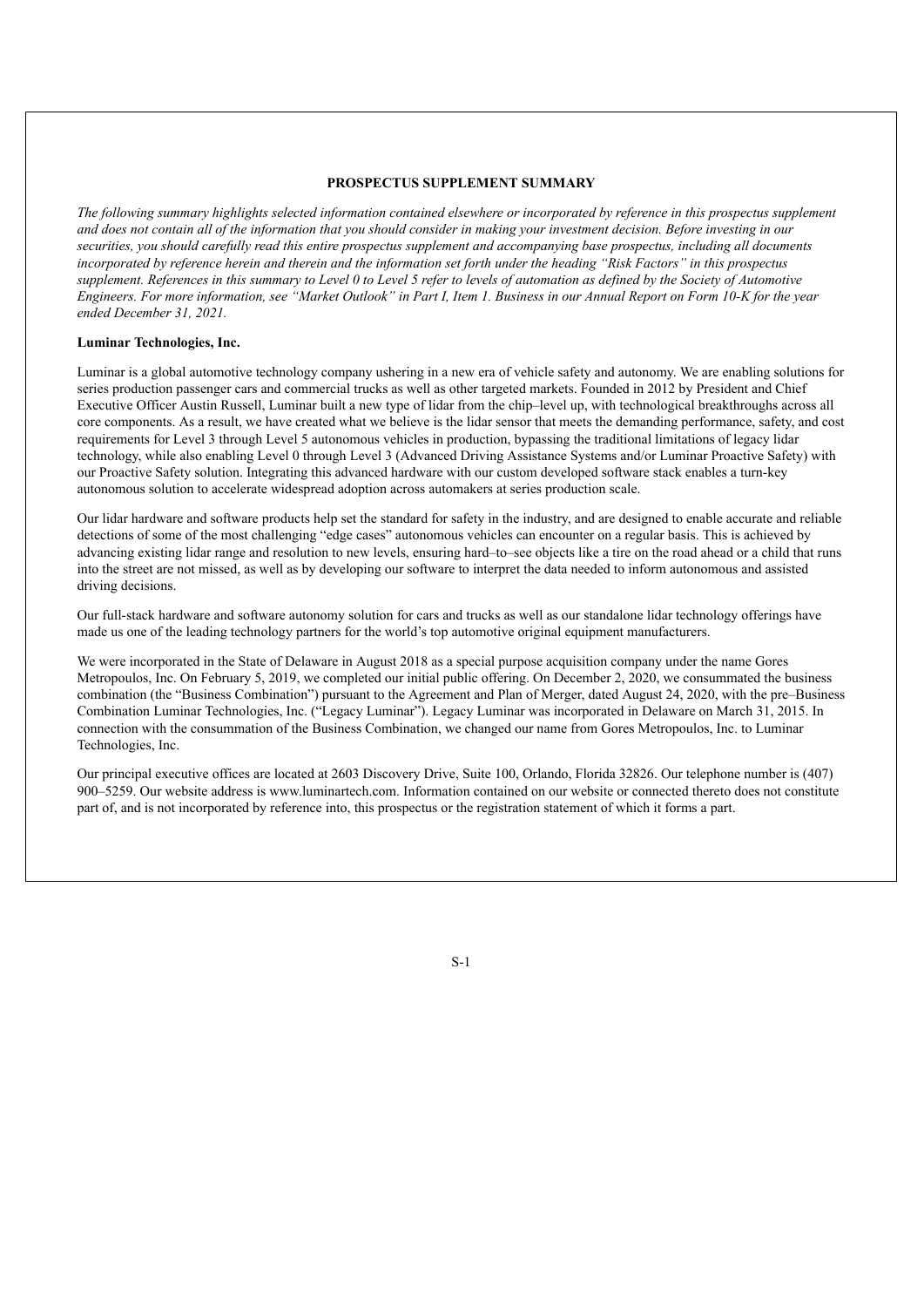| <b>The Vendor Issuances</b>                        |                                                                                                                                                                                                                                                                                                                                                                                                                                                                                                                                                                                                                                                                                                                                                                                                                                                                                                                                                                                                                                                                                                 |  |  |  |
|----------------------------------------------------|-------------------------------------------------------------------------------------------------------------------------------------------------------------------------------------------------------------------------------------------------------------------------------------------------------------------------------------------------------------------------------------------------------------------------------------------------------------------------------------------------------------------------------------------------------------------------------------------------------------------------------------------------------------------------------------------------------------------------------------------------------------------------------------------------------------------------------------------------------------------------------------------------------------------------------------------------------------------------------------------------------------------------------------------------------------------------------------------------|--|--|--|
| Shares of Class A common stock to be issued        | 6.900,000 shares                                                                                                                                                                                                                                                                                                                                                                                                                                                                                                                                                                                                                                                                                                                                                                                                                                                                                                                                                                                                                                                                                |  |  |  |
| Common stock to be outstanding after the issuances | 356,020,897 shares                                                                                                                                                                                                                                                                                                                                                                                                                                                                                                                                                                                                                                                                                                                                                                                                                                                                                                                                                                                                                                                                              |  |  |  |
| <b>Voting rights</b>                               | We have two classes of authorized common stock, our Class A<br>common stock and our Class B common stock. Holders of the<br>Class A common stock and Class B common stock have identical<br>rights, except with respect to voting and conversion. The holders of<br>the Class A common stock are entitled to one vote per share and<br>holders of the Class B common stock are entitled to ten votes per<br>share. The holders of our Class A common stock and Class B<br>common stock will vote together as a single class on all matters<br>submitted to a vote of our stockholders, unless otherwise required<br>by Delaware law or our amended and restated certificate of<br>incorporation. Shares of Class B common stock can be converted to<br>shares of Class A common stock at any time at the option of the<br>holder and automatically convert upon sale or transfer, except for<br>certain permitted transfers specified in our amended and restated<br>certificate of incorporation. See the section in the accompanying<br>prospectus titled "Description of Our Capital Stock." |  |  |  |
| Use of proceeds                                    | The shares of Class A common stock issued hereunder will be<br>issued as payment for services rendered or other payment<br>obligations under contractual arrangements between certain<br>vendors and us. See "Use of Proceeds."                                                                                                                                                                                                                                                                                                                                                                                                                                                                                                                                                                                                                                                                                                                                                                                                                                                                 |  |  |  |
| <b>Risk factors</b>                                | See "Risk Factors" and other information included in this<br>prospectus supplement and the accompanying prospectus for a<br>discussion of factors you should consider before investing in our<br>securities.                                                                                                                                                                                                                                                                                                                                                                                                                                                                                                                                                                                                                                                                                                                                                                                                                                                                                    |  |  |  |
| <b>Nasdaq Global Select Stock Market Symbol</b>    | LAZR                                                                                                                                                                                                                                                                                                                                                                                                                                                                                                                                                                                                                                                                                                                                                                                                                                                                                                                                                                                                                                                                                            |  |  |  |

The number of shares of our common stock to be outstanding immediately after the issuances is based on 252,032,227 shares of our Class A common stock and 97,088,670 shares of our Class B common stock issued and outstanding as of March 31, 2022, and excludes as of that date:

- 10,187,197 shares of our Class A common stock issuable upon the exercise of stock options outstanding with a weighted average exercise price of \$1.73 per share;
- 3,077,021 shares of Class A common stock issuable upon exercise of outstanding warrants with an exercise price of \$11.50 per share;
- 4,089,280 shares of Class A common stock issuable upon exercise of an outstanding warrant with an exercise price of \$3.1769 per share;
- 14,590,828 shares of Class A common stock issuable upon the vesting of outstanding restricted stock units;
- 8,606,717 shares of Class A and Class B common stock issuable upon achievement of certain earn-out provisions;
- 31,279,716 shares of Class A common stock issuable upon conversion of our \$625.0 million aggregate principal amount of outstanding convertible notes, at an assumed conversion price of \$19.981; and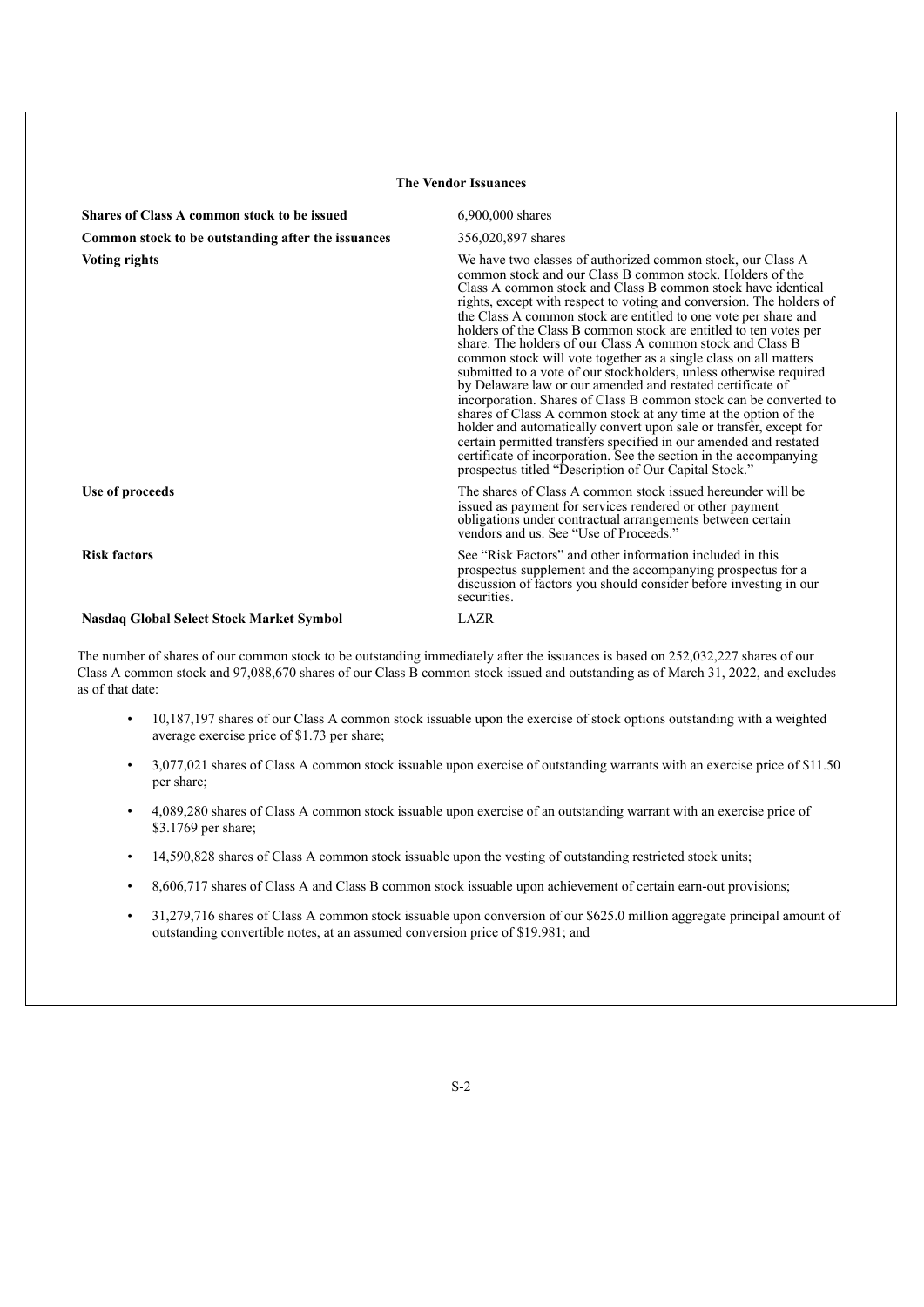- 51,415,293 shares of our Class A common stock reserved for future issuance under our equity compensation plans, consisting of:
	- 25,818,749 shares of our Class A common stock reserved for future issuance under our Management Longer Term Equity Incentive Plan;
	- 18,278,889 shares of our Class A common stock reserved for future issuance under our 2020 Equity Incentive Plan; and
	- 7,317,655 shares of our Class A common stock reserved for future issuance under our 2020 Employee Stock Purchase Plan.

<span id="page-5-0"></span>The foregoing does not give effect to the exercise of any outstanding options or warrants subsequent to March 31, 2022 and does not include 2,176,205 shares of Class A common stock we issued pursuant to the Agreement and Plan of Merger, dated as of March 14, 2022, entered into by us, Freedom Photonics LLC and certain other parties thereto.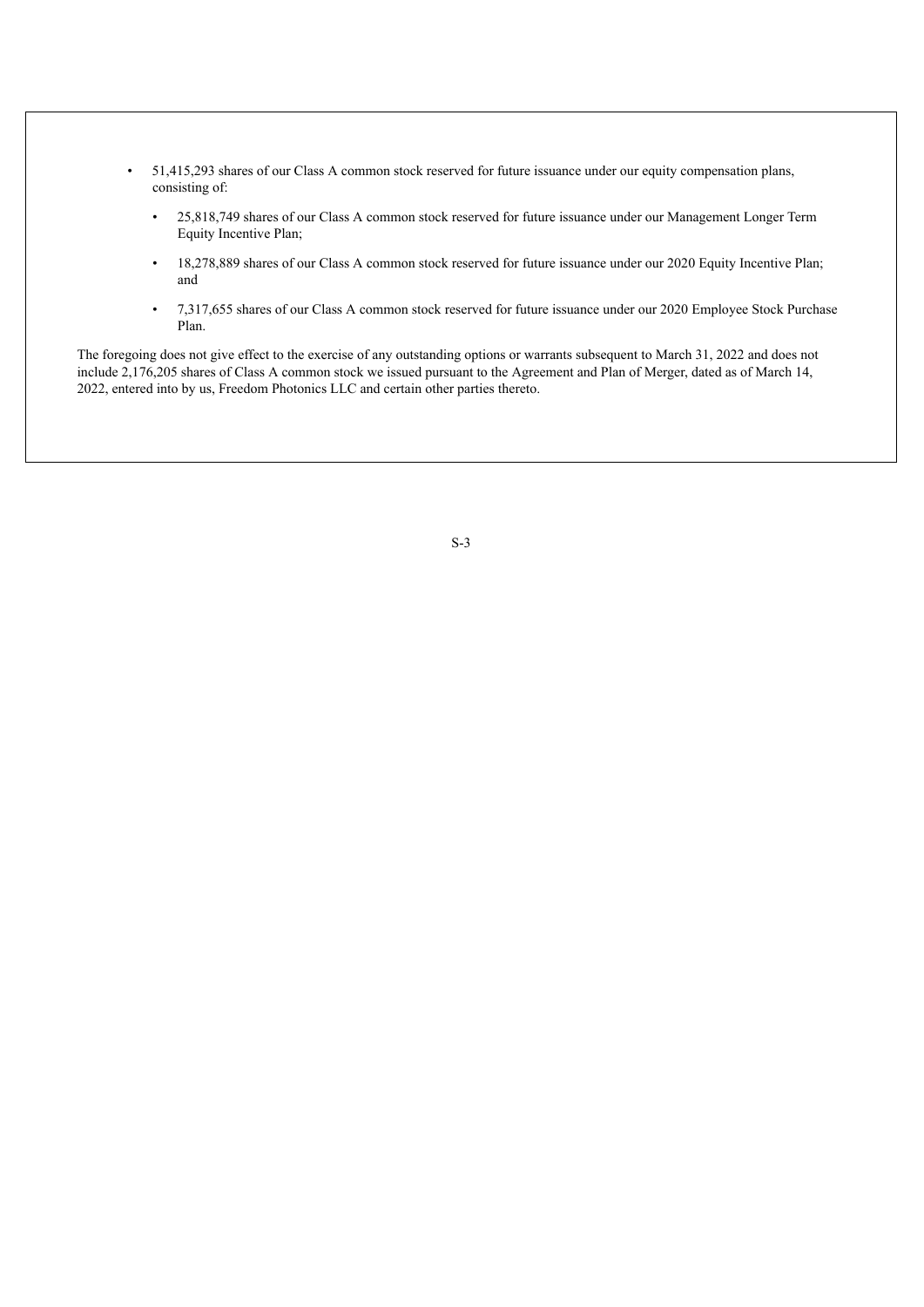## **CAUTIONARY STATEMENT REGARDING FORWARD-LOOKING STATEMENTS**

This prospectus supplement and the accompanying base prospectus contain forward-looking statements within the meaning of Section 27A of the Securities Act of 1933, as amended (the "Securities Act"), and Section 21E of the Securities Exchange Act of 1934, as amended (the "Exchange Act"), that are forward-looking and as such are not historical facts. These forward-looking statements include, without limitation, statements regarding future financial performance, business strategies, expansion plans, future results of operations, estimated revenues, sales estimates/Order Book numbers, losses, projected costs, prospects, plans and objectives of management. These forward-looking statements are based on our management's current expectations, estimates, projections and beliefs, as well as a number of assumptions concerning future events, and are not guarantees of performance. Such statements can be identified by the fact that they do not relate strictly to historical or current facts. When used in this prospectus supplement and the accomplishing base prospectus, words such as "outlook," "believes," "expects," "potential," "continues," "may," "will," "should," "could," "seeks," "approximately," "predicts," "intends," "plans," "estimates," "anticipates" or the negative version of these words or other comparable words or phrases, may identify forward-looking statements, but the absence of these words does not mean that a statement is not forward-looking.

There are important factors that could cause our actual results, level of activity, performance or achievements to differ materially from the results, level of activity, performance or achievements expressed or implied by the forward-looking statements. The following factors among others, could cause actual results and future events to differ materially from those set forth or contemplated in the forward-looking statements:

- Our history of losses and our expectation that we will continue to incur significant expenses, including substantial R&D costs, and continuing losses for the foreseeable future as well as our limited operating history which makes it difficult to evaluate our future prospects and the risks and challenges we may encounter; our strategic initiatives which may prove more costly than we currently anticipate and potential failure to increase our revenue to offset these initiatives;
- whether our lidar products are selected for inclusion in autonomous driving or ADAS systems by automotive OEMs or their suppliers, and whether we will be de-selected by any customers;
- the lengthy period of time from a major commercial win to implementation and the risks of cancellation or postponement of the contract or unsuccessful implementation;
- potential inaccuracies in our forward-looking estimates of certain metrics and our future cost of goods sold (COGS) and bill of materials (BOM) and total addressable market;
- the discontinuation, lack of success of our customers in developing and commercializing products using our solutions or loss of business with respect to a particular vehicle model or technology package and whether end automotive consumers will demand and be willing to pay for such features;
- our inability to reduce and control the cost of the inputs on which we rely, which could negatively impact the adoption of our products and our profitability;
- the effect of continued pricing pressures, competition from other lidar manufacturers, automotive original equipment manufacturers ("OEMs") cost reduction initiatives and the ability of automotive OEMs to re-source or cancel vehicle or technology programs which may result in lower than anticipated margins, or losses, which may adversely affect our business;
- general economic uncertainty and the effect of general economic conditions on our industry in particular, including the level of demand and financial performance of the autonomous vehicle industry and market adoption of lidar as well as developments in alternative technology and the increasingly competitive environment in which we operate;
- our ability to manage our growth and expand our business operations effectively, including into international markets, such as China, which exposes us to operational, financial and regulatory risks;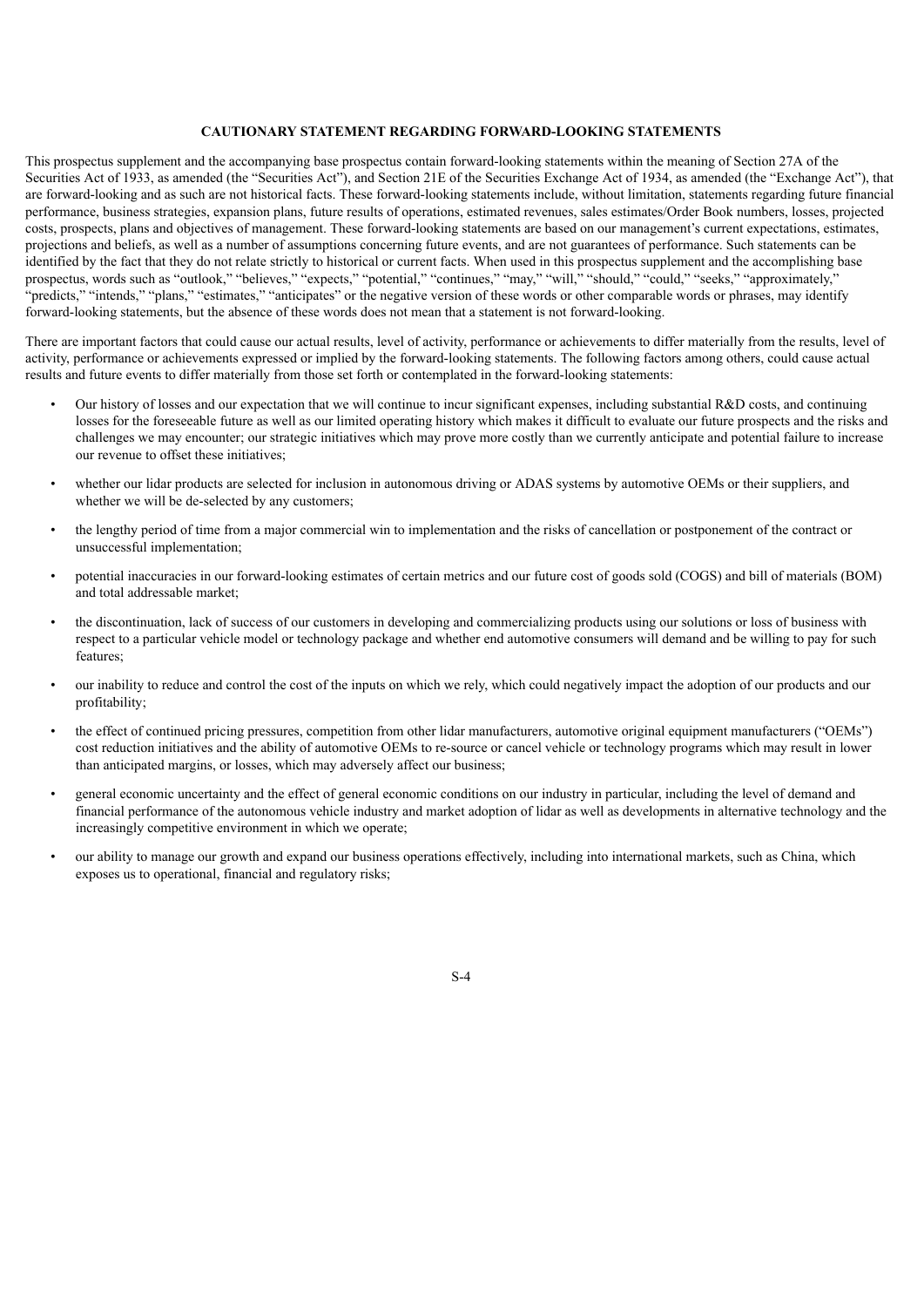- adverse impacts due to limited availability and quality of materials, supplies, and capital equipment, or dependency on third-party service providers whether we will be able to successfully transition our engineering designs into high volume manufacturing, including our ability to transition to an outsourced manufacturing business model and whether we and our outsourcing partners and suppliers can successfully operate complex machinery;
- whether we can successfully select, execute or integrate our acquisitions; whether the complexity of our products results in undetected defects and reliability issues which could reduce market adoption of our new products, limit our ability to manufacture, damage our reputation and expose us to product liability, warranty and other claims; our ability to maintain and adequately manage our inventory;
- our ability to remediate the material weakness in our internal controls over financial reporting;
- our ability to protect and enforce our intellectual property rights;
- changes in personnel and availability of qualified personnel and dependence on Austin Russell, our Founder, President and Chief Executive Officer;
- the amount and timing of future sales and whether the average selling prices of our products could decrease rapidly over the life of the product as well as our dependence on a few key customers, who are often large corporations with substantial negotiating power;
- the effects of the ongoing coronavirus (COVID-19) pandemic or other infectious diseases, health epidemics, pandemics and natural disasters on Luminar's business;
- interruption or failure of our information technology and communications systems and cybersecurity risks to our operational systems, security systems, infrastructure, integrated software in our lidar solutions; and
- those other factors discussed or incorporated by reference in the section titled "Risk Factors" in this prospectus supplement.

The forward-looking statements contained in this prospectus supplement are based on our current expectations and beliefs concerning future developments and their potential effects on our business. There can be no assurance that future developments affecting our business will be those that we have anticipated. These forward-looking statements involve a number of risks, uncertainties (some of which are beyond our control) or other assumptions that may cause actual results or performance to be materially different from those expressed or implied by these forward-looking statements. Moreover, we operate in a very competitive and rapidly changing environment. New risks and uncertainties emerge from time to time and it is not possible for us to predict all such risk factors, nor can we assess the effect of all such risk factors on our business or the extent to which any factor or combination of factors may cause actual results to differ materially from those contained in any forward-looking statements. Should one or more of these risks or uncertainties materialize, or should any of the assumptions prove incorrect, actual results may vary in material respects from those projected in these forward-looking statements.

<span id="page-7-0"></span>The forward-looking statements made by us in this prospectus supplement and accompanying base prospectus speak only as of the date of this prospectus supplement and the accompanying base prospectus, respectively . Except to the extent required under the federal securities laws and rules and regulations of the SEC, we disclaim any obligation to update any forward-looking statement to reflect events or circumstances after the date on which the statement is made or to reflect the occurrence of unanticipated events. In light of these risks and uncertainties, there is no assurance that the events or results suggested by the forward-looking statements will in fact occur, and you are cautioned not to place undue reliance on these forward-looking statements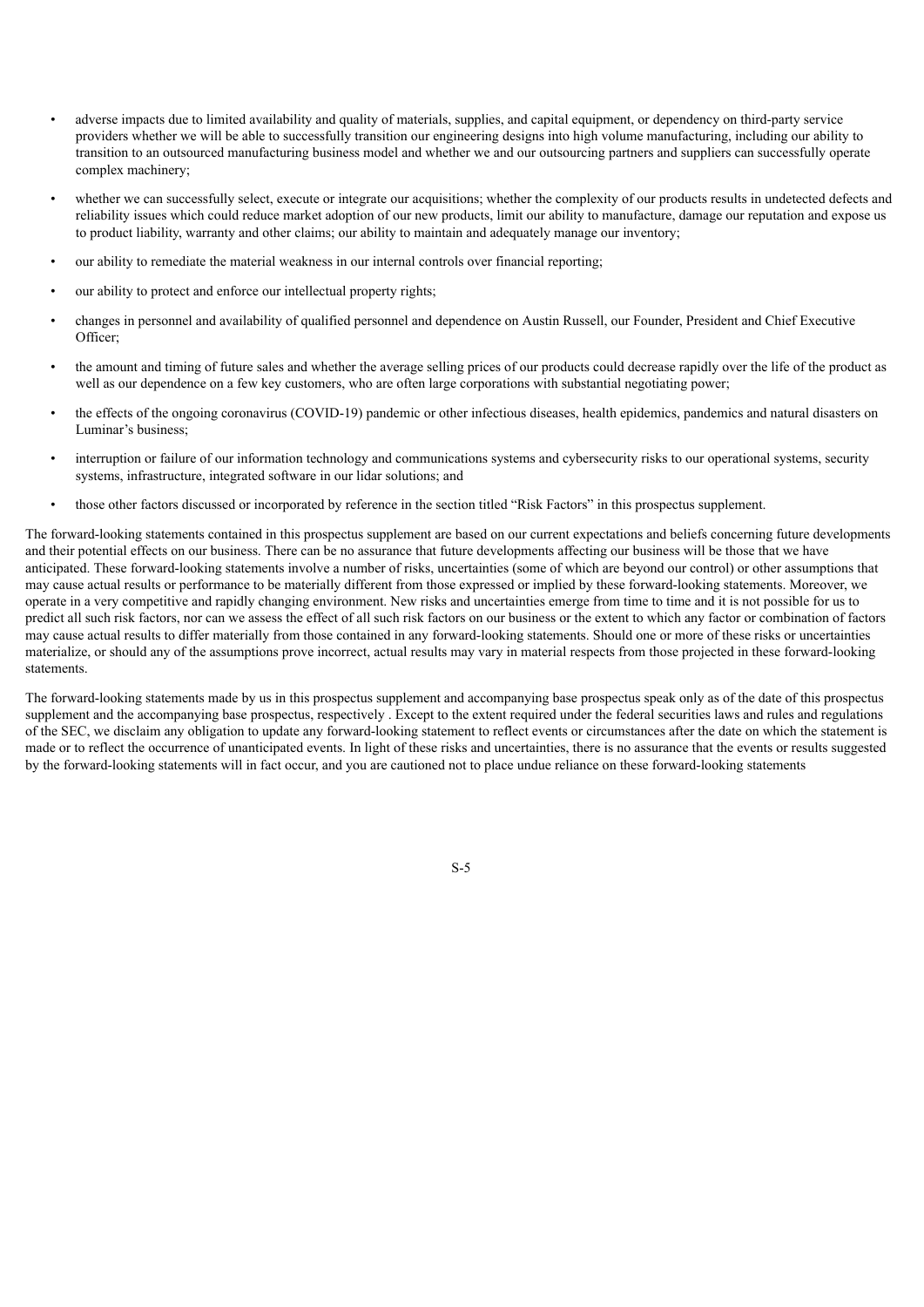#### **RISK FACTORS**

Investing in the shares of Class A common stock being offered pursuant to this prospectus supplement and the accompanying prospectus involves a high degree of risk. Before deciding whether to invest in our Class A common stock, you should consider carefully the risk factors described below. You should carefully consider the risks and uncertainties discussed under the section titled "Risk Factors" contained in our most recent Annual Report on Form 10-K and any subsequently filed Quarterly Reports on Form 10-Q or Current Reports on Form 8-K, as well as any amendments thereto, which are incorporated by reference into this prospectus and any applicable prospectus supplement in their entirety, together with other information in this prospectus and any applicable prospectus supplement, and the documents incorporated by reference herein and therein, before making an investment decision. These risks and uncertainties are not the only ones facing us. Additional risks and uncertainties that we are unaware of, or that we currently deem immaterial, also may become important factors that affect us. See "Where You Can Find More Information" and "Incorporation of Certain Information by Reference." Our business, financial condition or results of operations could be materially adversely affected by the materialization of any of these risks. The trading price of our Class A common stock could decline due to the materialization of any of these risks, and you may lose all or part of your investment. This prospectus supplement, the accompanying prospectus and the documents incorporated herein by reference also contain forward-looking statements that involve risks and uncertainties. Actual results could differ materially from those anticipated in these forward-looking statements as a result of certain factors, including *the risks described below.*

## **Risks Related to This Offering**

## The market price and trading volume of Class A common stock may be volatile and could decline significantly, which could result in substantial losses *for purchasers of our Class A common stock.*

The stock markets, including the Nasdaq Global Select Market on which we list our shares of Class A common stock, have from time to time experienced significant price and volume fluctuations. Even if an active, liquid and orderly trading market is sustained for the Class A common stock, the market price of Class A common stock may be volatile and could decline significantly. In addition, the trading volume in Class A common stock may fluctuate and cause significant price variations to occur. If the market price of Class A common stock declines significantly, you may be unable to resell your shares at a price higher than at which you invested (or at all). We cannot assure you that the market price of Class A common stock will not fluctuate widely or decline significantly in the future in response to a number of factors, including, among others, the following:

- the realization of any of the risk factors presented in this prospectus;
- actual or anticipated differences in our estimates, or in the estimates of analysts, for our revenues, results of operations, level of indebtedness, liquidity or financial condition;
- additions and departures of key personnel;
- failure to comply with the requirements of the Nasdaq Stock Market, Sarbanes-Oxley Act or other laws or regulations;
- future issuances, sales, resales or repurchases or anticipated issuances, sales, resales or repurchases, of our securities;
- publication of research reports about us;
- the performance and market valuations of other similar companies;
- commencement of, or involvement in, litigation involving us;
- broad disruptions in the financial markets, including sudden disruptions in the credit markets;
- speculation in the press or investment community;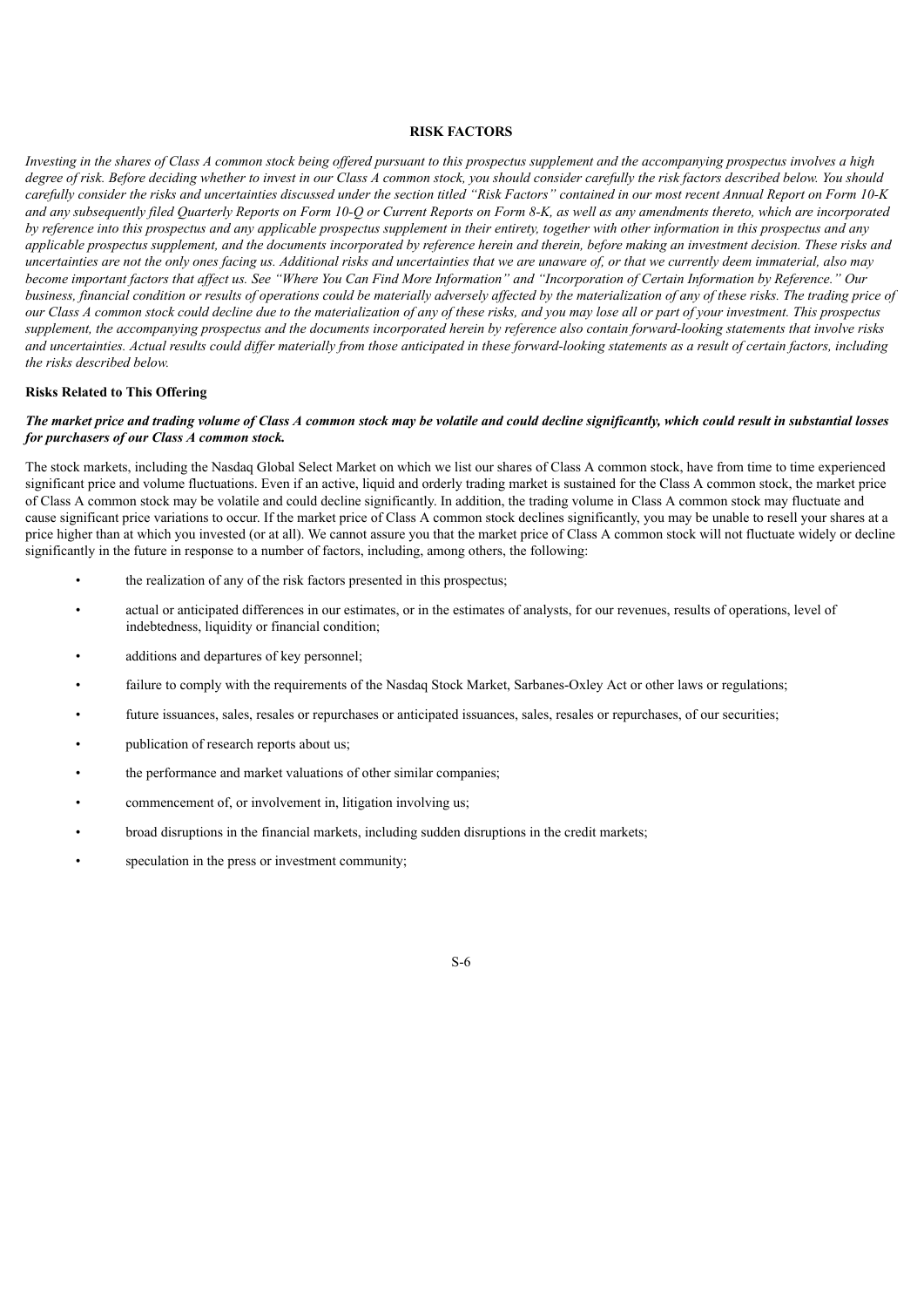- actual, potential or perceived control, accounting or reporting problems;
- changes in accounting principles, policies and guidelines; and
- other events or factors, including those resulting from infectious diseases, health epidemics and pandemics (including the ongoing COVID-19 public health emergency), natural disasters, war, acts of terrorism or responses to these events.

In the past, securities class-action litigation has often been instituted against companies following periods of volatility in the market price of their shares. This type of litigation could result in substantial costs and divert our management's attention and resources, which could have a material adverse effect on us.

## If you purchase shares of common stock sold in this offering, you will incur immediate and substantial dilution.

<span id="page-9-0"></span>If you purchase shares of our Class A common stock in this offering, you will experience substantial and immediate dilution in the pro forma net tangible book value per share after giving effect to this offering, based on the public offering price of \$10.00 per share, because the price that you pay will be substantially greater than the pro forma net tangible book value per share of the Class A common stock that you acquire. This dilution is due in large part to the fact that certain of our earlier investors paid substantially less than the offering price when they purchased shares of our capital stock. You will experience additional dilution upon exercise of the outstanding stock options and other equity awards that may be granted under our equity incentive plans, and when we otherwise issue additional shares of our common stock. For more information, see "Dilution."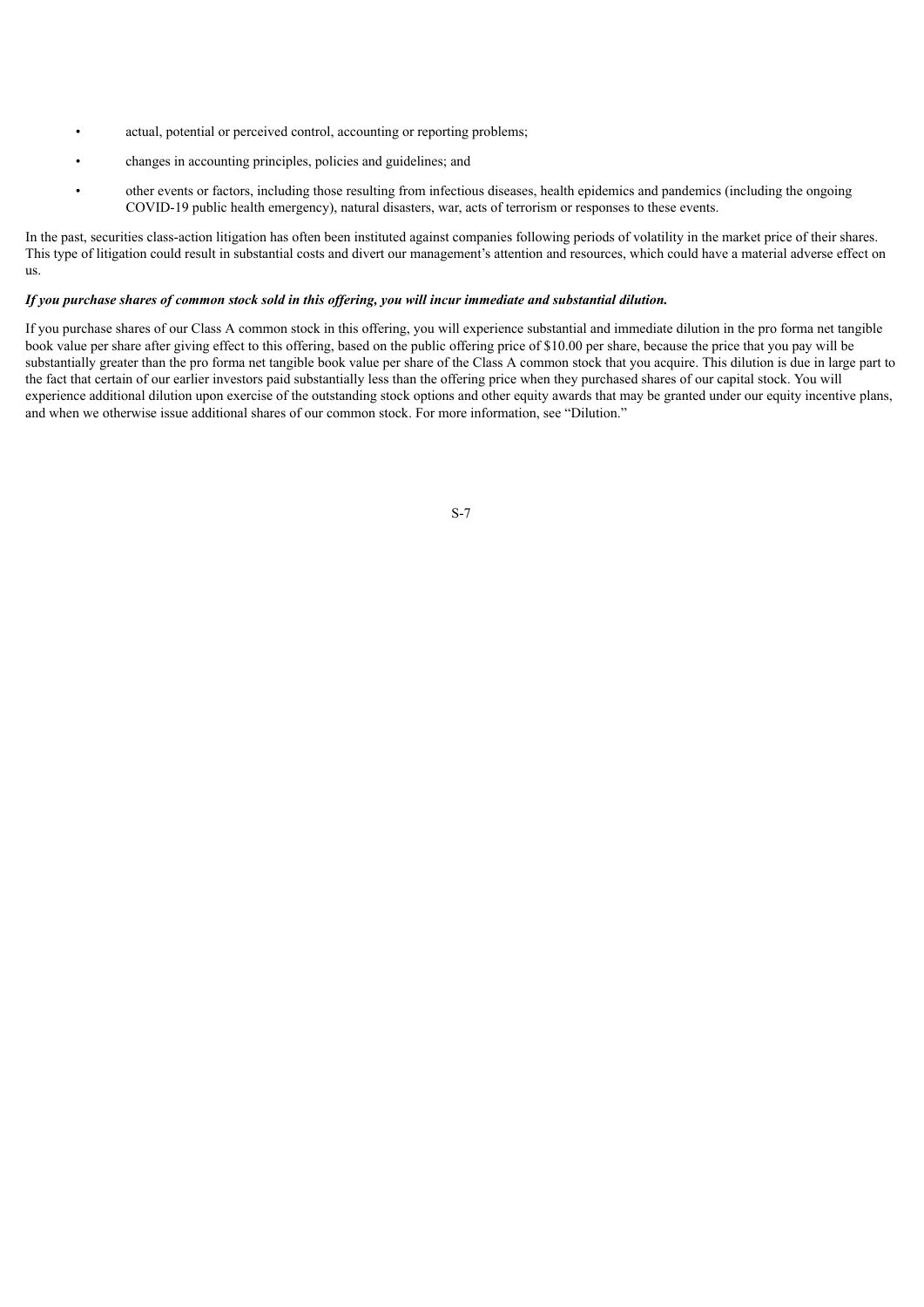## **USE OF PROCEEDS**

<span id="page-10-0"></span>We have entered into contractual arrangements with three of our vendors, Celestica LLC, P3 USA, Inc. and Sinergix, LLC, pursuant to which we have incurred or expect to incur payment obligations over the next several fiscal quarters for certain services provided by each vendor. Shares of our Class A common stock issued to these vendors will vest over time as payment for services rendered or other payment obligations under contractual arrangements between us and the respective vendor, if we elect, in our discretion, to make such payments in shares in lieu of cash.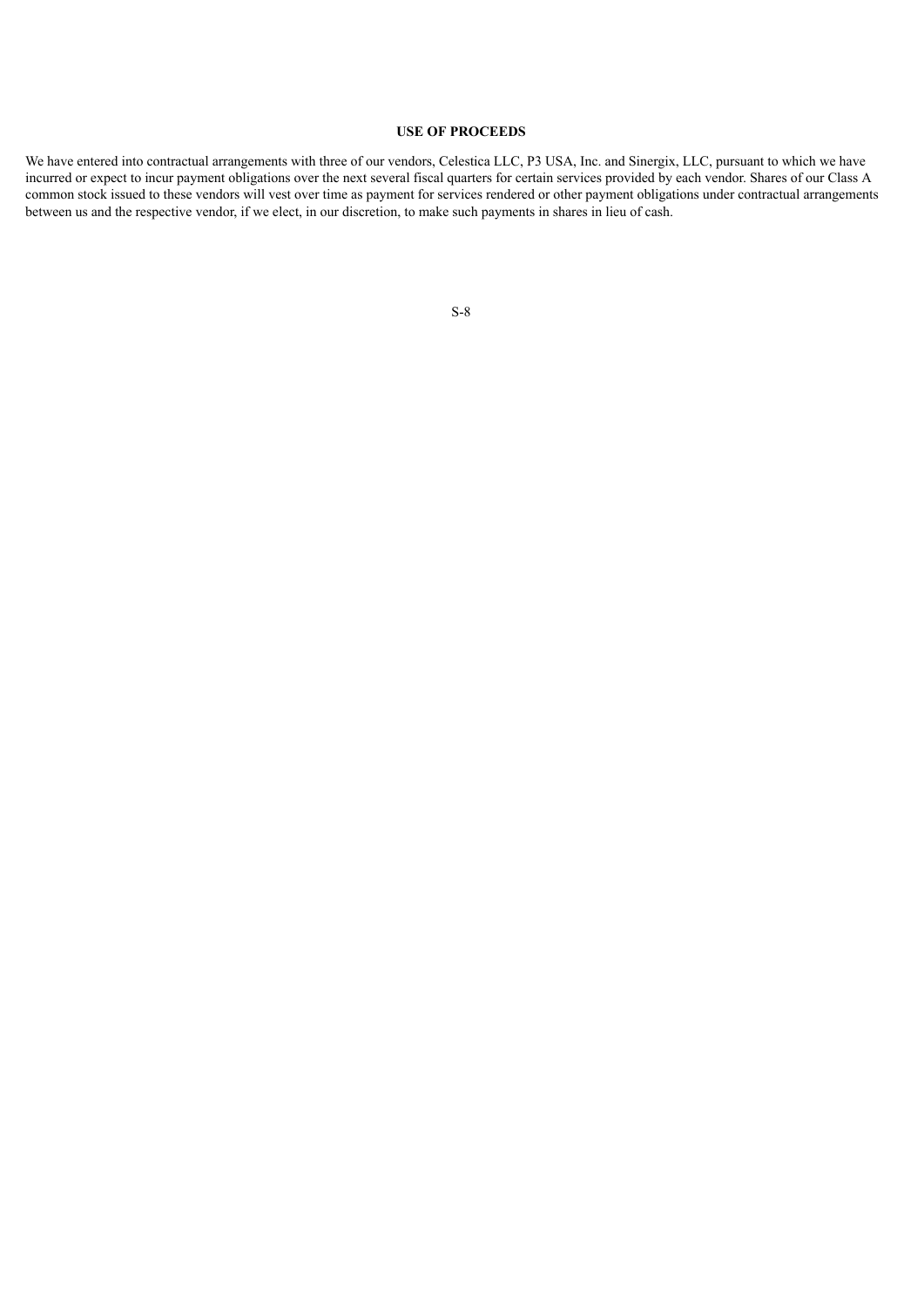## **DILUTION**

If you invest in our Class A common stock, your ownership interest will be diluted to the extent of the difference between the offering price per share of our Class A common stock and the as adjusted net tangible book value per share of our Class A common stock immediately after this offering.

As of March 31, 2022, our net tangible book value was \$118.6 million, or \$0.34 per share of our Class A common stock (on an as-converted basis). Net tangible book value per share represents the amount of our tangible assets less our liabilities divided by the total number of shares of our common stock outstanding.

Our as adjusted net tangible book value as of March 31, 2022 would be \$187.6 million, or \$0.53 per share of our Class A common stock (on an asconverted basis). As adjusted net tangible book value per share reflects the sale by us of 6,900,000 shares of our Class A common stock in this offering, at an offering price of \$10.00. This represents an immediate increase in as adjusted net tangible book value of \$0.19 per share to existing stockholders and immediate dilution of \$9.47 per share to new investors purchasing shares in the offering.

The following table illustrates this per share dilution to new investors:

| Offering price per share                                                                    |      | 10.00 |
|---------------------------------------------------------------------------------------------|------|-------|
| Net tangible book value per share as of March 31, 2022                                      | 0.34 |       |
| Increase in net tangible book value per share attributable to this offering                 | 0.19 |       |
| As adjusted net tangible book value per share after giving effect to this offering          |      | 0.53  |
| Dilution in as adjusted net tangible book value per share to new investors in this offering |      | 9.47  |

The number of shares of our common stock to be outstanding immediately after this offering is based on 252,032,227 shares of our Class A common stock and 97,088,670 shares of our Class B common stock issued and outstanding as of March 31, 2022, and excludes as of that date:

- 10,187,197 shares of our Class A common stock issuable upon the exercise of stock options outstanding with a weighted average exercise price of \$1.73 per share;
- 3,077,021 shares of Class A common stock issuable upon exercise of outstanding warrants with an exercise price of \$11.50 per share;
- 4,089,280 shares of Class A common stock issuable upon exercise of an outstanding warrant with an exercise price of \$3.1769 per share;
- 14,590,828 shares of Class A common stock issuable upon the vesting of outstanding restricted stock units;
- 8,606,717 shares of Class A and Class B common stock issuable upon achievement of certain earn-out provisions;
- 31,279,716 shares of Class A common stock issuable upon conversion of our \$625.0 million aggregate principal amount of outstanding convertible notes, at an assumed conversion price of \$19.981; and
- 51,415,293 shares of our Class A common stock reserved for future issuance under our equity compensation plans, consisting of:
	- 25,818,749 shares of our Class A common stock reserved for future issuance under our Management Longer Term Equity Incentive Plan;
	- 18,278,889 shares of our Class A common stock reserved for future issuance under our 2020 Equity Incentive Plan; and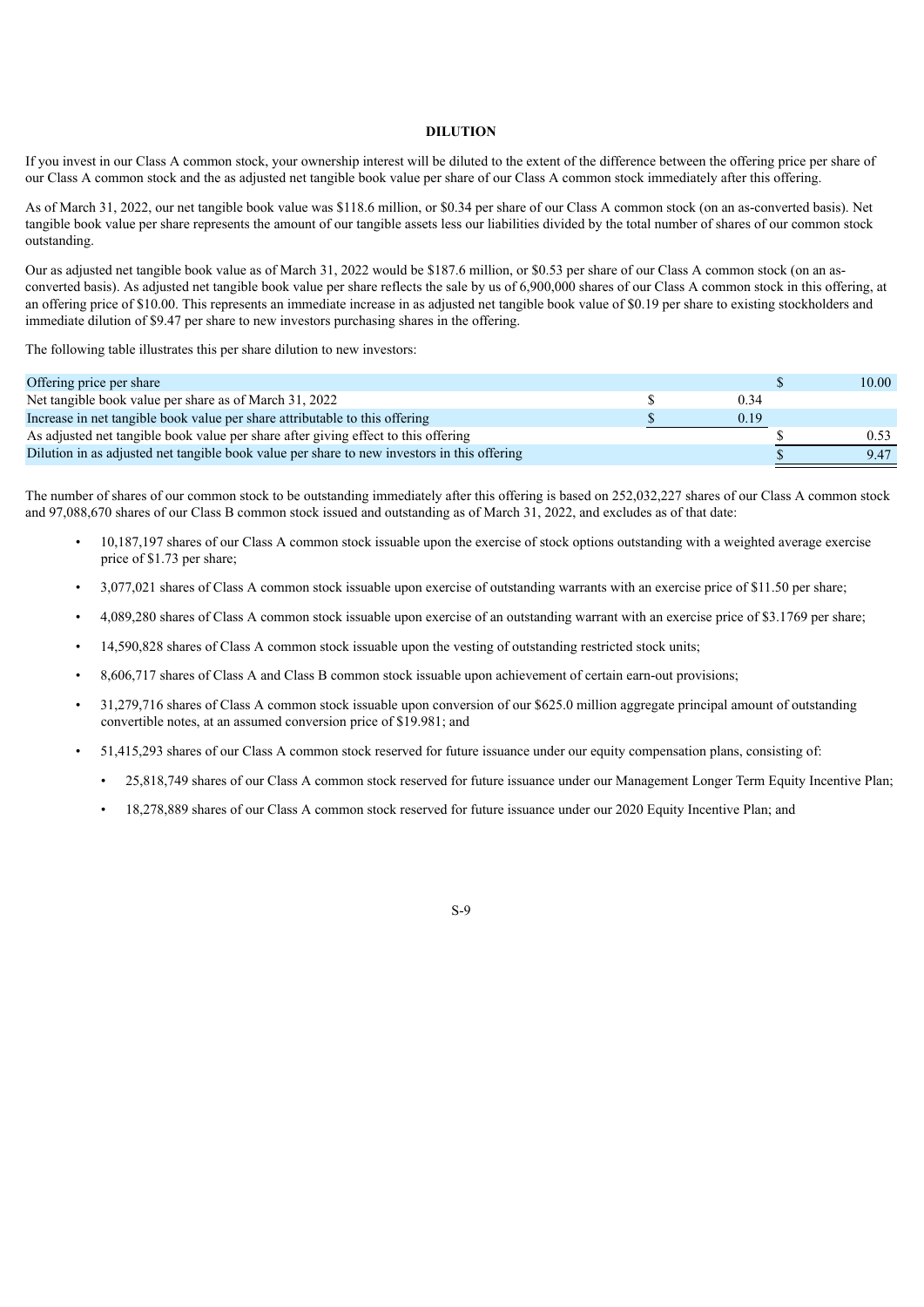• 7,317,655 shares of our Class A common stock reserved for future issuance under our 2020 Employee Stock Purchase Plan.

<span id="page-12-0"></span>The foregoing table does not give effect to the exercise of any outstanding options or warrants subsequent to March 31, 2022. To the extent options and warrants are exercised, there may be further dilution to new investors. The foregoing table also does not include 2,176,205 shares of Class A common stock we issued pursuant to the Agreement and Plan of Merger, dated as of March 14, 2022, entered into by us, Freedom Photonics LLC and certain other parties thereto. In addition, we may choose to raise additional capital due to market conditions or strategic considerations even if we believe we have sufficient funds for our current or future operating plans. To the extent we raise additional capital by issuing equity or convertible debt securities, there may be further dilution to new investors.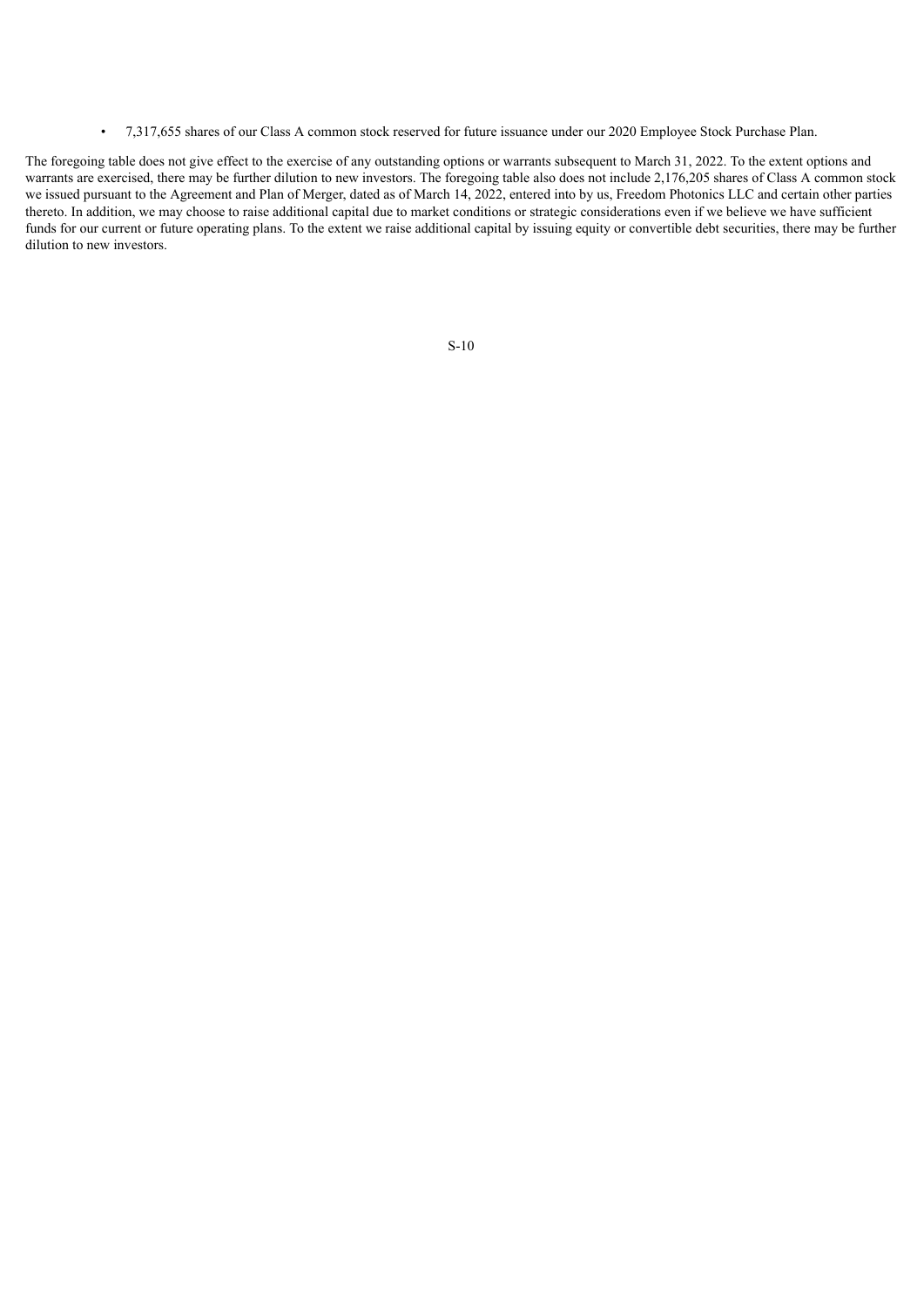## **PLAN OF DISTRIBUTION**

<span id="page-13-0"></span>The Class A common stock sold pursuant to this offering will be sold directly by us. Recipients of shares of Class A common stock in this offering (including brokers or dealers) may, in connection with any resales of those shares, be deemed to be underwriters. The shares may be resold in market transactions (including coverage of short positions) on any national security exchange on which shares of our Class A common stock trade or in privately negotiated transactions. Our common stock is currently listed on the Nasdaq Global Select Market.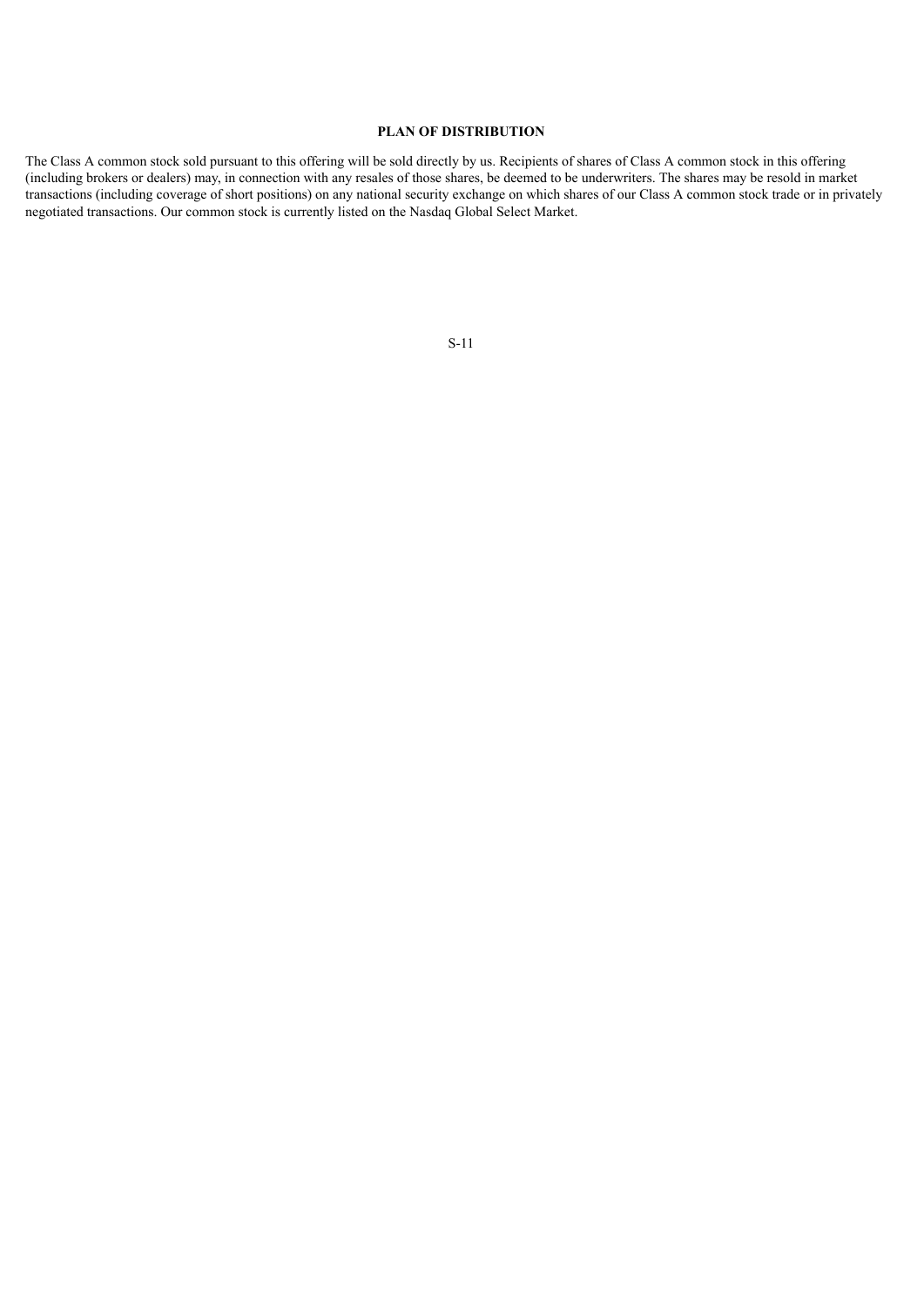## **MATERIAL U.S. FEDERAL INCOME TAX CONSIDERATIONS FOR NON-U.S. HOLDERS**

This section discusses the material U.S. federal income tax consequences of the ownership and sale, exchange or other taxable disposition of our Class A common stock sold pursuant to this offering to a "non-U.S. holder" (as defined below). This discussion does not apply to the vendors who receive our Class A common stock as part of this offering. This discussion does not provide a complete analysis of all potential tax considerations. The information provided below is based upon provisions of the Internal Revenue Code of 1986, as amended, or Code, Treasury regulations promulgated thereunder, administrative rulings and judicial decisions currently in effect. These authorities may change at any time, possibly on a retroactive basis, or the Internal Revenue Service, or IRS, might interpret the existing authorities differently. In either case, the U.S. federal income tax considerations of owning or disposing of our Class A common stock could differ from those described below. As a result, we cannot assure you that the U.S. federal income tax considerations described in this discussion will not be challenged by the IRS or will be sustained by a court if challenged by the IRS.

This discussion does not address the tax considerations arising under the alternative minimum tax, the net investment income tax, the laws of any state, local or non-U.S. jurisdiction, or under U.S. federal gift and estate tax laws. In addition, this discussion does not address tax considerations applicable to an investor's particular circumstances or to investors that may be subject to special tax rules, including, without limitation:

- banks, insurance companies or other financial institutions;
- partnerships or entities or arrangements treated as partnerships or other pass-through entities for U.S. federal income tax purposes (or investors in such entities)<sup>.</sup>
- corporations that accumulate earnings to avoid U.S. federal income tax;
- tax-exempt or governmental organizations or tax-qualified retirement plans;
- real estate investment trusts or regulated investment companies;
- controlled foreign corporations or passive foreign investment companies;
- persons who acquired our Class A common stock pursuant to the exercise of an employee stock option or otherwise as compensation for services;
- brokers or dealers in securities or currencies;
- traders in securities that elect to use a mark-to-market method of accounting for their securities holdings;
- persons that own, or are deemed to own, more than 5% of our capital stock (except to the extent specifically set forth below);
- certain former citizens or long-term residents of the United States;
- persons who hold our Class A common stock as a position in a hedging transaction, "straddle," "conversion transaction" or other risk reduction transaction;
- persons required to accelerate the recognition of any item of gross income with respect to our Class A common stock as a result of such income being recognized on an applicable financial statement;
- persons who do not hold our Class A common stock as a capital asset within the meaning of Section 1221 of the Code (generally, for investment purposes); or
- persons deemed to sell our Class A common stock under the constructive sale provisions of the Code.

In addition, if a partnership or entity classified as a partnership for U.S. federal income tax purposes is a beneficial owner of our Class A common stock, the tax treatment of a partner in the partnership or an owner of the entity will depend upon the status of the partner or owner and the activities of the partnership or entity.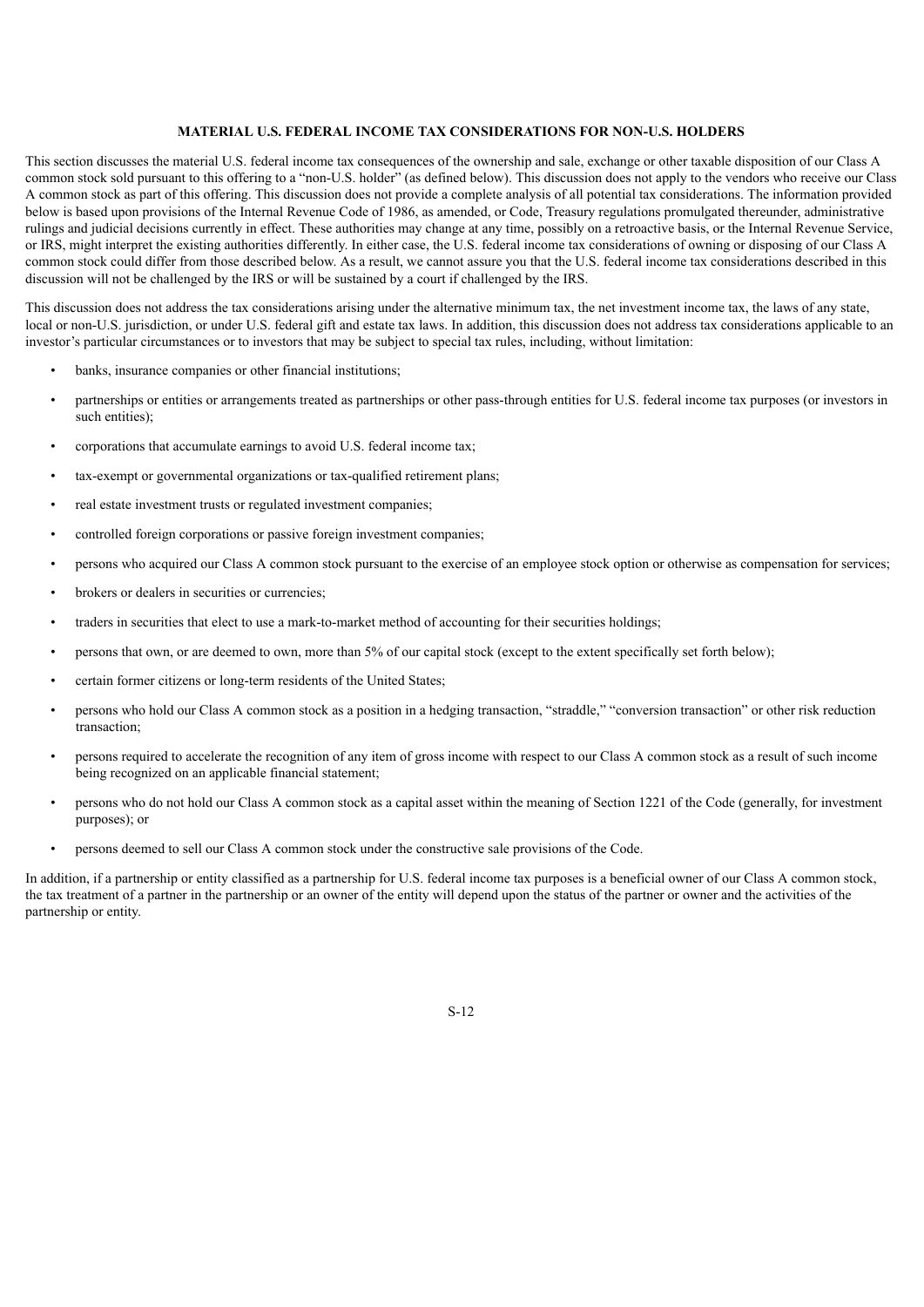Accordingly, this discussion does not address U.S. federal income tax considerations applicable to partnerships that hold our Class A common stock, and partners in such partnerships should consult their tax advisors.

## Investors considering the purchase of our Class A common stock should consult their own tax advisors regarding the application of the U.S. federal income, gift and estate tax laws to their particular situations and the consequences of non-U.S., state or local laws, and tax treaties.

### **Non-U.S. holder defined**

For purposes of this section, a "non-U.S. holder" is any beneficial owner of our Class A common stock, other than an entity or arrangement treated as a partnership for U.S. federal income tax purposes, that is not:

- an individual who is a citizen or resident of the United States for U.S. federal income tax purposes;
- a corporation, or other entity treated as a corporation for U.S. federal income tax purposes, created or organized under the laws of the United States, any state therein or the District of Columbia or otherwise treated as such for U.S. federal income tax purposes;
- a trust that (1) is subject to the primary supervision of a U.S. court and one or more U.S. persons have authority to control all substantial decisions of the trust or (2) has a valid election in effect under applicable Treasury regulations to be treated as a U.S. person; or
- an estate whose income is subject to U.S. federal income tax regardless of source.

## **Distributions**

If we make any distributions on shares of our Class A common stock (other than certain distributions of our Class A common stock or certain rights to acquire our Class A common stock), such distributions will constitute dividends for U.S. federal income tax purposes to the extent paid from our current or accumulated earnings and profits, as determined under U.S. federal income tax principles. Distributions in excess of our current and accumulated earnings and profits will constitute a return of capital that is applied against and reduces, but not below zero, a non-U.S. holder's adjusted tax basis in shares of our Class A common stock. Any remaining excess will be treated as gain realized on the sale, exchange or other taxable disposition of our Class A common stock. See "—Sale of common stock."

Any distribution made to a non-U.S. holder on our Class A common stock that is not effectively connected with a non-U.S. holder's conduct of a trade or business in the United States will generally be subject to U.S. withholding tax at a 30% rate. Subject to the discussion below regarding the Foreign Account Tax Compliance Act, or FATCA, and backup withholding, the 30% withholding tax might not apply, or might apply at a reduced rate, under the terms of an applicable income tax treaty between the United States and the non-U.S. holder's country of residence. You should consult your tax advisors regarding your entitlement to benefits under a relevant income tax treaty. Generally, in order for us or our paying agent to withhold tax at a lower treaty rate, a non-U.S. holder must certify its entitlement to treaty benefits. A non-U.S. holder generally can meet this certification requirement by providing an IRS Form W-8BEN or W-8BEN-E (or any successor form to the IRS Form W-8BEN or W-8BEN-E) to us or our paying agent. If the non-U.S. holder holds the stock through a financial institution or other intermediary, the non-U.S. holder will be required to provide appropriate documentation to the applicable withholding agent. If you are eligible for a reduced rate of U.S. federal withholding tax under an income tax treaty, you may obtain a refund or credit from the IRS of any excess amounts withheld by filing an appropriate claim for a refund with the IRS in a timely manner.

Distributions on shares of our Class A common stock received by a non-U.S. holder that are effectively connected with a U.S. trade or business conducted by the non-U.S. holder, and, if required by an applicable income tax treaty between the United States and the non-U.S. holder's country of residence, are attributable to a permanent establishment maintained by the non-U.S. holder in the United States, are not subject to the 30% withholding tax. To obtain this exemption, a non-U.S. holder must provide us with an IRS Form W-8ECI properly certifying such exemption. Such effectively connected distributions, although not subject to U.S. withholding tax, are generally

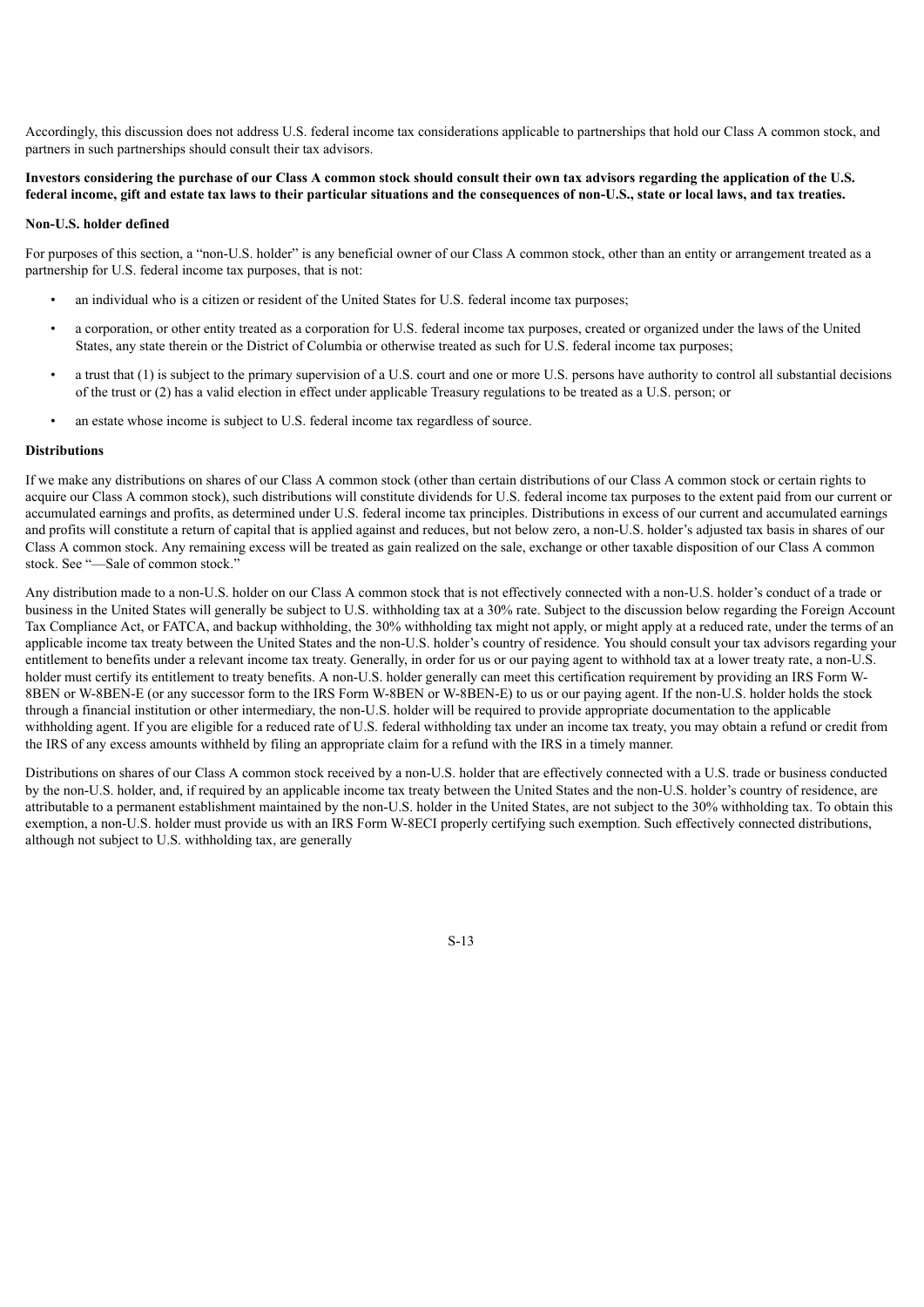taxed at the same regular rates applicable to U.S. persons, net of certain deductions and credits. Distributions on shares of our Class A common stock received by corporate non-U.S. holders that are effectively connected with a U.S. trade or business of the corporate non-U.S. holder may also be subject to a branch profits tax equal to 30% of its effectively connected earnings and profits for the taxable year, as adjusted for certain items, although an applicable income tax treaty between the United States and the non-U.S. holder's country of residence might provide for a lower rate.

### **Sale of common stock**

Subject to the discussion below regarding FATCA and backup withholding, non-U.S. holders will generally not be subject to U.S. federal income or withholding tax on any gains realized on the sale, exchange or other taxable disposition of our Class A common stock unless:

- the gain (1) is effectively connected with the conduct by the non-U.S. holder of a U.S. trade or business and (2) if required by an applicable income tax treaty between the United States and the non-U.S. holder's country of residence, is attributable to a permanent establishment (or, in the case of an individual, a fixed base) maintained by the non-U.S. holder in the United States (in which case the special rules described below apply);
- the non-U.S. holder is an individual who is present in the United States for 183 days or more in the taxable year of the sale, exchange or other taxable disposition of our Class A common stock, and certain other requirements are met (in which case the gain would be subject to a flat 30% tax, or such reduced rate as may be specified by an applicable income tax treaty, which may be offset by certain U.S.-source capital losses, even though the individual is not considered a resident of the United States, provided that the non-U.S. holder has timely filed U.S. federal income tax returns with respect to such losses); or
- the rules of the Foreign Investment in Real Property Tax Act, or FIRPTA, treat the gain as effectively connected with a U.S. trade or business.

The FIRPTA rules may apply to a sale, exchange or other taxable disposition of our Class A common stock if we are at the time of the sale, exchange, or other taxable disposition, or were within the shorter of the five-year period preceding the disposition and the non-U.S. holder's holding period, a "United States real property holding corporation," or USRPHC. In general, we would be a USRPHC if the fair market value of our U.S. real property interests constituted at least half of the fair market value of our business assets and our U.S. and non-U.S. real property interests. If we are or become a USRPHC, as long as our Class A common stock is regularly traded on an established securities market at the time of the disposition, such Class A common stock will be treated as U.S. real property interests subject to the FIRPTA rules only if a non-U.S. holder actually or constructively owns more than 5% of our outstanding stock at any time within the shorter of the five-year period preceding the disposition and the non-U.S. holder's holding period. Currently, we believe we are not, and do not anticipate becoming, a USRPHC, however there can be no assurance in this regard.

If any gain from the sale, exchange or other taxable disposition of our Class A common stock (1) is effectively connected with a U.S. trade or business conducted by a non-U.S. holder and (2) if required by an applicable income tax treaty between the United States and the non-U.S. holder's country of residence, is attributable to a permanent establishment (or, in the case of an individual, a fixed base) maintained by such non-U.S. holder in the United States, then the gain generally will be subject to U.S. federal income tax at the same regular rates applicable to U.S. persons, net of certain deductions and credits. If the non-U.S. holder is a corporation, under certain circumstances, that portion of its earnings and profits that is effectively connected with its U.S. trade or business, subject to certain adjustments, generally would be subject to a "branch profits tax." The branch profits tax rate is equal to 30% of its effectively connected earnings and profits for the taxable year, as adjusted for certain items, although an applicable income tax treaty between the United States and the non-U.S. holder's country of residence might provide for a lower rate.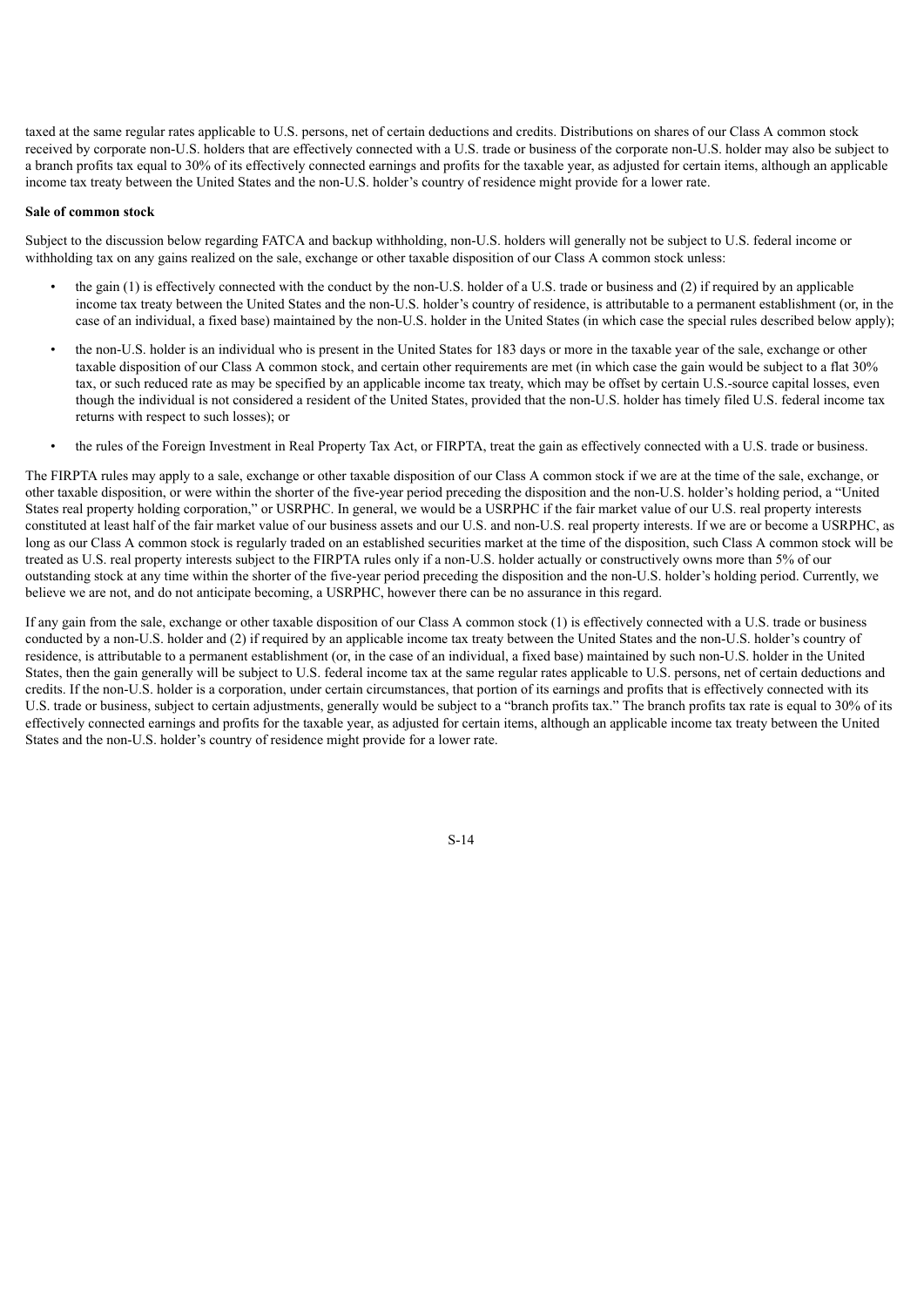## **Backup withholding and information reporting**

Payments of dividends on our Class A common stock will not be subject to backup withholding, provided the non-U.S. holder certifies its non-U.S. status, such as by furnishing a valid IRS Form W-8BEN, W-8BEN-E or W-8ECI (and we or our paying agent do not have actual knowledge or reason to know the holder is a U.S. person or that the conditions of any other exemption are not, in fact, satisfied), or otherwise establishes an exemption. However, information returns are required to be filed with the IRS in connection with any distributions on our Class A common stock paid to the non-U.S. holder, regardless of whether any tax was actually withheld. Copies of these reports may be made available to tax authorities in the country where the non-U.S. holder resides. In addition, proceeds of the sale or other taxable disposition of our Class A common stock within the United States or conducted through certain U.S.-related brokers generally will not be subject to backup withholding or information reporting if the applicable withholding agent receives the certification described above or the non-U.S. holder otherwise establishes an exemption. Proceeds of a disposition of our Class A common stock conducted through a non-U.S. office of a non-U.S. broker that does not have certain enumerated relationships with the United States generally will not be subject to backup withholding or information reporting. The backup withholding rate is currently 24%.

Backup withholding is not an additional tax. Any amounts withheld from a payment to a holder of our Class A common stock under the backup withholding rules can be credited against any U.S. federal income tax liability of the holder and may entitle the holder to a refund from the IRS, provided that the required information is furnished to the IRS in a timely manner.

## **Foreign Account Tax Compliance Act, or FATCA**

FATCA imposes U.S. federal withholding tax of 30% on certain types of U.S. source "withholdable payments" (including dividends and the gross proceeds from the sale, exchange or other taxable disposition of U.S. stock) to "foreign financial institutions," which are broadly defined for this purpose, and other non-U.S. entities in connection with the failure to comply with certain certification and information reporting requirements regarding U.S. account holders or owners of such institutions or entities. The obligation to withhold under FATCA applies to any dividends on our Class A common stock. While withholding under FATCA would have applied to gross proceeds from the sale, exchange or other taxable disposition of our common stock and to certain "pass-thru" payments received with respect to instruments held through foreign financial institutions after the date on which applicable final Treasury regulations are issued, proposed Treasury regulations eliminate FATCA withholding on payments of gross proceeds entirely and limit FATCA withholding on these "pass-thru" payments to those payments made two years after the date on which applicable final Treasury regulations are issued. Taxpayers generally may rely on these proposed Treasury regulations until final Treasury regulations are issued. An intergovernmental agreement between the United States and an applicable foreign country may modify the requirements described in this paragraph. Non-U.S. holders should consult their own tax advisors regarding the possible implications of FATCA on their investment in our Class A common stock.

<span id="page-17-0"></span>The preceding discussion of U.S. federal income tax considerations is for general information only. It is not tax advice. Each prospective investor should consult its own tax advisor regarding the particular U.S. federal, state, local and non-U.S. tax consequences of the sale, exchange or other taxable disposition of our Class A common stock, including the consequences of any proposed change in applicable laws.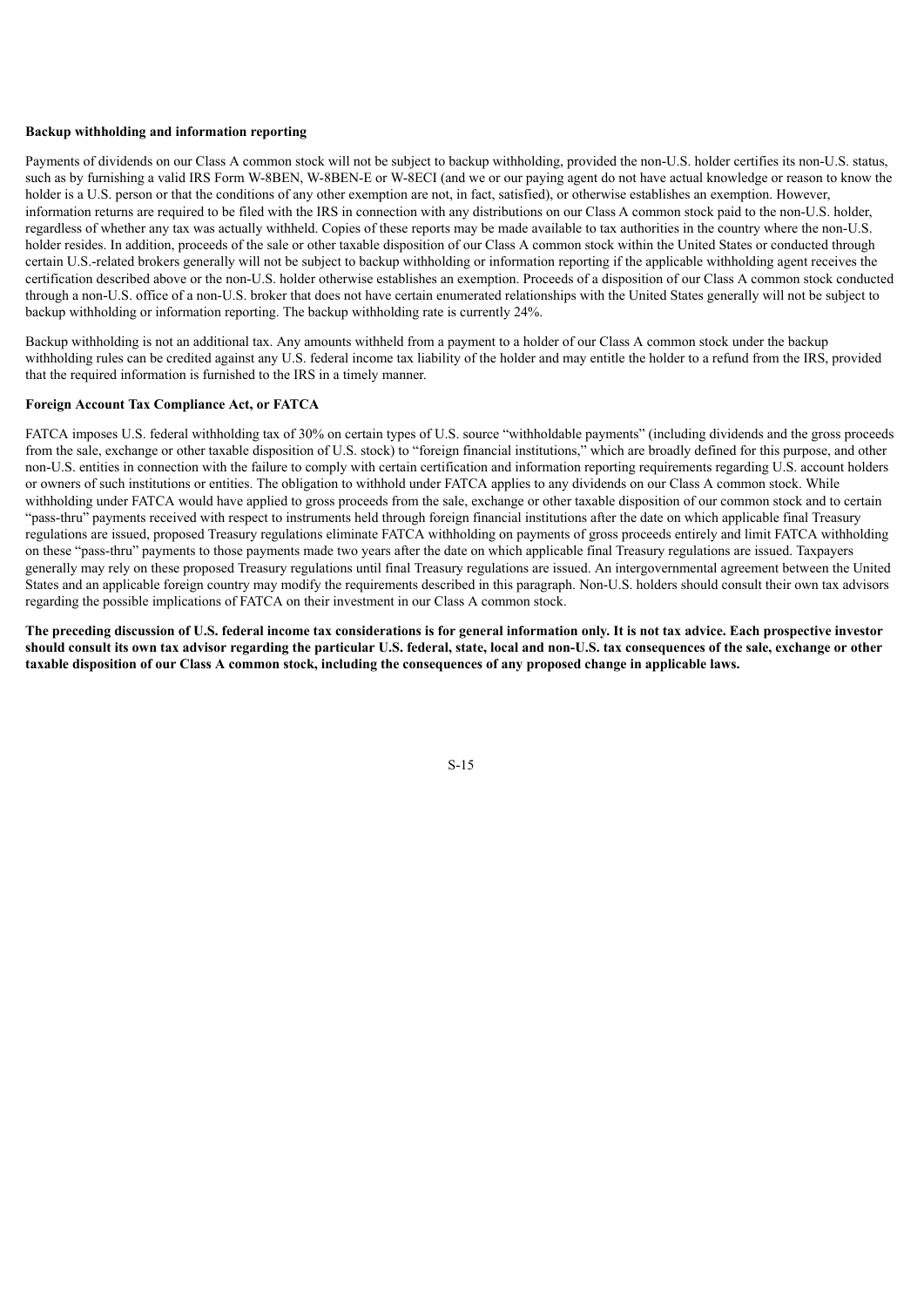## **WHERE YOU CAN FIND MORE INFORMATION**

This prospectus supplement and the accompanying prospectus are part of a registration statement on Form S-3 we filed with the Securities and Exchange Commission ("SEC") under the Securities Act, and do not contain all of the information in the registration statement. Whenever a reference is made in this prospectus supplement or the accompanying prospectus to any of our contracts, agreements or other documents, the reference may not be complete and you should refer to the exhibits that are a part of the registration statement or the exhibits to the reports or other documents incorporated by reference in this prospectus supplement and the accompanying prospectus for a copy of such contract, agreement or other document. We file annual, quarterly and special reports, proxy statements and other information with the SEC. The SEC maintains a website that contains reports, proxy statements and other information about issuers, such as us, who file electronically with the SEC. The address of that website is http://www.sec.gov. Our public filings are also available to the public on our website at www.luminartech.com. The information contained on our website, however, is not, and should not be deemed to be, a part of this prospectus supplement, the accompanying prospectus or any other report or filing filed with the SEC.

## **INCORPORATION OF CERTAIN INFORMATION BY REFERENCE**

<span id="page-18-0"></span>The SEC allows us to "incorporate by reference" information that we file with them. Incorporation by reference allows us to disclose important information to you by referring you to those other documents. The information incorporated by reference is an important part of this prospectus supplement and the accompanying prospectus, and information that we file later with the SEC will automatically update and supersede this information. We filed a registration statement on Form S-3 under the Securities Act, with the SEC with respect to the securities being offered pursuant to this prospectus supplement and the accompanying prospectus. This prospectus supplement and the accompanying prospectus omit certain information contained in the registration statement, as permitted by the SEC. You should refer to the registration statement, including the exhibits, for further information about us and the securities being offered pursuant to this prospectus supplement and the accompanying prospectus. Statements in this prospectus supplement and the accompanying prospectus regarding the provisions of certain documents filed with, or incorporated by reference in, the registration statement are not necessarily complete and each statement is qualified in all respects by that reference. We incorporate by reference the documents listed below and any future filings (including those made after the date of the initial filing of the registration statement of which this prospectus is a part and prior to the effectiveness of such registration statement) we will make with the SEC under Sections 13(a), 13(c), 14, or 15(d) of the Exchange Act until the termination of the offering of the shares covered by this prospectus (other than information furnished under Item 2.02 or Item 7.01 of Form 8–K):

- our Annual Report on Form [10–K](https://www.sec.gov/ix?doc=/Archives/edgar/data/0001758057/000162828022004366/lazr-20211231.htm) for the year ended December 31, 2021, filed with the SEC on March 1, 2022;
- our Quarterly Report on [Form](https://www.sec.gov/ix?doc=/Archives/edgar/data/0001758057/000162828022013113/lazr-20220331.htm) 10-Q for the three months ended March 31, 2022, filed with the SEC on May 6, 2022;
- the description of our Class A common stock in our registration statement on [Form](https://www.sec.gov/Archives/edgar/data/0001758057/000119312519023624/d670884d8a12b.htm) 8-A filed with the SEC on January 31, 2019, including any amendments thereto or reports filed for the purpose of updating such description; and
- All documents filed by Luminar under Sections 13(a), 13(c), 14 or 15(d) of the Exchange Act, that are filed (excluding, however, information we furnish to the SEC) (i) by us after the date of the initial registration statement and prior to its effectiveness and (ii) by us after the date of this prospectus and prior to the termination of any offering under the registration statement.

Any statement contained in this prospectus supplement and the accompanying prospectus, or in a document all or a portion of which is incorporated by reference, shall be modified or superseded for purposes of this prospectus supplement to the extent that a statement contained in this prospectus supplement and the accompanying prospectus, any applicable prospectus supplement and any related free writing prospectus or any document incorporated by reference modifies or supersedes such statement. Any such statement so modified or superseded shall not, except as so modified or superseded, constitute a part of this prospectus supplement and the accompanying prospectus.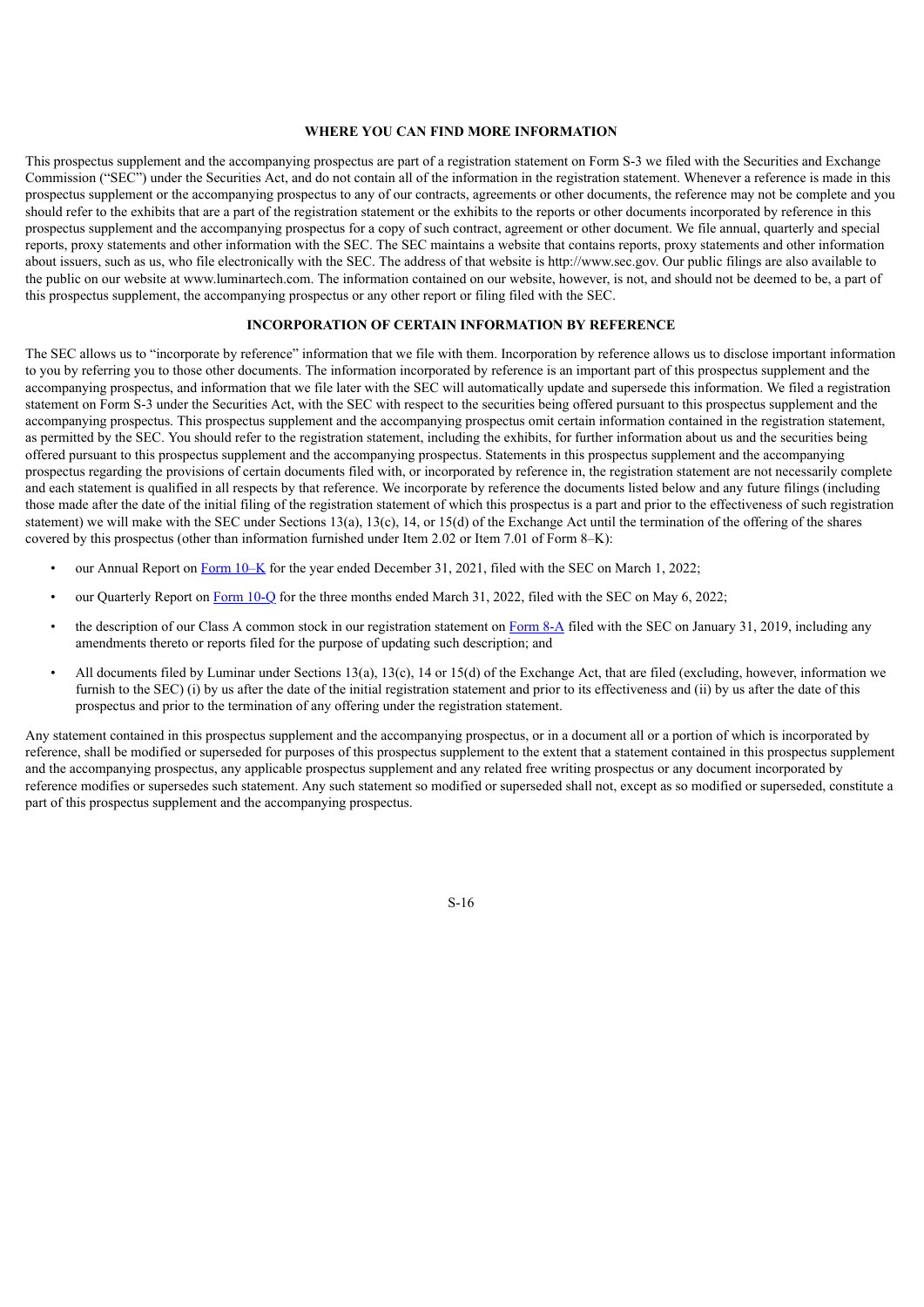We will provide to each person, including any beneficial owner, to whom a copy of this prospectus supplement is delivered, a copy of any or all of the information that has been incorporated by reference in this prospectus supplement but not delivered with this prospectus supplement (other than the exhibits to such documents which are not specifically incorporated by reference herein). We will provide this information at no cost to the requester upon written or oral request to:

> Luminar Technologies, Inc. 2603 Discovery Drive, Suite 100 Orlando, Florida 32826 Telephone: (407) 900-5259

You may also access these documents, free of charge on the SEC's website at www.sec.gov or on the "Investors" page of our website at luminartech.com. Information contained on our website is not incorporated by reference into this prospectus, and you should not consider any information on, or that can be accessed from, our website as part of this prospectus or any accompanying prospectus supplement.

This prospectus is part of a registration statement we filed with the SEC. We have incorporated exhibits into this registration statement. You should read the exhibits carefully for provisions that may be important to you.

We have not authorized anyone to provide you with information other than what is incorporated by reference or provided in this prospectus or any prospectus supplement. We are not making an offer of these securities in any state where such offer is not permitted. You should not assume that the information in this prospectus or in the documents incorporated by reference is accurate as of any date other than the date on the front of this prospectus or those documents.

## **LEGAL MATTERS**

<span id="page-19-0"></span>The validity of the securities offered hereby will be passed upon for us by Orrick, Herrington & Sutcliffe LLP, Orrick, Herrington & Sutcliffe LLP, certain attorneys in the firm and certain funds affiliated with the firm own and/or have an indirect interest in shares of Class A common stock, which represent less than 1% of our Class A common stock.

## **EXPERTS**

<span id="page-19-1"></span>The financial statements of Luminar Technologies, Inc. incorporated by reference in this prospectus supplement, and the effectiveness of Luminar Technologies, Inc.'s internal control over financial reporting have been audited by Deloitte & Touche LLP, an independent registered public accounting firm, as stated in their reports which express an unqualified opinion on the financial statements and an adverse opinion on the effectiveness of Luminar Technologies, Inc.'s internal control over financial reporting. Such financial statements are incorporated by reference in reliance upon the report of such firm, given their authority as experts in accounting and auditing.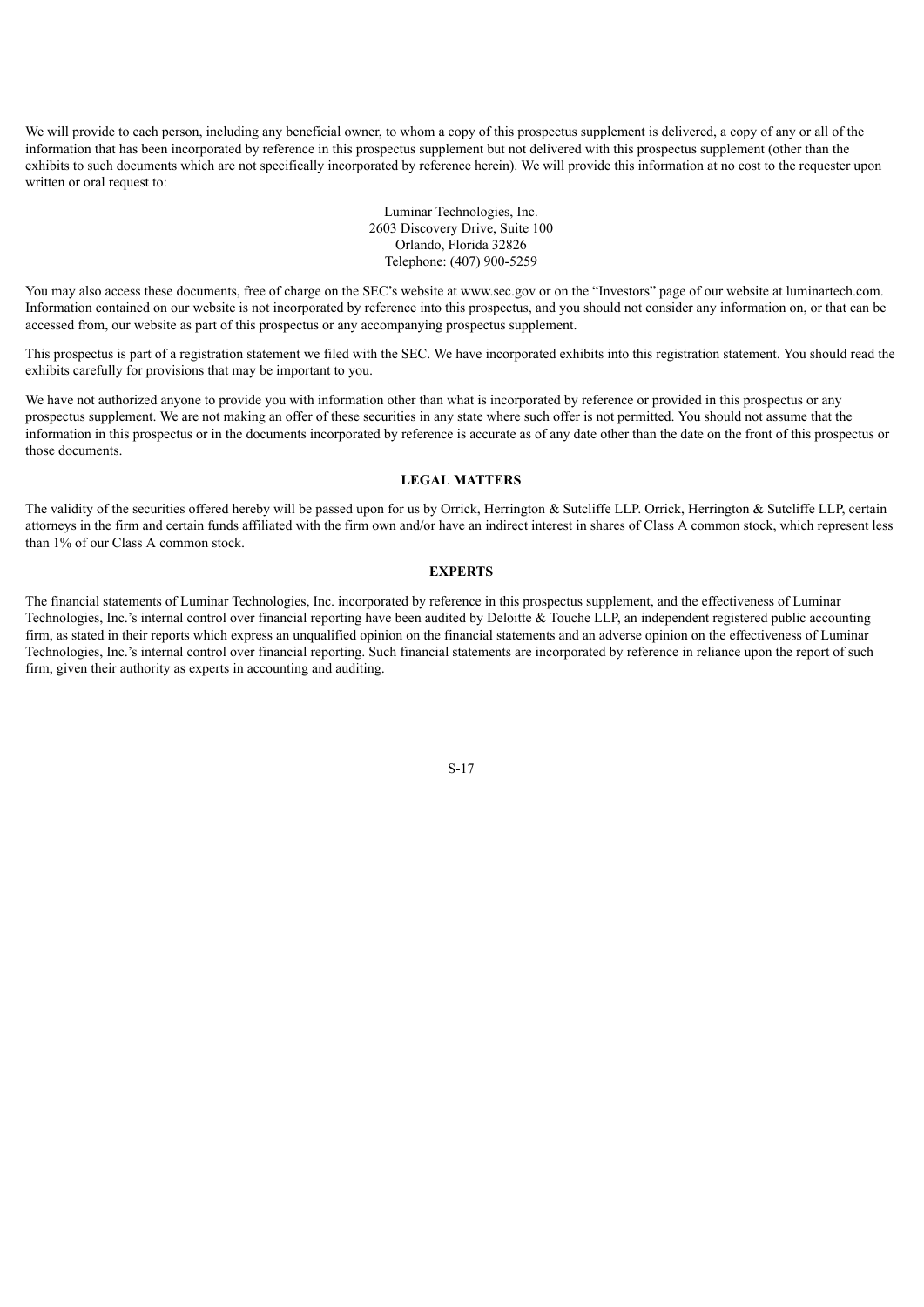**PROSPECTUS**

# LUMINAR

**\$204,000,000 Class A Common Stock Preferred Stock Debt Securities Warrants Units**

From time to time, we may offer, issue and sell up to \$204,000,000 of any combination of the securities described in this prospectus in one or more offerings. We may also offer securities as may be issuable upon conversion, redemption, repurchase, exchange or exercise of any securities registered hereunder, including any applicable antidilution provisions.

This prospectus provides a general description of the securities we may offer. Each time we offer securities, we will provide specific terms of the securities offered in a supplement to this prospectus. We may also authorize one or more free writing prospectuses to be provided to you in connection with these offerings. The prospectus supplement and any related free writing prospectus may also add, update or change information contained in this prospectus. You should carefully read this prospectus, the applicable prospectus supplement and any related free writing prospectus, as well as any documents incorporated by reference, before you invest in any of the securities being offered.

This prospectus may not be used to sell our securities unless accompanied by a prospectus supplement. The prospectus supplement or any related free writing prospectus may also add to, update, supplement or clarify information contained in this prospectus.

Our Class A common stock is traded on The Nasdaq Global Select Market under the symbol "LAZR". The last reported sales price of our Class A common stock on The Nasdaq Global Select Market on January 28, 2022 was \$13.03 per share.

We may offer and sell our securities to or through one or more agents, underwriters, dealers or other third parties or directly to one or more purchasers on a continuous or delayed basis. If agents, underwriters or dealers are used to sell our securities, we will name them and describe their compensation in a prospectus supplement. The price to the public of our securities and the net proceeds we expect to receive from the sale of such securities will also be set forth in a prospectus supplement.

Investing in our securities involves a high degree of risk. You should review carefully the risks and uncertainties referenced under the heading "Risk Factors" on page 3 of this prospectus as well as those contained in the applicable prospectus supplement and any related free writing prospectus, and in the other documents that are incorporated by reference into this prospectus or the applicable prospectus supplement.

**NEITHER THE SECURITIES AND EXCHANGE COMMISSION NOR ANY STATE SECURITIES COMMISSION HAS APPROVED OR DISAPPROVED OF THESE SECURITIES OR DETERMINED IF**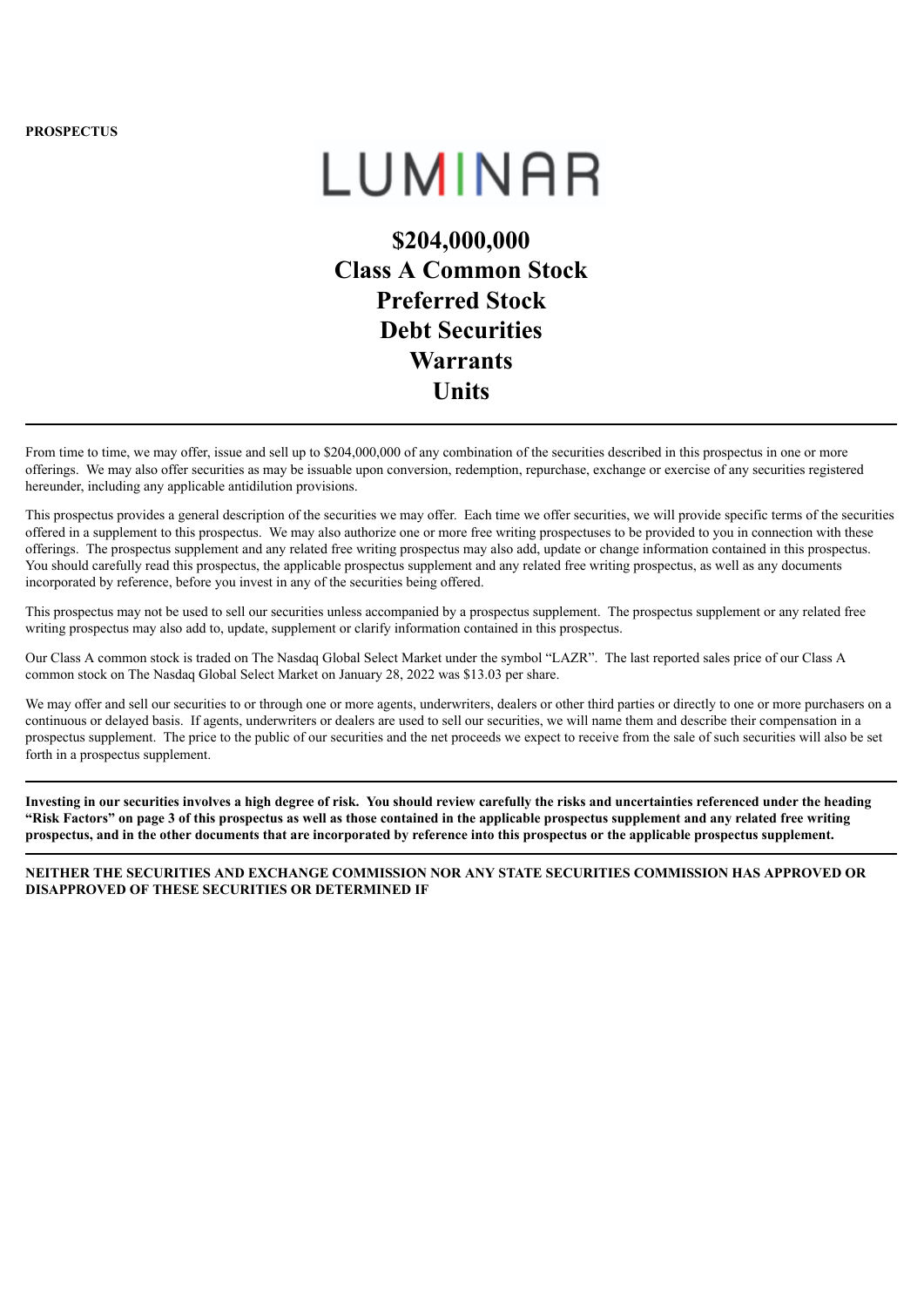## **THIS PROSPECTUS IS TRUTHFUL OR COMPLETE. ANY REPRESENTATION TO THE CONTRARY IS A CRIMINAL OFFENSE.**

**The date of this prospectus is February 3, 2022.**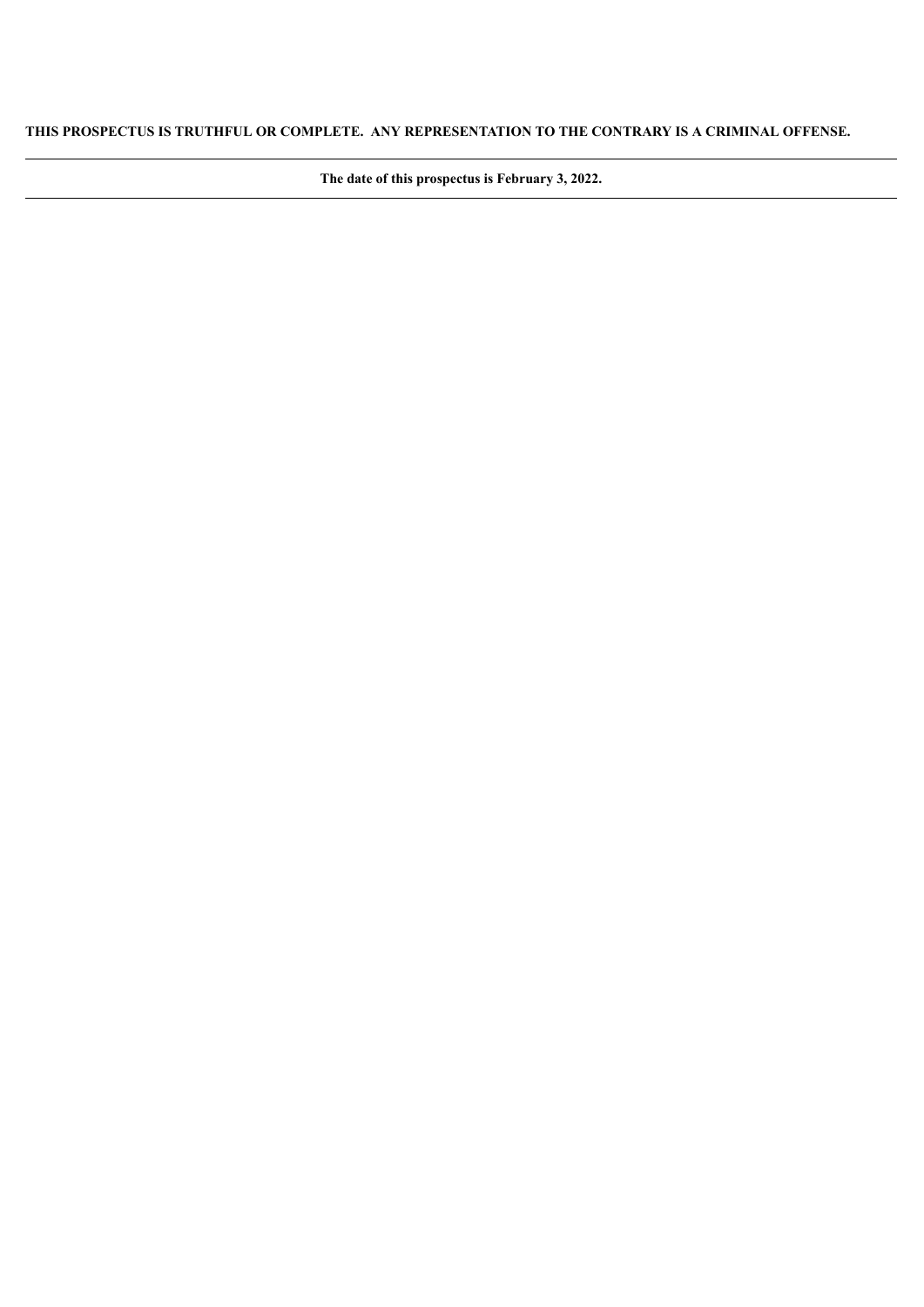## **TABLE OF CONTENTS**

|                                                             | Page                    |
|-------------------------------------------------------------|-------------------------|
| <b>ABOUT THIS PROSPECTUS</b>                                | $\overline{\mathbf{u}}$ |
| <b>COMPANY OVERVIEW</b>                                     |                         |
| <b>CORPORATE INFORMATION</b>                                |                         |
| <b>RISK FACTORS</b>                                         | 3                       |
| <b>CAUTIONARY NOTE REGARDING FORWARD-LOOKING STATEMENTS</b> | 4                       |
| <b>USE OF PROCEEDS</b>                                      | 6                       |
| DESCRIPTION OF OUR CAPITAL STOCK                            | 7                       |
| DESCRIPTION OF OUR DEBT SECURITIES                          | <u>14</u>               |
| <b>DESCRIPTION OF OUR WARRANTS</b>                          | 15                      |
| <b>DESCRIPTION OF OUR UNITS</b>                             | 16                      |
| <b>PLAN OF DISTRIBUTION</b>                                 | 17                      |
| <b>LEGAL MATTERS</b>                                        | <u>19</u>               |
| <b>EXPERTS</b>                                              | 19                      |
| WHERE YOU CAN FIND ADDITIONAL INFORMATION                   | <u>19</u>               |
| INCORPORATION OF CERTAIN INFORMATION BY REFERENCE           | 20                      |
|                                                             |                         |

<span id="page-22-0"></span>We are responsible for the information contained and incorporated by reference in this prospectus, in any accompanying prospectus supplement, and in any related free writing prospectus we prepare or authorize. We have not authorized anyone to give you any other information, and we take no responsibility for any other information that others may give you. If you are in a jurisdiction where offers to sell, or solicitations of offers to purchase, the securities offered by this documentation are unlawful, or if you are a person to whom it is unlawful to direct these types of activities, then the offer presented in this document does not extend to you. The information contained in this document speaks only as of the date of this document, unless the information specifically indicates that another date applies. Neither the delivery of this prospectus or any accompanying prospectus supplement, nor any sale of securities made under these documents, will, under any circumstances, create any implication that there has been no change in our affairs since the date of this prospectus, any accompanying prospectus supplement or any free writing prospectus we may provide you in connection with an offering or that the information contained or incorporated by reference is correct as of any time subsequent to the date of such information. You should assume that the information in this prospectus or any accompanying prospectus supplement, as well as the information incorporated by reference in this prospectus or any accompanying prospectus supplement, is accurate only as of the date of the documents containing the information, unless the information specifically indicates that another date applies. Our business, financial condition, results of operations and prospects may have changed since those dates.

i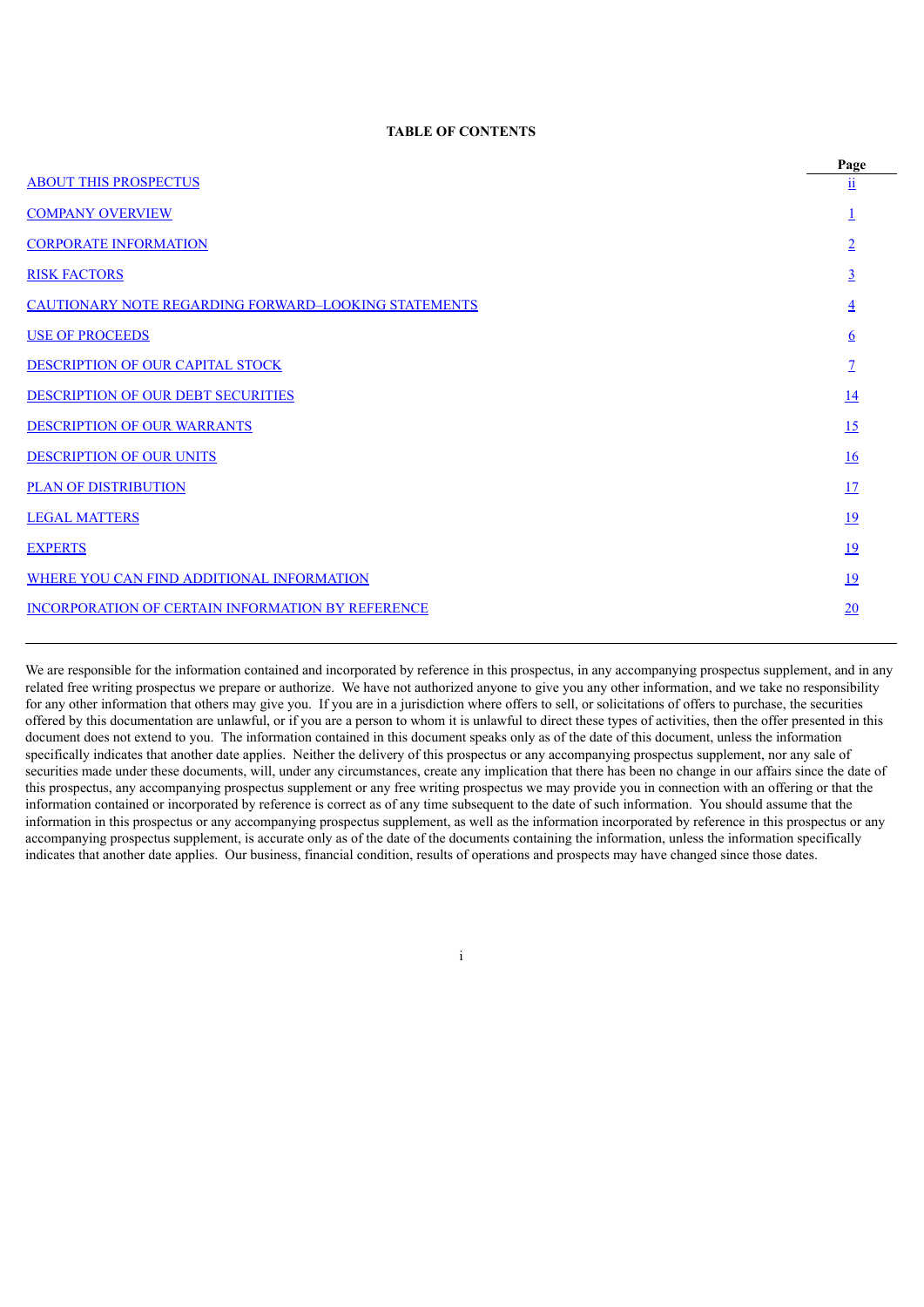## **ABOUT THIS PROSPECTUS**

This prospectus provides you with a general description of our securities being offered. You should read this prospectus together with the additional information described under the heading "Where You Can Find Additional Information" and "Incorporation of Certain Information by Reference."

Under this shelf registration process, we may offer and sell, either individually or in combination, in one or more offerings, any of the securities described in this prospectus, for total gross proceeds of up to \$204,000,000. This prospectus only provides you with a general description of the securities we may offer. Each time we offer a type or series of securities under this prospectus, we will provide a prospectus supplement that will contain more specific information about the specific terms of the offering. We may also authorize one or more free writing prospectuses to be provided to you that may contain material information relating to these offerings. This prospectus may not be used to sell our securities unless accompanied by a prospectus supplement. Each such prospectus supplement and any free writing prospectus that we may authorize to be provided to you may also add, update or change information contained in this prospectus or in documents incorporated by reference into this prospectus. We urge you to carefully read this prospectus, any applicable prospectus supplement and any related free writing prospectus, together with the information incorporated herein by reference as described under the headings "Where You Can Find Additional Information" and "Incorporation of Certain Information by Reference" before you invest in our securities.

We have not authorized anyone to provide you with information in addition to or different from that contained in this prospectus, any applicable prospectus supplement and any related free writing prospectus. We take no responsibility for, and can provide no assurances as to the reliability of, any information not contained in this prospectus, any applicable prospectus supplement or any related free writing prospectus that we may authorize to be provided to you. This prospectus is an offer to sell only the securities offered hereby, but only under circumstances and in jurisdictions where it is lawful to do so. You should assume that the information in this prospectus, any applicable prospectus supplement or any related free writing prospectus is accurate only as of the date on the front of the document and that any information incorporated by reference is accurate only as of the date of the document incorporated by reference, regardless of the time of delivery of this prospectus, any applicable prospectus supplement or any related free writing prospectus, or any sale of a security.

This prospectus contains summaries of certain provisions contained in some of the documents described herein, but reference is made to the actual documents for complete information. All of the summaries are qualified in their entirety by the actual documents. Copies of some of the documents referred to herein have been filed, will be filed or will be incorporated by reference as exhibits to the registration statement of which this prospectus is a part, and you may obtain copies of those documents as described below under the heading "Where You Can Find Additional Information".

Unless otherwise mentioned or unless the context requires otherwise, throughout this prospectus, any applicable prospectus supplement and any related free writing prospectus, the words "Luminar", "we", "us", "our", the "company" or similar references refer to Luminar Technologies, Inc. and its subsidiaries; and the term "securities" refers collectively to our Class A common stock, preferred stock, debt securities, warrants or any combination of the foregoing securities.

<span id="page-23-0"></span>Luminar, the Luminar logo and our other registered or common law trademarks, service marks or trade names appearing in this prospectus are the property of Luminar. Solely for convenience, our trademarks, tradenames and service marks referred to in this prospectus appear without the ®, TM and SM symbols, but those references are not intended to indicate, in any way, that we will not assert, to the fullest extent under applicable law, our rights to these trademarks and tradenames. Other trademarks, service marks and trade names used in this prospectus are the property of their respective owners.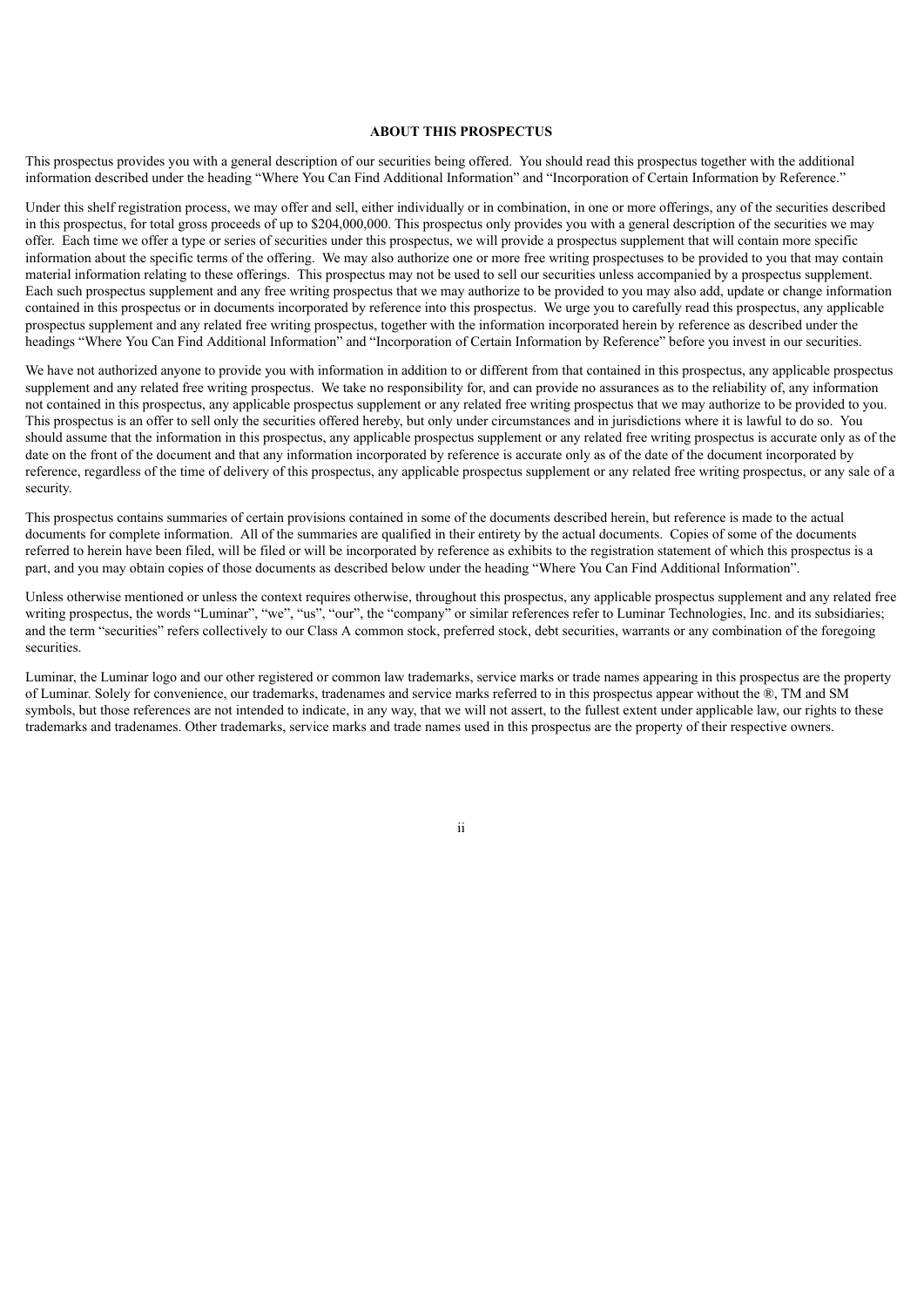## **COMPANY OVERVIEW**

Our vision is to make autonomous transportation safe and ubiquitous. As a global leader in lidar autonomous driving technology, we are enabling the world's first autonomous solutions for automotive series production in passenger cars and commercial trucks.

Founded in 2012 by President and Chief Executive Officer Austin Russell, we built a new type of lidar from the chip–level up, with technological breakthroughs across all core components. As a result, we have created what we believe is the only lidar sensor that meets the demanding performance, safety, and cost requirements for autonomous vehicles in production bypassing the traditional limitations of legacy lidar technology, while also enabling Advanced Driving Assistance Systems ("ADAS") with our Proactive Safety solution. Integrating this advanced hardware with our custom developed software stack enables a turn–key autonomous solution to accelerate widespread adoption across automakers at series production scale.

<span id="page-24-0"></span>Our lidar hardware and software products help set the standard for safety in the industry, and are designed to enable accurate and reliable detection of some of the most challenging "edge cases" that autonomous vehicles can encounter on a regular basis. This is achieved by advancing existing lidar range and resolution to new levels, ensuring hard–to–see objects like a tire on the road ahead or a child that runs into the street are more likely to be detected. Our software is also critical to interpreting the data and informing autonomous and assisted driving decisions.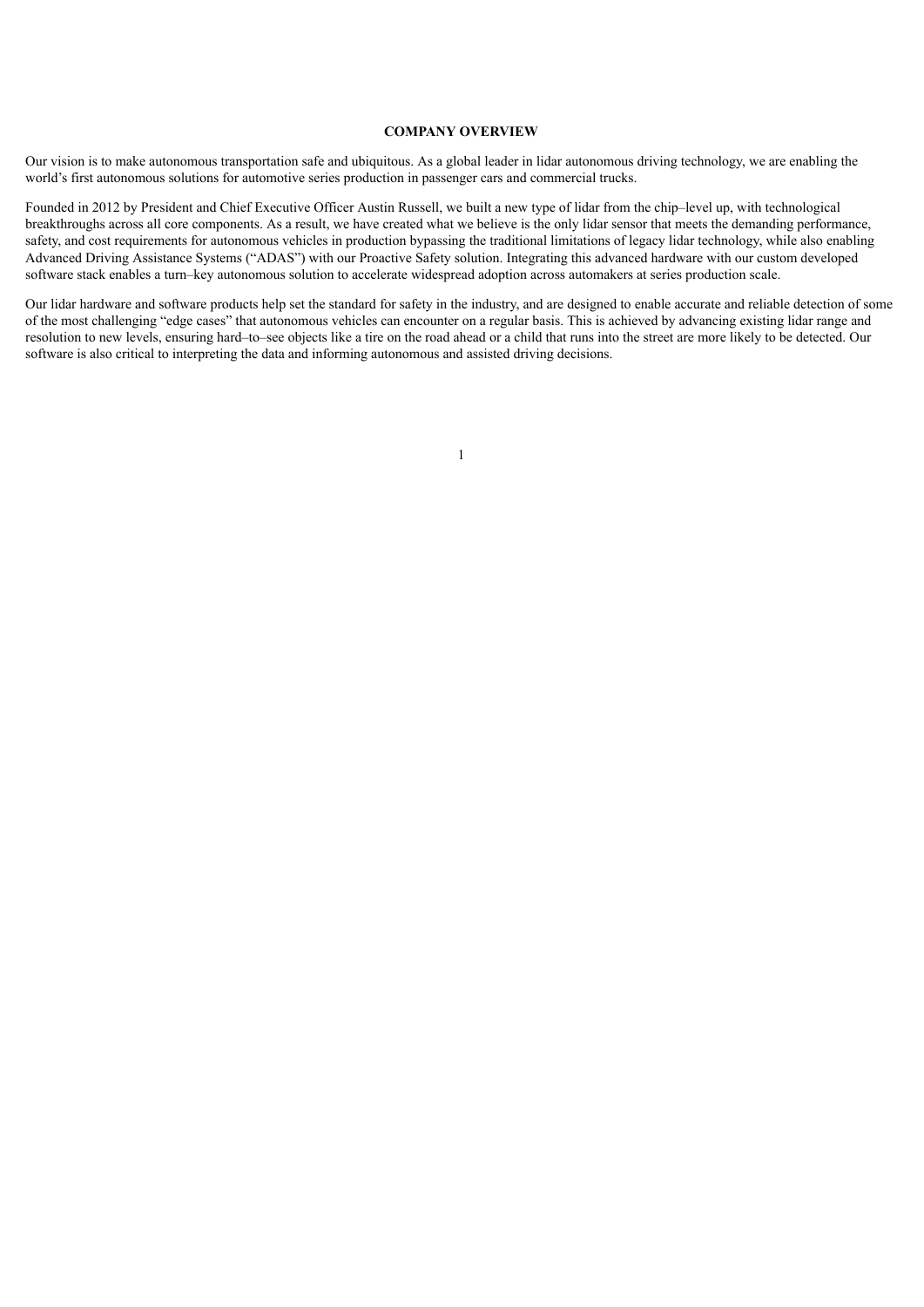## **CORPORATE INFORMATION**

We were incorporated in the State of Delaware in August 2018 as a special purpose acquisition company under the name Gores Metropoulos, Inc. On February 5, 2019, we completed our initial public offering. On December 2, 2020, we consummated the business combination (the "Business Combination") pursuant to the Agreement and Plan of Merger (the "Merger Agreement"), dated August 24, 2020 with the pre–Business Combination Luminar Technologies, Inc. ("Legacy Luminar"). Legacy Luminar was incorporated in Delaware on March 31, 2015. In connection with the consummation of the Business Combination, we changed our name from Gores Metropoulos, Inc. to Luminar Technologies, Inc.

<span id="page-25-0"></span>Our principal executive offices are located at 2603 Discovery Drive, Suite 100, Orlando, Florida 32826. Our telephone number is (407) 900–5259. Our website address is www.luminartech.com. Information contained on our website or connected thereto does not constitute part of, and is not incorporated by reference into, this prospectus or the registration statement of which it forms a part.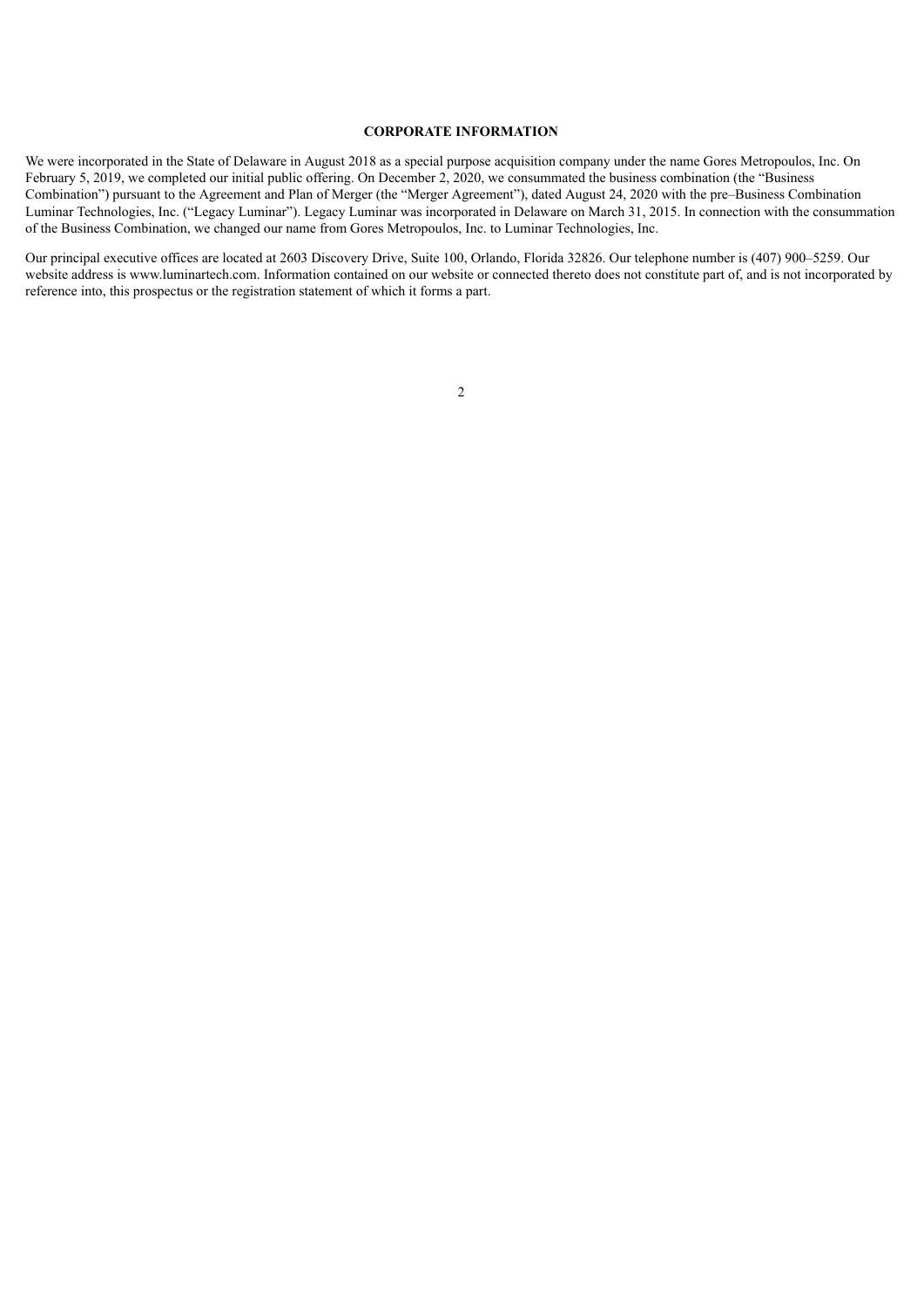## **RISK FACTORS**

<span id="page-26-0"></span>Investing in our securities involves a high degree of risk. You should carefully consider the risks and uncertainties described in the documents incorporated by reference in this prospectus and any prospectus supplement, as well as other information we include or incorporate by reference into this prospectus and any applicable prospectus supplement, before making an investment decision. Our business, financial condition or results of operations could be materially adversely affected by the materialization of any of these risks. The trading price of our securities could decline due to the materialization of any of these risks, and you may lose all or part of your investment. This prospectus and the documents incorporated herein by reference also contain forward–looking statements that involve risks and uncertainties. Actual results could differ materially from those anticipated in these forward–looking statements as a result of certain factors, including the risks described under the headings "Risk Factors" in the documents incorporated herein by reference, including in our Annual Report on Form 10–K for the year ended December 31, 2020, in any applicable prospectus supplement and any risk factors set forth in our other filings with the SEC pursuant to Sections 13(a), 13(c), 14 or 15(d) of the Exchange Act, including our Quarterly Reports on Form 10–Q and our Current Reports on Form 8–K, before making an investment decision.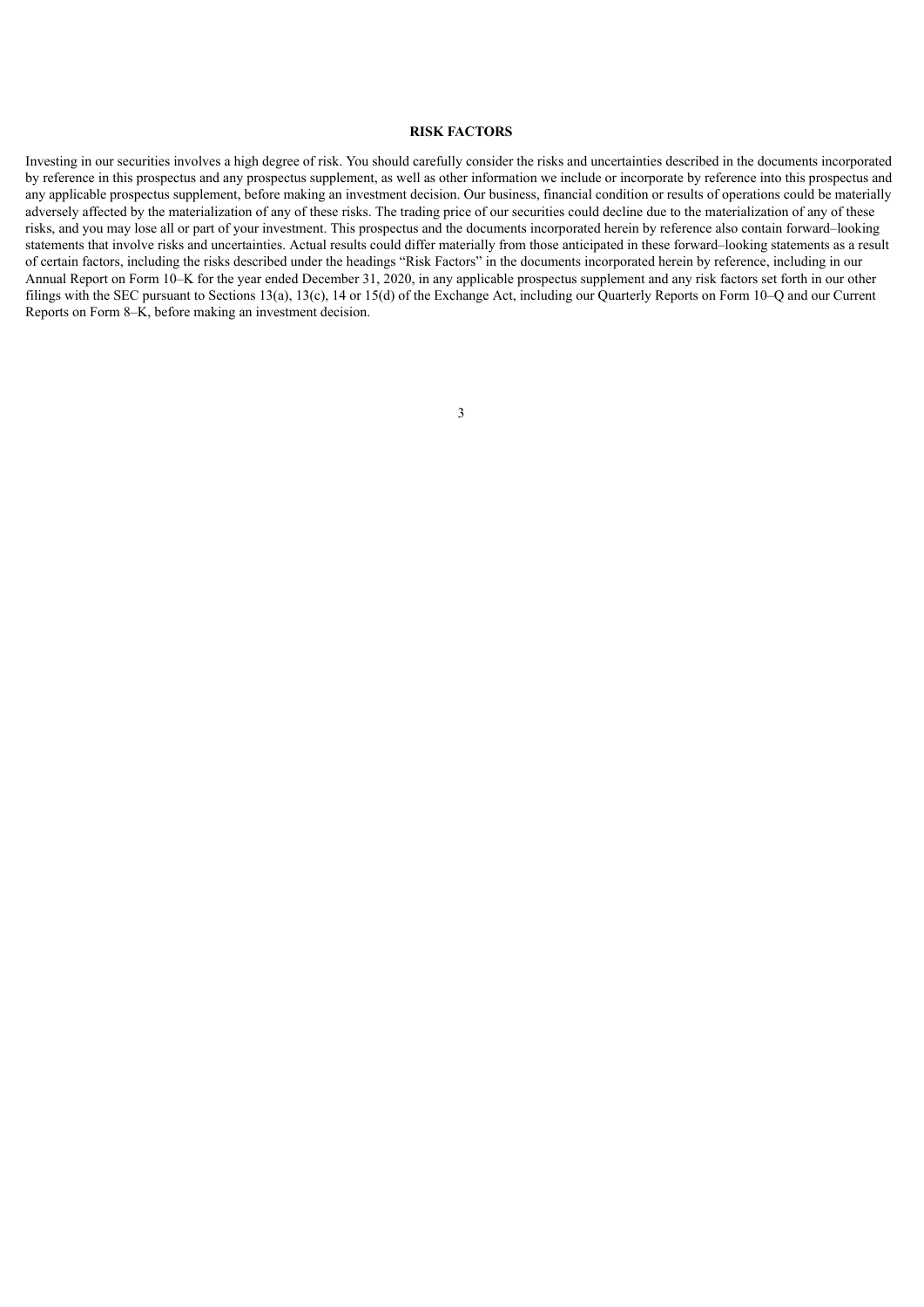## **CAUTIONARY NOTE REGARDING FORWARD–LOOKING STATEMENTS**

This prospectus, including the documents that we incorporate by reference, contains forward–looking statements within the meaning of Section 27A of the Securities Act of 1933, as amended, or the Securities Act, and Section 21E of the Securities Exchange Act of 1934, as amended, or the Exchange Act. Any statements about our expectations, beliefs, plans, objectives, assumptions or future events or performance are not historical facts and may be forward– looking. These statements are often, but are not always, made through the use of words or phrases such as "anticipate," "believe," "contemplate," "continue," "could," "estimate," "expect," "intend," "may," "plan," "potential," "predict," "project," "seek," "should," "target," "will," "would," or the negative of these words or other comparable terminology. Accordingly, these statements involve estimates, assumptions and uncertainties which could cause actual results to differ materially from those expressed in them. Any forward–looking statements are qualified in their entirety by reference to the factors discussed throughout this prospectus, and in particular those factors referenced in the section "Risk Factors."

This prospectus, including the sections entitled "About this Prospectus" and "Risk Factors," contains forward–looking statements that are based on our management's belief and assumptions and on information currently available to our management. These statements relate to future events or our future financial performance, and involve known and unknown risks, uncertainties and other factors that may cause our actual results, levels of activity, performance or achievements to be materially different from any future results, levels of activity, performance or achievements expressed or implied by these forward–looking statements. Forward–looking statements include, but are not limited to, statements about:

- general economic uncertainty and the effect of general economic conditions on the Company's industry in particular, including the level of demand and financial performance of the autonomous vehicle industry and market adoption of lidar;
- the Company's history of losses and whether it will continue to incur significant expenses and continuing losses for the foreseeable future; the effect of continued pricing pressures, automotive original equipment manufacturers ("OEMs") cost reduction initiatives and the ability of automotive OEMs to re–source or cancel vehicle or technology programs which may result in lower than anticipated margins, or losses, which may adversely affect the Company's business;
- the ability of the Company to protect and enforce its intellectual property rights;
- whether the Company's lidar products are selected for inclusion in autonomous driving or ADAS systems by automotive OEMs or their suppliers;
- the Company's inability to reduce and control the cost of the inputs on which Luminar relies, which could negatively impact the adoption of its products and its profitability;
- changes in personnel and availability of qualified personnel;
- the effects of the ongoing coronavirus (COVID–19) pandemic or other infectious diseases, health epidemics, pandemics and natural disasters on Luminar's business;

- the Company's ability to remediate the material weakness in its internal controls over financial reporting;
- the Company's ability to transition to an outsourced manufacturing business model;
- the Company's anticipated investments in and results from sales and marketing and research and development ("R&D");
- the success of the Company's customers in developing and commercializing products using the Company's solutions;
- the Company's estimated total addressable market;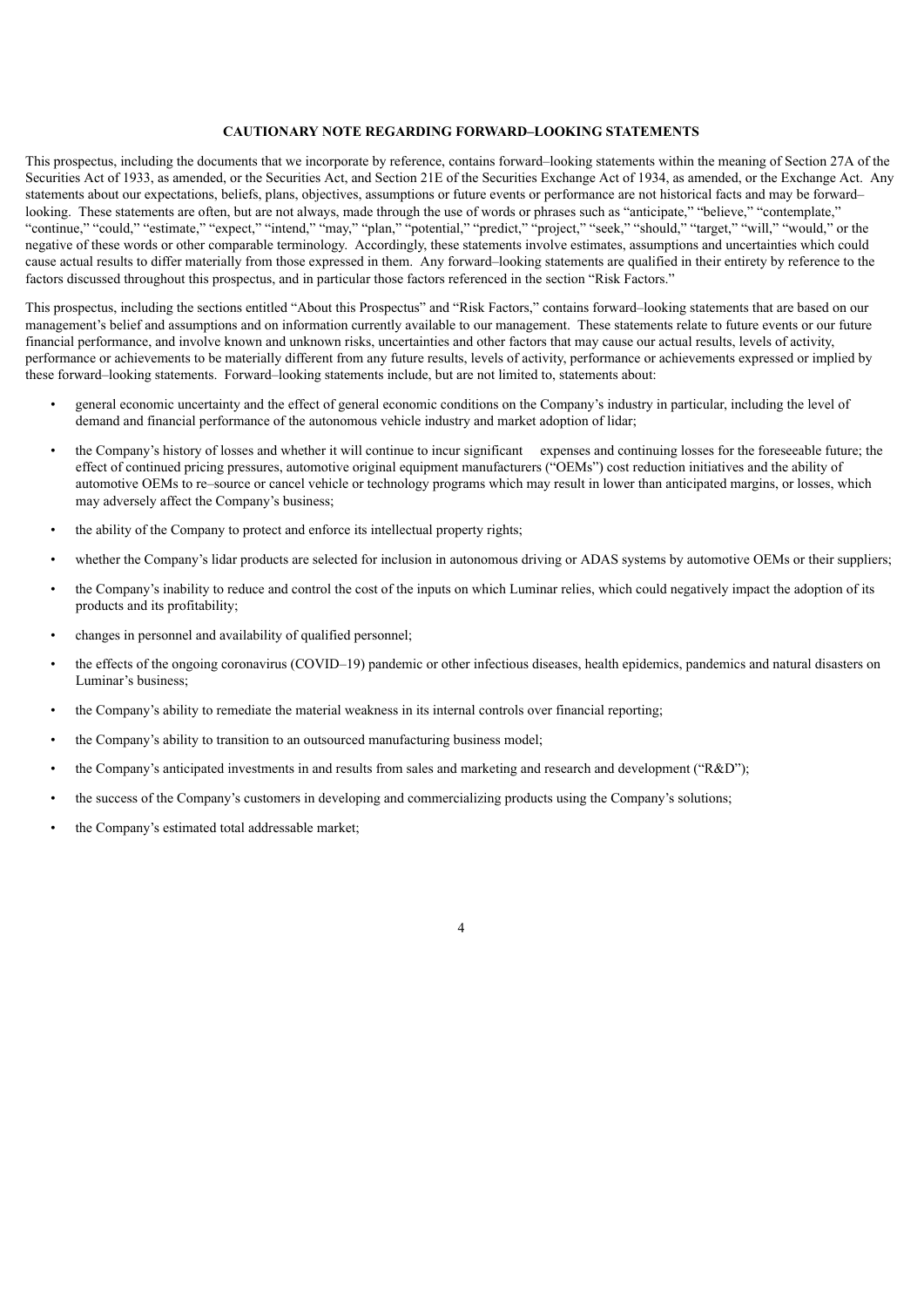- the amount and timing of future sales;
- whether the complexity of the Company's products results in undetected defects and reliability issues which could reduce market adoption of its new products, damage its reputation and expose the Company to product liability and other claims;
- strict government regulation that is subject to amendment, repeal or new interpretation and the Company's ability to comply with modified or new laws and regulations applying to its business;
- the Company's ability to recognize the anticipated benefits of the recently consummated Business Combination, which may be affected by, among other things, competition, and the ability of the Company to manage its growth and expand its business operations effectively;
- whether the concentration of the Company's stock ownership and voting power limits the ability of the Company's stockholders to influence corporate matters;
- the increasingly competitive environment in which the Company operates;
- the Company's ability to recognize the anticipated benefits of its customer partnerships and the volume of sales to such partners; and
- any changes in strategy by the Company's President and Chief Executive Officer and the Company's ability to execute on management's strategies for its future.

You should not rely upon forward–looking statements as predictions of future events. Such statements are based on management's expectations as of the date of this filing and involve many risks and uncertainties that could cause our actual results, events or circumstances to differ materially from those expressed or implied in our forward–looking statements. Such risks and uncertainties include those risks more fully discussed in the "Risk Factors" section in this prospectus, the section of any accompanying prospectus supplement entitled "Risk Factors" and the risk factors and cautionary statements described in other documents that we file from time to time with the SEC, specifically under "Item 1A: Risk Factors" and elsewhere in our most recent Annual Report on Form 10–K for the period ended December 31, 2020, and our Current Reports on Form 8–K.

<span id="page-28-0"></span>Given these uncertainties, readers should not place undue reliance on our forward–looking statements. These forward–looking statements speak only as of the date on which the statements were made and are not guarantees of future performance. Except as may be required by applicable law, we do not undertake to update any forward–looking statements after the date of this prospectus or the respective dates of documents incorporated by reference herein or therein that include forward–looking statements.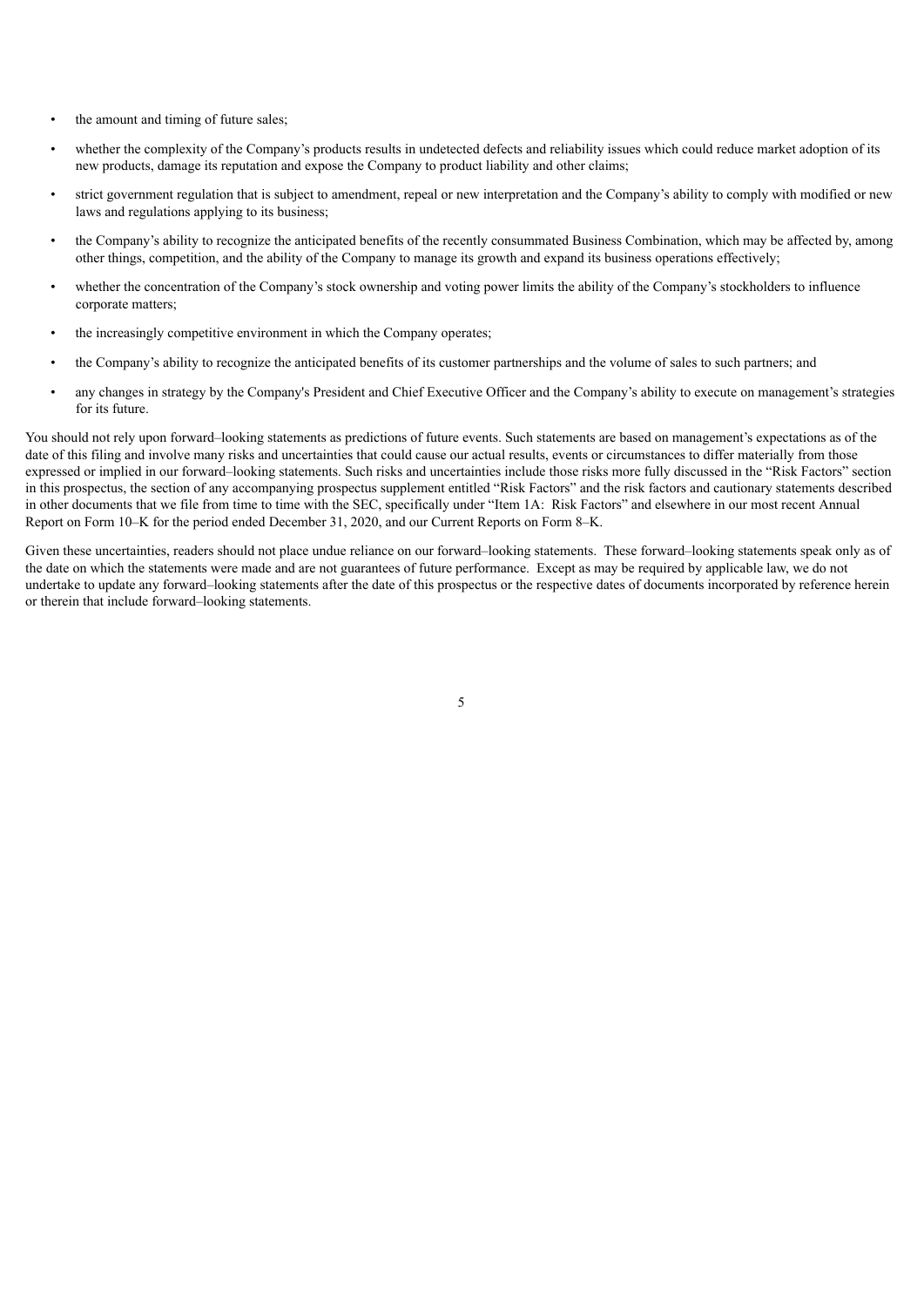## **USE OF PROCEEDS**

<span id="page-29-0"></span>We intend to use the net proceeds from the sale of the securities as set forth in the applicable prospectus supplement.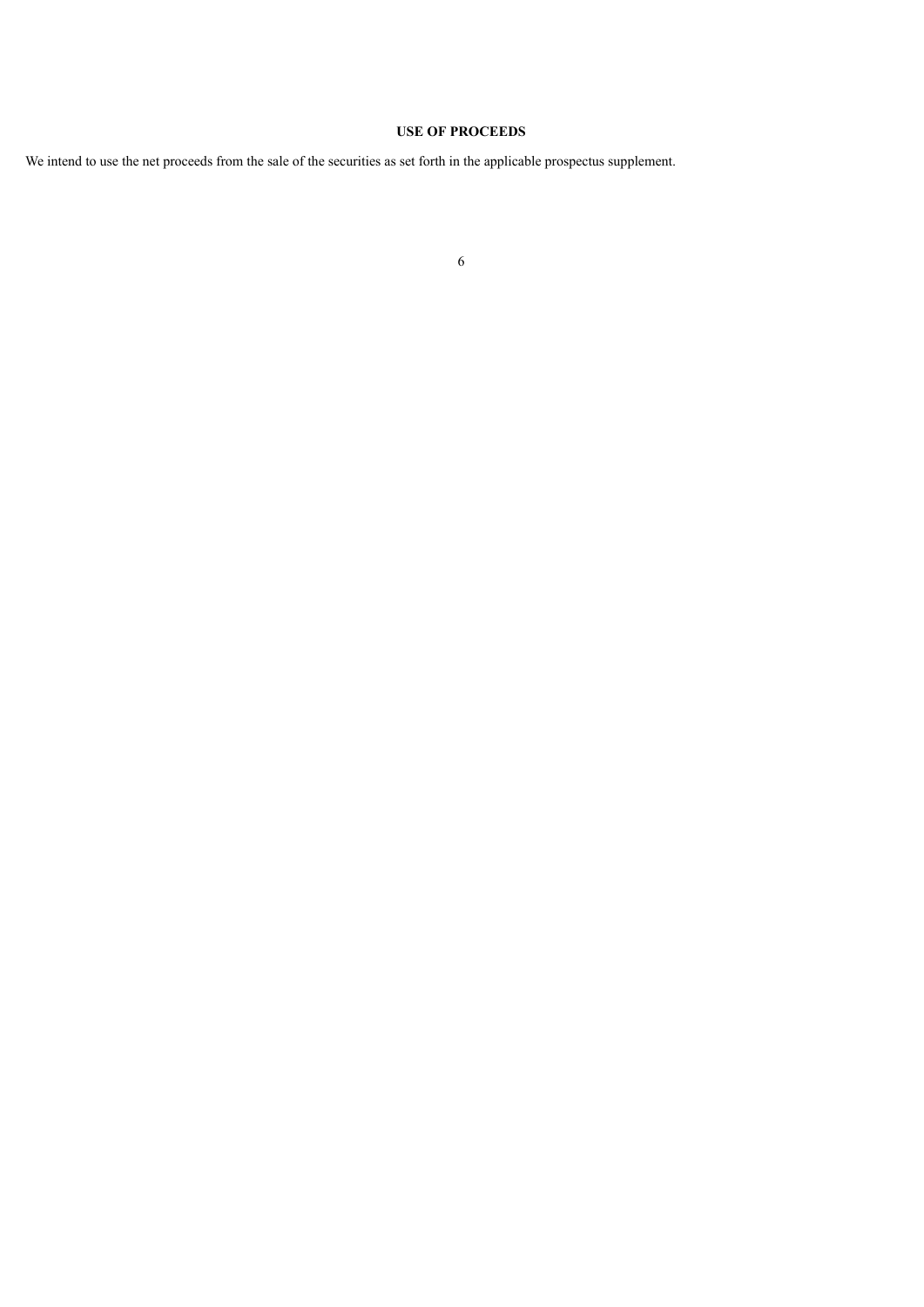## **DESCRIPTION OF OUR CAPITAL STOCK**

The following description summarizes the most important terms of our capital stock. Because it is only a summary, it does not contain all of the information that may be important to you, and is qualified by reference to our Second Amended and Restated Certificate of Incorporation and our Amended and Restated Bylaws, which are exhibits to the registration statement of which this prospectus is a part. We urge you to read each of the Second Amended and Restated Certificate of Incorporation and the Amended and Restated Bylaws in their entirety for a complete description of the rights and preferences of our *securities.*

#### **General**

Pursuant to the terms of the Second Amended and Restated Certificate of Incorporation, our authorized capital stock consists of:

- 715,000,000 shares of Class A common stock, \$0.0001 par value per share ("Class A common stock");
- 121,000,000 shares of Class B common stock, \$0.0001 par value per share ("Class B common stock");
- 0 shares of Class F common stock, \$0.0001 par value per share ("Class F common stock"); and
- 10,000,000 shares of undesignated Preferred Stock, \$0.0001 par value per share ("Preferred Stock").

As of September 30, 2021, the Company had 259,808,501 and 101,588,670 shares of Class A and Class B common stock issued and outstanding, respectively.

#### **Common Stock**

## *Voting Power*

Holders of Class A common stock are entitled to one vote per share and holders of Class B common stock are entitled to ten votes per share, on all matters submitted to a vote of stockholders. The holders of Class A common stock and Class B common stock will generally vote together as a single class on all matters submitted to a vote of stockholders, unless otherwise required by Delaware law or the Second Amended and Restated Certificate of Incorporation. Delaware law could require either holders of Class A common stock or Class B common stock to vote separately as a single class in the following circumstances:

- if we were to seek to amend the Second Amended and Restated Certificate of Incorporation to increase or decrease the par value of a class of the capital stock, then that class would be required to vote separately to approve the proposed amendment; and
- if we were to seek to amend the Second Amended and Restated Certificate of Incorporation in a manner that alters or changes the powers, preferences, or special rights of a class of capital stock in a manner that affected its holders adversely, then that class would be required to vote separately to approve the proposed amendment.

The Second Amended and Restated Certificate of Incorporation and Amended and Restated Bylaws established a classified board of directors that is divided into three classes with staggered three–year terms. Only the directors in one class will be subject to election by a plurality of the votes cast at each annual meeting of stockholders, with the directors in the other classes continuing for the remainder of their respective three–year terms. The Second Amended and Restated Certificate of Incorporation does not provide for cumulative voting for the election of directors.

## *Conversion*

Each outstanding share of Class B common stock is convertible at any time at the option of the holder into one share of Class A common stock. In addition, each share of Class B common stock will convert automatically into one share of Class A common stock upon any transfer, whether or not for value, except for certain permitted transfers described in the paragraph that immediately follows this paragraph and further described in the Second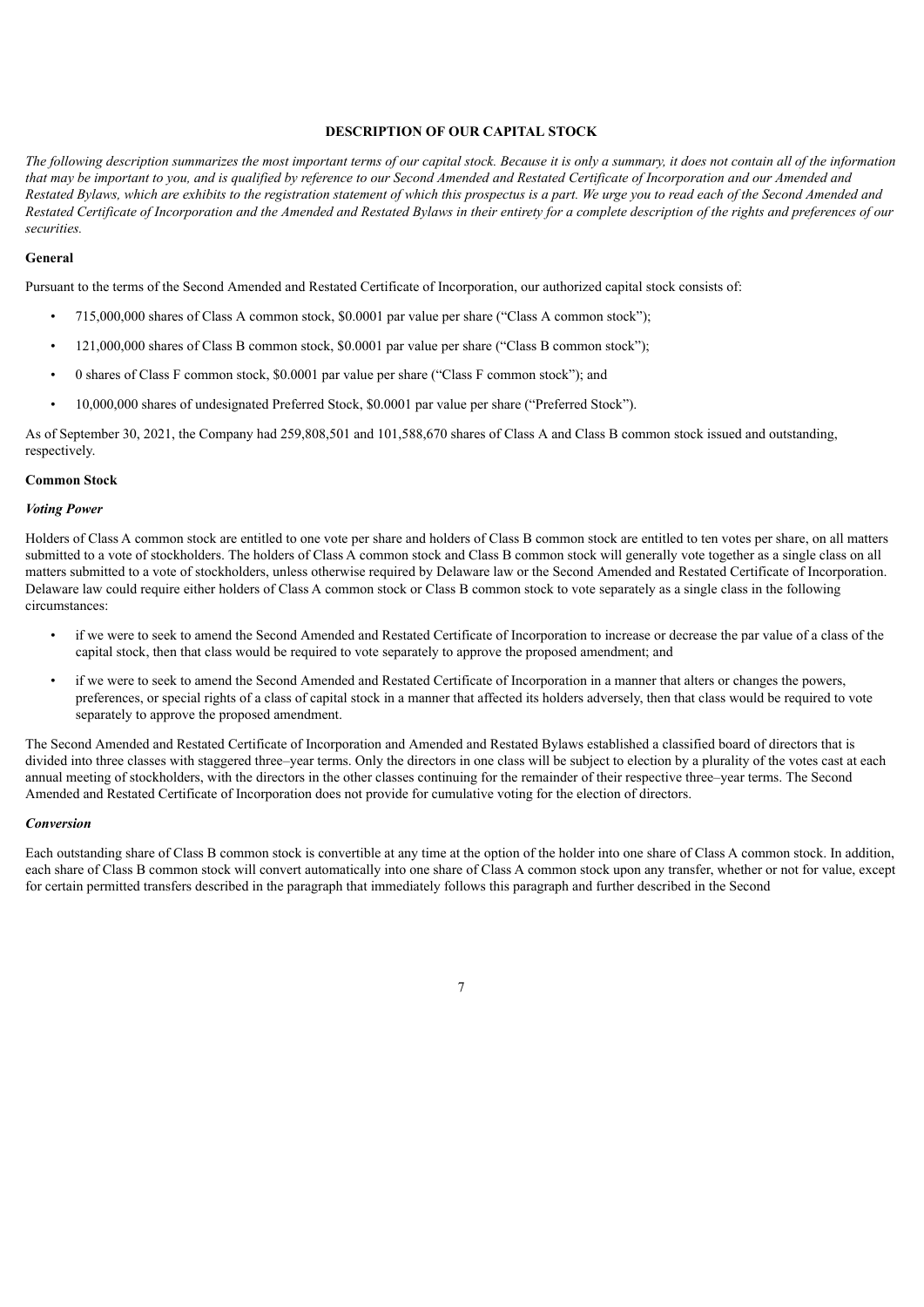Amended and Restated Certificate of Incorporation. Once converted into Class A common stock, the Class B common stock will not be reissued.

A transfer of Class B common stock will not trigger an automatic conversion of such stock to Class A common stock if it is a permitted transfer. A permitted transfer is a transfer by certain holders of Class B common stock to any of the persons or entities listed in clauses "(i)" through "(v)" below, each referred to herein as a "Permitted Transferee", and from any such Permitted Transferee back to such holder of Class B common stock and/or any other Permitted Transferee established by or for such holder of Class B common stock: (i) to a trust for the benefit of the holder of Class B common stock and over which such holder of Class B common stock retains sole dispositive power and voting control, provided the holder of Class B common stock does not receive consideration in exchange for the transfer (other than as a settlor or beneficiary of such trust); (ii) to a trust for the benefit of persons other than the holder of Class B common stock so long as the holder of Class B common stock retains sole dispositive power and voting control, provided the holder of Class B common stock does not receive consideration in exchange for the transfer (other than as a settlor or beneficiary of such trust); (iii) to a trust under the terms of which such holder of Class B common stock has retained a "qualified interest" within the meaning of Section 2702(b)(1) of the U.S. Tax Code, and/or a reversionary interest so long as the holder of Class B common stock retains sole dispositive power and exclusive voting control with respect to the shares of Class B common stock held by such trust; (iv) to an Individual Retirement Account, as defined in Section 408(a) of the U.S. Tax Code, or a pension, profit sharing, stock bonus, or other type of plan or trust of which such holder of Class B common stock is a participant or beneficiary and which satisfies the requirements for qualification under Section 401 of the U.S. Tax Code, so long as such holder of Class B common stock retains sole dispositive power and exclusive voting control with respect to the shares of Class B common stock held in such account, plan, or trust; or (v) to a corporation, partnership, or limited liability company in which such holder of Class B common stock directly, or indirectly, retains sole dispositive power and exclusive voting control with respect to the shares of Class B common stock held by such corporation, partnership, or limited liability company.

Each share of Class B common stock will convert automatically, without further action by the Company or the holder thereof, into one fully paid and nonassessable share of Class A common stock, upon: (a) the receipt by the Company of a written request for such conversion from the holders of a majority of the Class B common stock then outstanding, or, if later, the effective date for conversion specified in such request or (b) the occurrence of a transfer, other than a permitted transfer, of such share of Class B common stock.

Each outstanding share of Class B common stock held by a natural person or their Permitted Transferee will convert automatically into one share of Class A common stock upon the death or permanent disability of such holder.

## *Dividend Rights*

Subject to preferences that may apply to any shares of Preferred Stock outstanding at the time, the holders of Class A common stock and Class B common stock are entitled to receive dividends out of funds legally available if the Board, in its discretion, determines to issue dividends and then only at the times and in the amounts that the Board may determine.

## *No Preemptive or Similar Rights*

Class A common stock and Class B common stock will not be entitled to preemptive rights, and are not subject to conversion (except as noted above), redemption or sinking fund provisions.

## *Right to Receive Liquidation Distributions*

If the Company becomes subject to a liquidation, dissolution or winding–up, the assets legally available for distribution to the stockholders would be distributable ratably among the holders of Class A common stock and Class B common stock and any participating Preferred Stock outstanding at that time, subject to prior satisfaction of all outstanding debt and liabilities and the preferential rights of and the payment of liquidation preferences, if any, on any outstanding shares of Preferred Stock.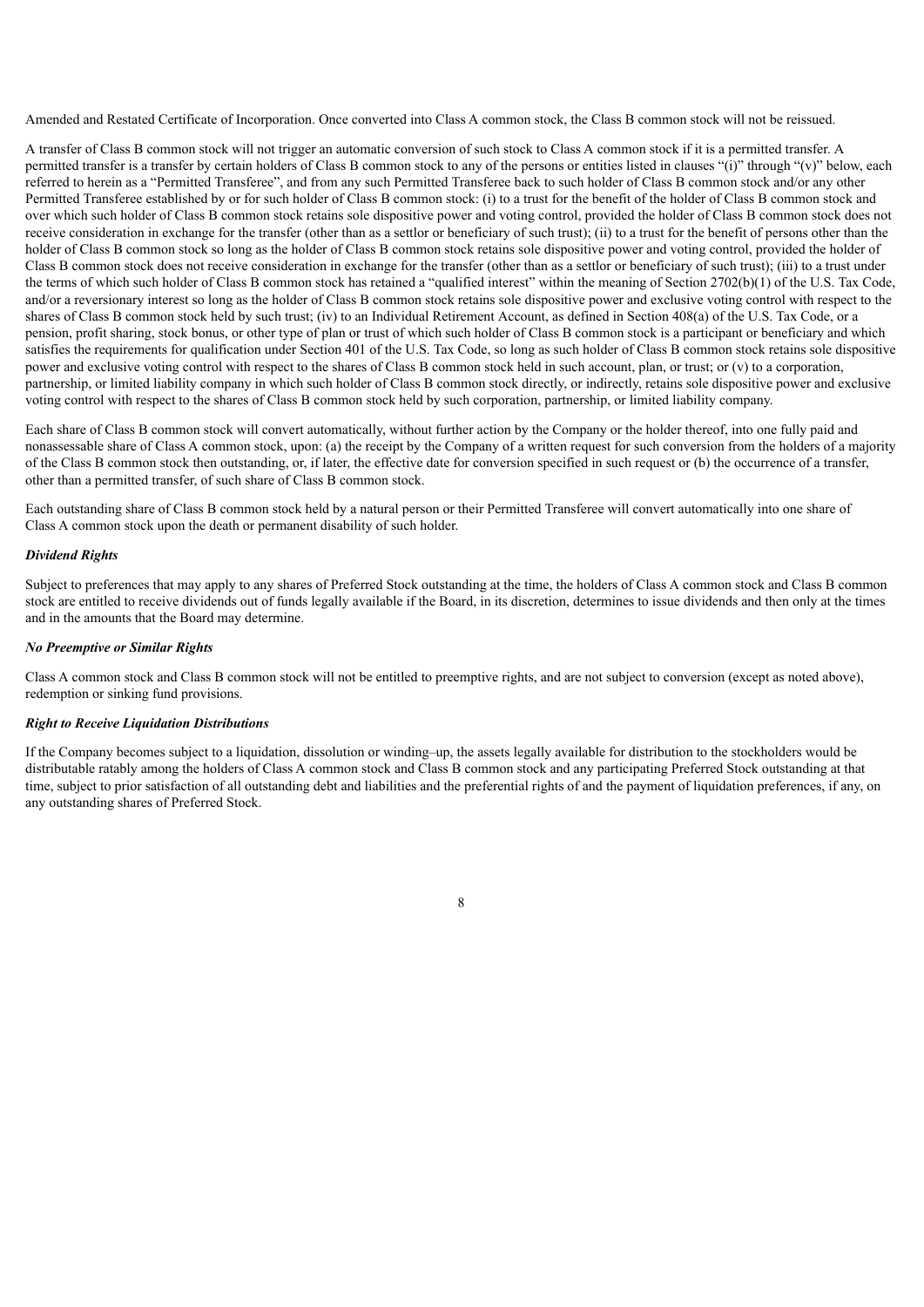## *Fully Paid and Non–Assessable*

All of the outstanding shares of Class A common stock and Class B common stock will be fully paid and non–assessable.

## **Preferred Stock**

Our board of directors (the "Board") is authorized, subject to limitations prescribed by Delaware law, to issue Preferred Stock in one or more series, to establish from time to time the number of shares to be included in each series, and to fix the designation, vesting, powers, preferences, and rights of the shares of each series and any of its qualifications, limitations, or restrictions, in each case without further vote or action by the stockholders. The Board can also increase or decrease the number of shares of any series of Preferred Stock, but not below the number of shares of that series then outstanding, without any further vote or action by the stockholders.

The Board may authorize the issuance of Preferred Stock with voting or conversion rights that could adversely affect the voting power or other rights of the holders of Class A common stock and Class B common stock. The issuance of Preferred Stock, while providing flexibility in connection with possible acquisitions and other corporate purposes, could, among other things, have the effect of delaying, deferring, or preventing a change in control of the Company and may adversely affect the market price of Class A common stock and the voting and other rights of the holders of Class A common stock and Class B common stock.

The particular terms of any series of Preferred Stock to be offered by this prospectus will be set forth in the prospectus supplement relating to the offering. The description of the terms of a particular series of Preferred Stock that will be set forth in the applicable prospectus supplement does not purport to be complete and will be qualified in its entirety by reference to the certificate of designation relating to the series. We urge you to read the applicable prospectus supplements and any related free writing prospectuses related to the Preferred Stock that we may offer under this prospectus, as well as the complete certificate of designation that contains the terms of the particular series of Preferred Stock.

## **Anti–Takeover Provisions**

Some provisions of Delaware law, the Second Amended and Restated Certificate of Incorporation, and Amended and Restated Bylaws contain provisions that could make the following transactions more difficult: an acquisition of the Company by means of a tender offer; an acquisition of the Company by means of a proxy contest or otherwise; or the removal of incumbent officers and directors. It is possible that these provisions could make it more difficult to accomplish or could deter transactions that stockholders may otherwise consider to be in their best interest or in the Company's best interests, including transactions that provide for payment of a premium over the market price for the Company's shares.

These provisions, summarized below, are intended to discourage coercive takeover practices and inadequate takeover bids. These provisions are also designed to encourage persons seeking to acquire control of the Company to first negotiate with the Board. We believe that the benefits of the increased protection of the Company's potential ability to negotiate with the proponent of an unfriendly or unsolicited proposal to acquire or restructure the Company outweigh the disadvantages of discouraging these proposals because negotiation of these proposals could result in an improvement of their terms.

## *Delaware Law*

The Company is subject to the provisions of Section 203 of the DGCL regulating corporate takeovers. In general, Section 203 prohibits a publicly held Delaware corporation from engaging in a business combination with an interested stockholder for a period of three years following the date on which the person became an interested stockholder unless:

• prior to the date of the transaction, the board of directors of the corporation approved either the business combination or the transaction which resulted in the stockholder becoming an interested stockholder;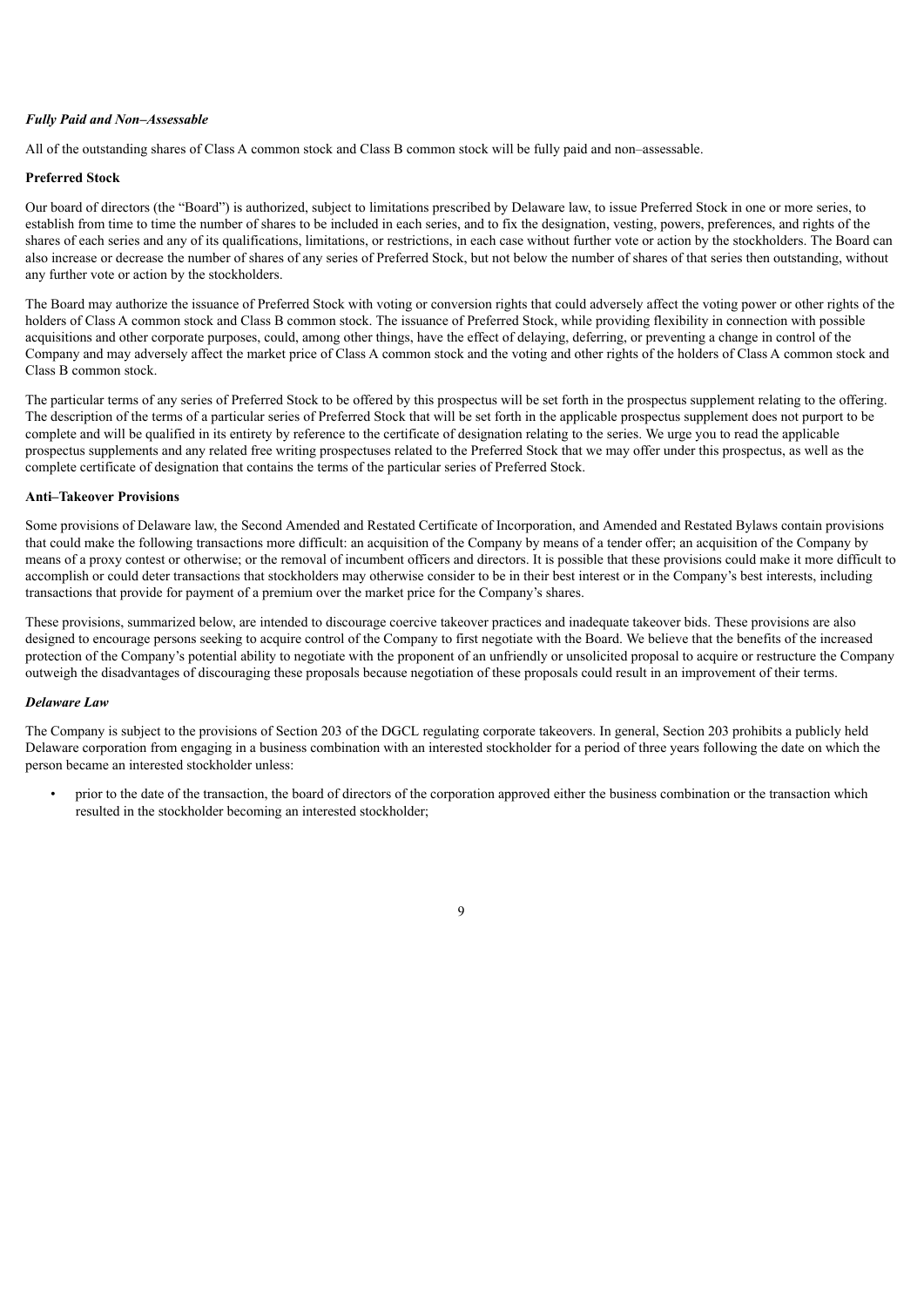- the interested stockholder owned at least 85% of the voting stock of the corporation outstanding at the time the transaction commenced, excluding for purposes of determining the voting stock outstanding, but not the outstanding voting stock owned by the interested stockholder, (i) shares owned by persons who are directors and also officers and (ii) shares owned by employee stock plans in which employee participants do not have the right to determine confidentially whether shares held subject to the plan will be tendered in a tender or exchange offer; or
- at or subsequent to the date of the transaction, the business combination is approved by the board of directors of the corporation and authorized at an annual or special meeting of stockholders, and not by written consent, by the affirmative vote of at least two–thirds of the outstanding voting stock that is not owned by the interested stockholder.

Generally, a business combination includes a merger, asset or stock sale, or other transaction or series of transactions together resulting in a financial benefit to the interested stockholder. An interested stockholder is a person who, together with affiliates and associates, owns or, within three years prior to the determination of interested stockholder status, did own 15% or more of a corporation's outstanding voting stock. We expect the existence of this provision to have an anti–takeover effect with respect to transactions the Board does not approve in advance. We also anticipate that Section 203 may also discourage attempts that might result in a premium over the market price for the shares of Class A common stock held by stockholders.

## *Second Amended and Restated Certificate of Incorporation and Amended and Restated Bylaws provisions*

The Second Amended and Restated Certificate of Incorporation and Amended and Restated Bylaws include a number of provisions that could deter hostile takeovers or delay or prevent changes in control of the Company's management team, including the following:

- *Dual Class Common Stock*. The Second Amended and Restated Certificate of Incorporation provides for a dual class common stock structure pursuant to which holders of Class B common stock will have the ability to control the outcome of matters requiring stockholder approval (even if they own significantly less than a majority of the shares of outstanding Class A common stock), including the election of directors and significant corporate transactions, such as a merger or other sale of the Company or its assets. Directors, executive officers, and employees, and their respective affiliates, may have the ability to exercise significant influence over those matters.
- *Board of Directors Vacancies*. The Second Amended and Restated Certificate of Incorporation and Amended and Restated Bylaws authorize only the Board to fill vacant directorships, including newly created seats. In addition, the number of directors constituting the Board is permitted to be set only by a resolution adopted by a majority vote of the Whole Board (as defined in the Second Amended and Restated Certificate of Incorporation). These provisions prevent a stockholder from increasing the size of the Board and then gaining control of the Board by filling the resulting vacancies with its own nominees. This makes it more difficult to change the composition of the Board but promotes continuity of management.
- *Classified Board*. The Second Amended and Restated Certificate of Incorporation and Amended and Restated Bylaws provide that the Board is divided into three classes of directors. The existence of a classified board of directors could discourage a third–party from making a tender offer or otherwise attempting to obtain control of the Company as it is more difficult and time consuming for stockholders to replace a majority of the directors on a classified board of directors.
- *Directors Removed Only for Cause*. The Second Amended and Restated Certificate of Incorporation provides that stockholders may remove directors only for cause.
- Supermajority Requirements for Amendments of The Second Amended and Restated Certificate of Incorporation and Amended and Restated *Bylaws*. The Second Amended and Restated Certificate of Incorporation further provides that the affirmative vote of holders of at least two– thirds of the voting power of all of the then–outstanding shares of voting stock will be required to amend certain provisions of the Second Amended and Restated Certificate of Incorporation, including provisions relating to the classified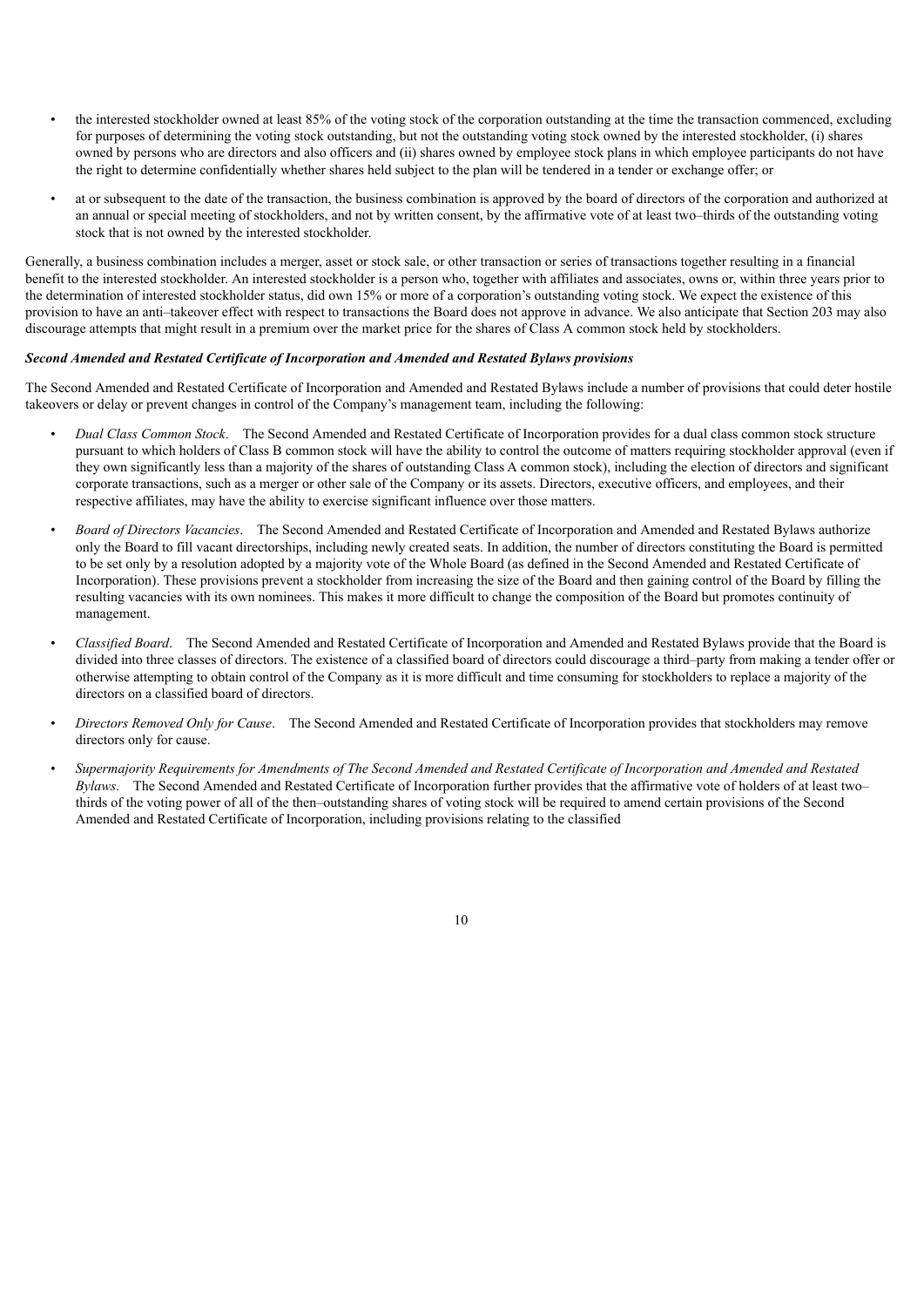Board, the size of the Board, removal of directors, special meetings, actions by written consent, and designation of Preferred Stock. In addition, the affirmative vote of holders of 75% of the voting power of each of the then–outstanding Class A common stock and Class B common stock, voting separately by class, is required to amend the provisions of the Second Amended and Restated Certificate of Incorporation relating to the terms of the Class B common stock. The affirmative vote of holders of at least two–thirds of the voting power of all of the then–outstanding shares of voting stock is required to amend or repeal the Amended and Restated Bylaws, although the Amended and Restated Bylaws may be amended by a simple majority vote of the Board.

- *Stockholder Action; Special Meeting of Stockholders*. The Second Amended and Restated Certificate of Incorporation and Amended and Restated Bylaws provide that special meetings of stockholders may be called only by a majority of the Whole Board, the chairman of the Board, or the chief executive officer, thus prohibiting a stockholder from calling a special meeting. The Second Amended and Restated Certificate of Incorporation provides that the stockholders may not take action by written consent, but may only take action at annual or special meetings of stockholders. As a result, holders of capital stock are not able to amend the Amended and Restated Bylaws or remove directors without holding a meeting of stockholders called in accordance with the Amended and Restated Bylaws. These provisions might delay the ability of stockholders to force consideration of a proposal or for stockholders to take any action, including the removal of directors.
- *Notice Requirements for Stockholder Proposals and Director Nominations*. The Amended and Restated Bylaws provide advance notice procedures for stockholders seeking to bring business before the annual meeting of stockholders or to nominate candidates for election as directors at the annual meeting of stockholders. The Amended and Restated Bylaws also specify certain requirements regarding the form and content of a stockholder's notice. These provisions might preclude stockholders from bringing matters before the annual meeting of stockholders or from making nominations for directors at the annual meeting of stockholders if the proper procedures are not followed. We expect that these provisions might also discourage or deter a potential acquirer from conducting a solicitation of proxies to elect the acquirer's own slate of directors or otherwise attempting to obtain control of the Company.
- *No Cumulative Voting.* The DGCL provides that stockholders are not entitled to the right to cumulate votes in the election of directors unless a corporation's certificate of incorporation provides otherwise. The Second Amended and Restated Certificate of Incorporation and Amended and Restated Bylaws do not provide for cumulative voting.
- *Issuance of Undesignated Preferred Stock*. The Board will have the authority, without further action by the stockholders, to issue up to 10,000,000 shares of undesignated preferred stock with rights and preferences, including voting rights, designated from time to time by the Board. The existence of authorized but unissued shares of Preferred Stock will enable the Board to render more difficult or to discourage an attempt to obtain control of the Company by means of a merger, tender offer, proxy contest, or other means.
- *Choice of Forum*. The Second Amended and Restated Certificate of Incorporation provides that the Chancery Court (or, if and only if the Chancery Court lacks subject matter jurisdiction, any state court located within the State of Delaware or, if and only if all such state courts lack subject matter jurisdiction, the federal district court for the District of Delaware) will be the exclusive forum for the following types of actions or proceedings under Delaware statutory or common law: (1) any derivative action or proceeding brought on behalf of the Company; (2) any action or proceeding asserting a claim of breach of a fiduciary duty owed by any current or former director, officer, or other employee of the Company or any stockholder to the Company or the Company's stockholders; (3) any action or proceeding asserting a claim against the Company or any current or former director, officer or other employee of the Company or any stockholder in such stockholder's capacity as such arising out of or pursuant to any provision of the DGCL, the Second Amended and Restated Certificate of Incorporation or the Amended and Restated Bylaws; (4) any action or proceeding to interpret, apply, enforce or determine the validity of the Second Amended and Restated Certificate of Incorporation or the Amended and Restated Bylaws (including any right, obligation or

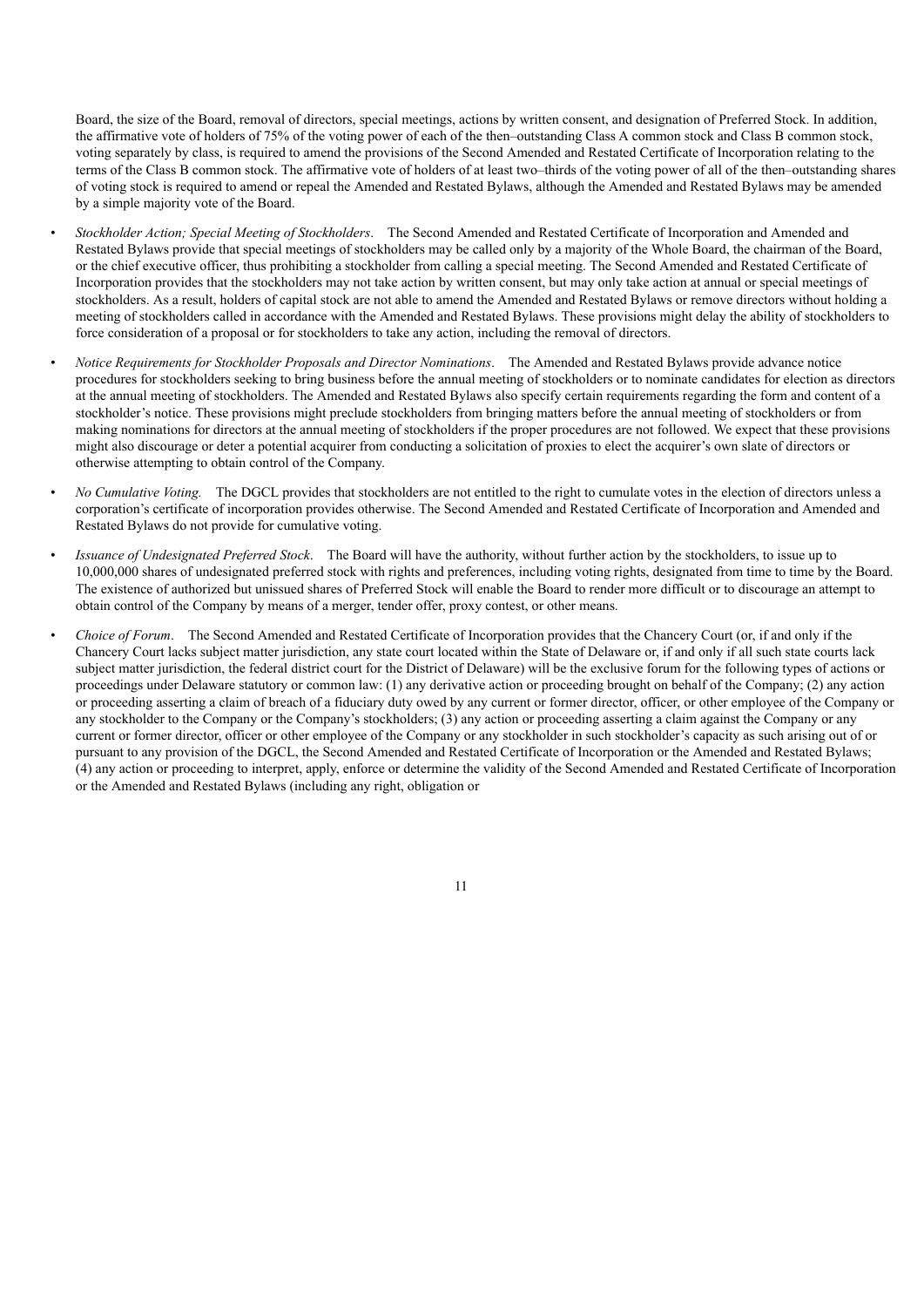remedy thereunder); (5) any action or proceeding as to which the DGCL confers jurisdiction to the Chancery Court; and (6) any action asserting a claim against the Company or any director, officer or other employee of the Company or any stockholder, governed by the internal affairs doctrine, in all cases to the fullest extent permitted by law and subject to the court's having personal jurisdiction over the indispensable parties named as defendants. The provisions would not apply to suits brought to enforce a duty or liability created by the Securities Act, the Exchange Act, or any other claim for which the U.S. federal courts have exclusive jurisdiction. Furthermore, Section 22 of the Securities Act creates concurrent jurisdiction for federal and state courts over all such Securities Act actions. Accordingly, both state and federal courts have jurisdiction to entertain such claims. To prevent having to litigate claims in multiple jurisdictions and the threat of inconsistent or contrary rulings by different courts, among other considerations, the Second Amended and Restated Certificate of Incorporation provides that the federal district courts of the United States of America will be the exclusive forum for resolving any complaint asserting a cause of action arising under the Securities Act.

While the Delaware courts have determined that such choice of forum provisions are facially valid, a stockholder may nevertheless seek to bring a claim in a venue other than those designated in the exclusive forum provisions. In such instance, we would expect to vigorously assert the validity and enforceability of the exclusive forum provisions of the Second Amended and Restated Certificate of Incorporation. This may require significant additional costs associated with resolving such action in other jurisdictions and there can be no assurance that the provisions will be enforced by a court in those other jurisdictions.

## **Limitation of Liability and Indemnification**

The Amended and Restated Bylaws provide that the Company will indemnify its directors and officers, and may indemnify its employees and other agents, to the fullest extent permitted by Delaware law.

Delaware law prohibits the Second Amended and Restated Certificate of Incorporation from limiting the liability of the Company's directors for the following:

- any breach of the director's duty of loyalty to the Company or to its stockholders;
- acts or omissions not in good faith or that involve intentional misconduct or a knowing violation of law;
- unlawful payment of dividends or unlawful stock repurchases or redemptions; and
- any transaction from which the director derived an improper personal benefit.

If Delaware law is amended to authorize corporate action further eliminating or limiting the personal liability of a director, then the liability of the Company's directors will be eliminated or limited to the fullest extent permitted by Delaware law, as so amended. The Second Amended and Restated Certificate of Incorporation does not eliminate a director's duty of care and, in appropriate circumstances, equitable remedies, such as injunctive or other forms of non–monetary relief, remain available under Delaware law. This provision also does not affect a director's responsibilities under any other laws, such as the federal securities laws or other state or federal laws. Under the Amended and Restated Bylaws, the Company can purchase insurance on behalf of any person whom it is required or permitted to indemnify.

In addition to the indemnification required in the Second Amended and Restated Certificate of Incorporation and Amended and Restated Bylaws, the Company has entered into an indemnification agreement with each member of the Board and each of its officers. These agreements provide for the indemnification of the Company's directors and officers for certain expenses and liabilities incurred in connection with any action, suit, proceeding or alternative dispute resolution mechanism, or hearing, inquiry or investigation that may lead to the foregoing, to which they are a party or other participant, or are threatened to be made a party or other participant, by reason of the fact that they are or were a director, officer, employee, agent or fiduciary of the Company, by reason of any action or inaction by them while serving as an officer, director, agent or fiduciary, or by reason of the fact that they were serving at the Company's request as a director, officer, employee, agent or fiduciary of another entity. In the case of an action or proceeding by or in the right of the Company, no indemnification will be provided for any claim where a court

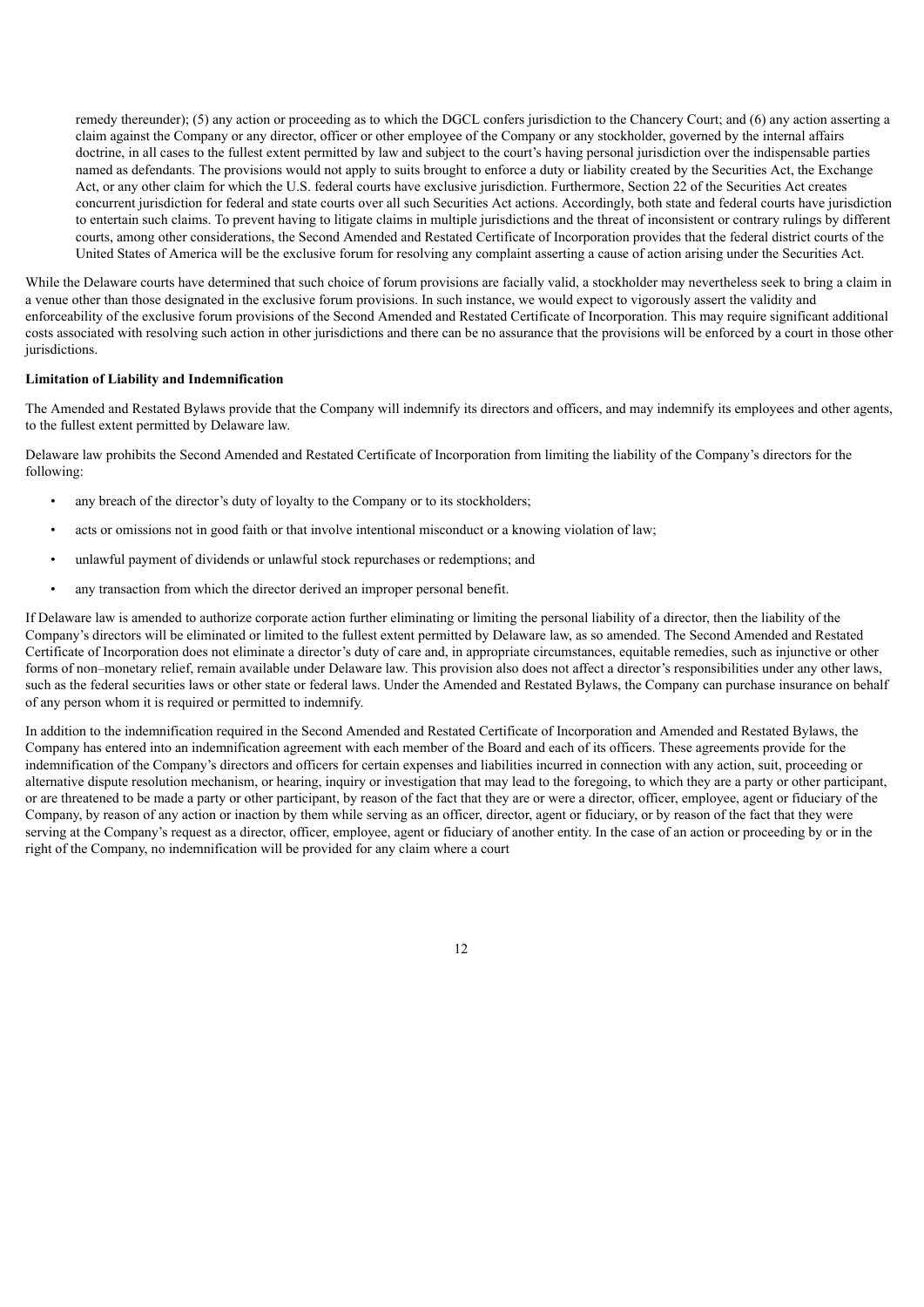determines that the indemnified party is prohibited from receiving indemnification. We believe that these charter and bylaw provisions and indemnification agreements are necessary to attract and retain qualified persons as directors and officers.

The limitation of liability and indemnification provisions in the Amended and Restated Certificate of Incorporation and Amended and Restated Bylaws may discourage stockholders from bringing a lawsuit against directors for breach of their fiduciary duties. They may also reduce the likelihood of derivative litigation against directors and officers, even though an action, if successful, might benefit the Company and its stockholders. Moreover, a stockholder's investment may be harmed to the extent the Company pays the costs of settlement and damage awards against directors and officers pursuant to these indemnification provisions.

## **Listing of Securities**

Our Class A common stock is listed on the Nasdaq Global Select Market under the symbol "LAZR." The applicable prospectus supplement will contain information, where applicable, as to any other listing, if any, on the Nasdaq Global Select Market or any securities market or other exchange of the preferred stock covered by such prospectus supplement.

## **Transfer Agent and Registrar**

<span id="page-36-0"></span>The transfer agent and registrar for our Class A common stock is American Stock Transfer & Trust Company, LLC.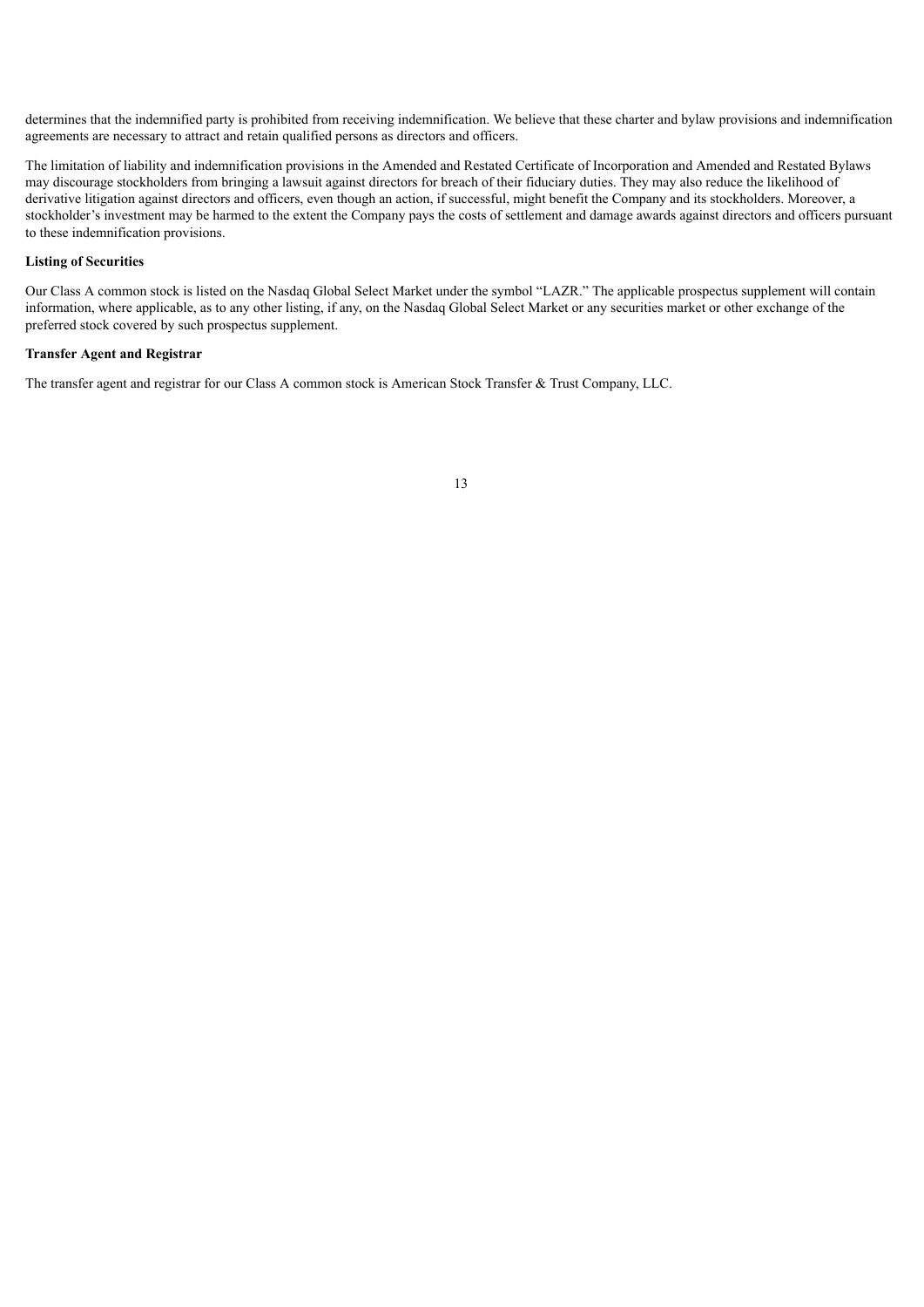## **DESCRIPTION OF OUR DEBT SECURITIES**

We may issue debt securities from time to time, in one or more series, as either senior or subordinated debt or as senior or subordinated convertible debt. Such convertible debt may be exchangeable for and/or convertible into shares of Class A common stock or any of the other securities that may be sold under this prospectus. The debt securities will be issued under one or more separate indentures between us and a designated trustee. We will include in a prospectus supplement the specific terms of each series of senior or subordinated debt securities being offered, including the terms, if any, on which a series of senior or subordinated debt securities may be convertible into or exchangeable for other securities. In addition, the material terms of any indenture, which will govern the rights of the holders of our senior or subordinated debt securities will be set forth in the applicable prospectus supplement.

<span id="page-37-0"></span>We urge you to read the applicable prospectus supplements and any related free writing prospectuses related to the debt securities that we may offer under this prospectus, as well as the complete indenture that contains the terms of the debt securities.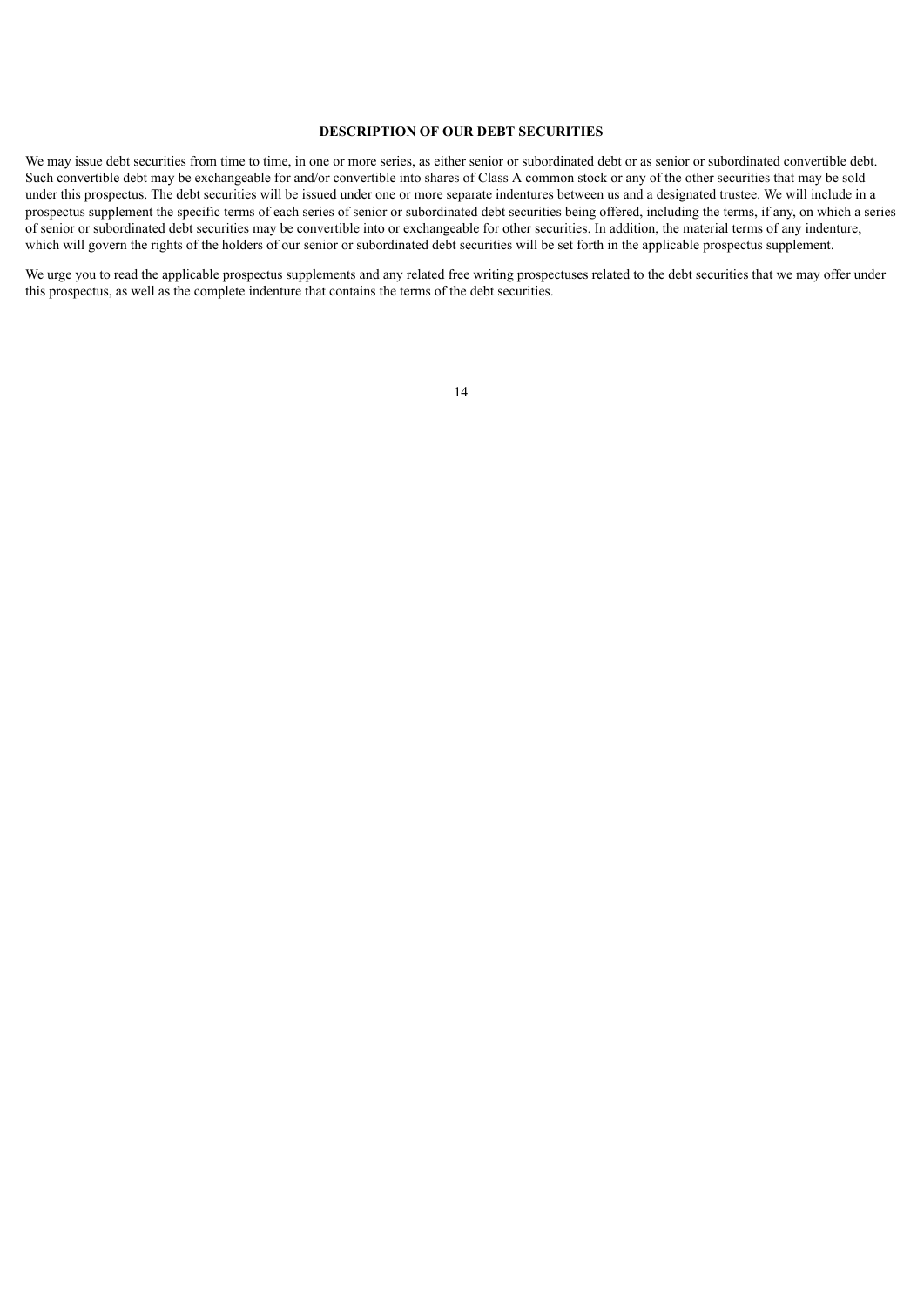## **DESCRIPTION OF OUR WARRANTS**

We may issue warrants to purchase our debt or equity securities or securities of third parties or other rights, including rights to receive payment in cash or securities based on the value, rate or price of one or more specified commodities, currencies, securities or indices, or any combination of the foregoing. Warrants may be issued independently or together with any other securities and may be attached to, or separate from, such securities. Each series of warrants will be issued under a separate warrant agreement to be entered into between us and a warrant agent. The terms of any warrants to be issued and a description of the material provisions of the applicable warrant agreement will be set forth in the applicable prospectus supplement.

<span id="page-38-0"></span>We urge you to read the applicable prospectus supplements and any related free writing prospectuses related to the warrants that we may offer under this prospectus, as well as the complete warrant agreements and warrant certificates that contain the terms of the warrants.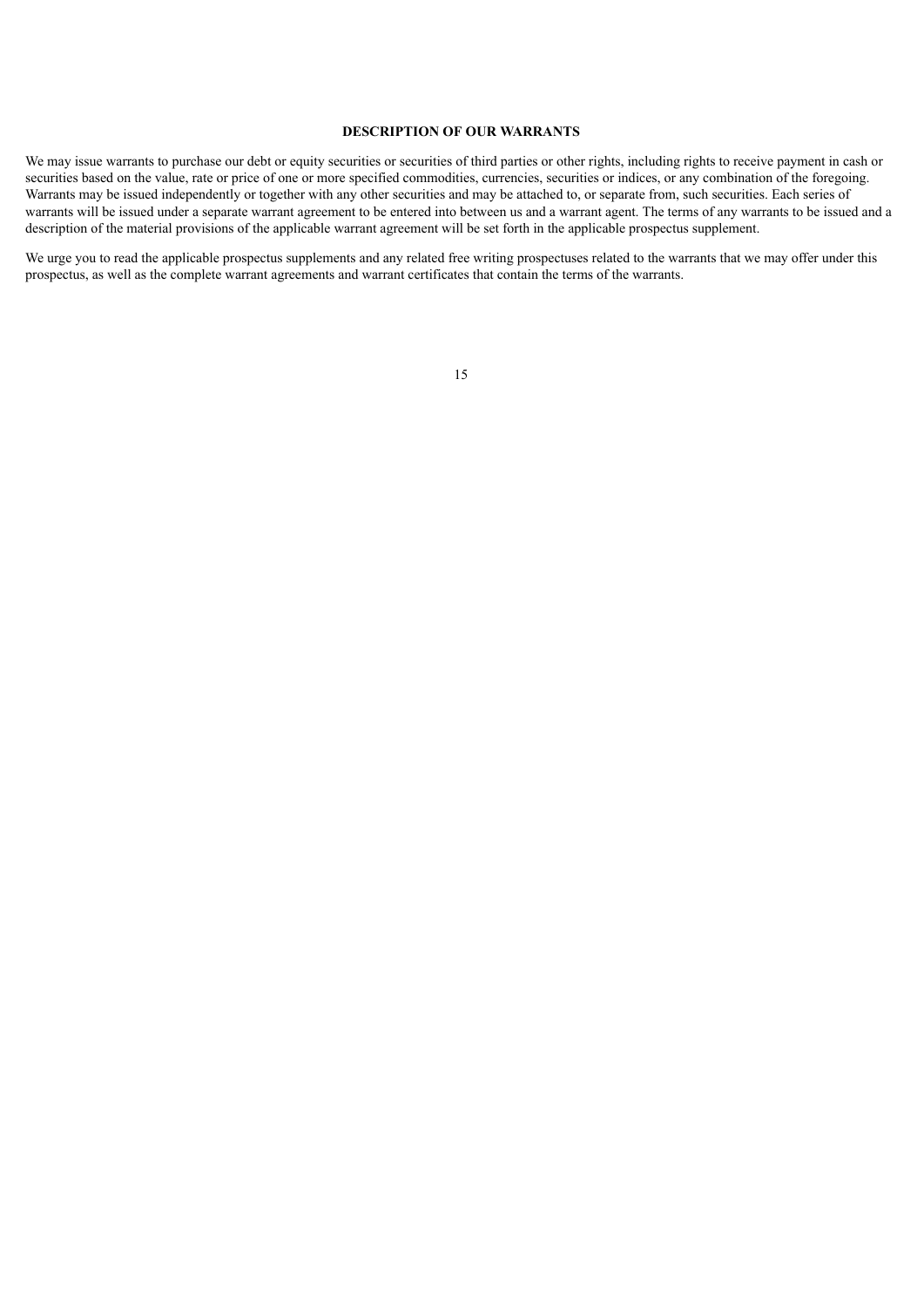## **DESCRIPTION OF OUR UNITS**

We may issue units consisting of any combination of the other types of securities offered under this prospectus in one or more series. We may evidence each series of units by unit certificates that we will issue under a separate agreement. We may enter into unit agreements with a unit agent. Each unit agent will be a bank or trust company that we select. We will indicate the name and address of the unit agent in the applicable prospectus supplement relating to a particular series of units.

<span id="page-39-0"></span>We urge you to read the applicable prospectus supplement and any related free writing prospectus, as well as the complete unit certificate that contains the terms of the units.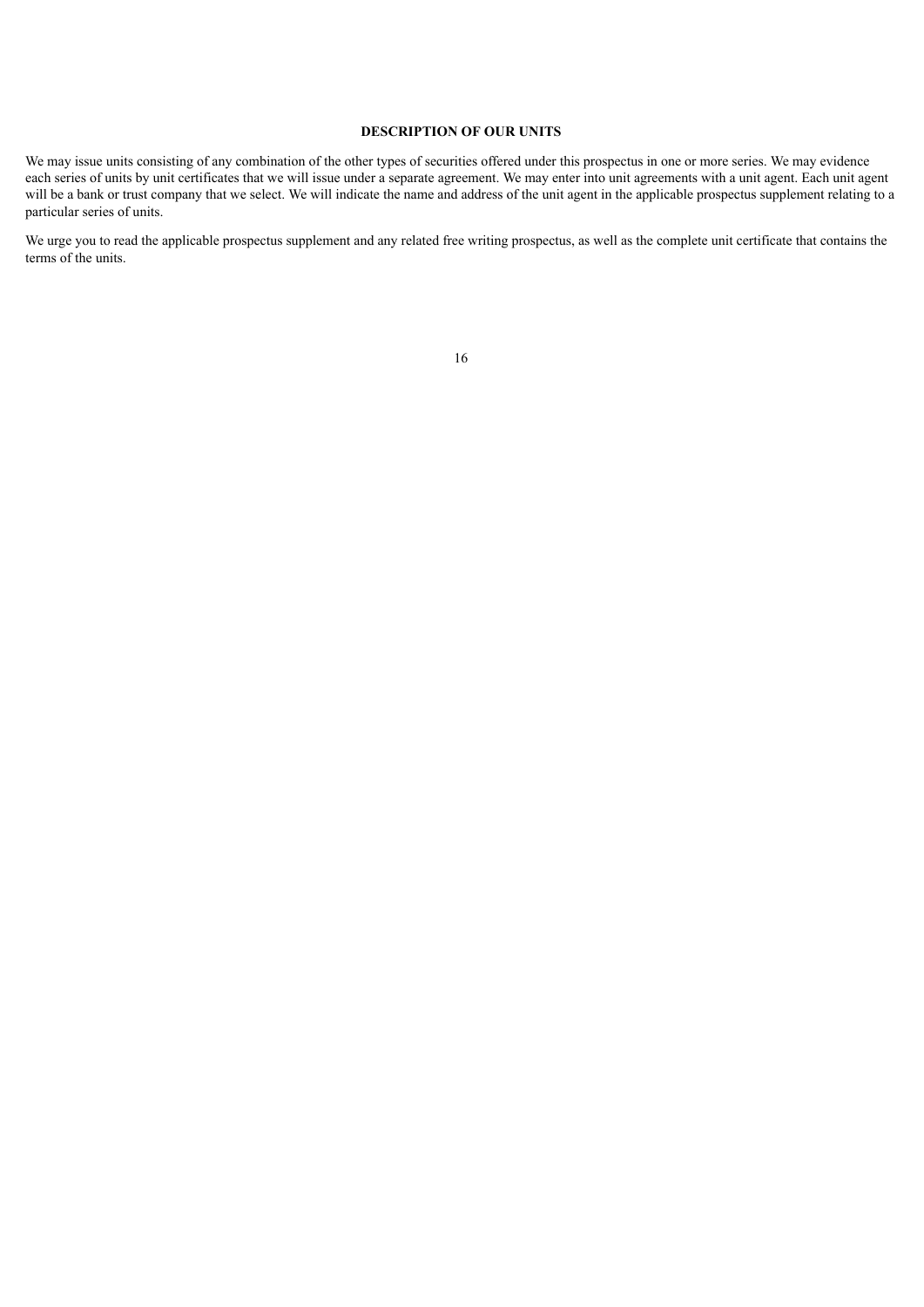## **PLAN OF DISTRIBUTION**

We may sell our securities from time to time in one or more transactions. We may sell our securities to or through agents, underwriters, dealers, remarketing firms or other third parties or directly to one or more purchasers or through a combination of any of these methods. In some cases, we or dealers acting with us or on behalf of us may also purchase our securities and reoffer them to the public. We may also offer and sell, or agree to deliver, our securities pursuant to, or in connection with, any option agreement or other contractual arrangement.

Agents whom we designate may solicit offers to purchase our securities.

- We will name any agent involved in offering or selling our securities, and disclose any commissions that we will pay to the agent, in the applicable prospectus supplement.
- Unless we indicate otherwise in the applicable prospectus supplement, agents will act on a best efforts basis for the period of their appointment.
- Agents may be deemed to be underwriters under the Securities Act, of any of our securities that they offer or sell.

We may use an underwriter or underwriters in the offer or sale of our securities.

- If we use an underwriter or underwriters, we will execute an underwriting agreement with the underwriter or underwriters at the time that we reach an agreement for the sale of our securities.
- We will include the names of the specific managing underwriter or underwriters, as well as the names of any other underwriters, and the terms of the transactions, including the compensation the underwriters and dealers will receive, in the applicable prospectus supplement.
- The underwriters will use the applicable prospectus supplement, together with the prospectus, to sell our securities.

We may use a dealer to sell our securities.

- If we use a dealer, we will sell our securities to the dealer, as principal.
- The dealer will then sell our securities to the public at varying prices that the dealer will determine at the time it sells our securities.
- We will include the name of the dealer and the terms of the transactions with the dealer in the applicable prospectus supplement.

We may solicit directly offers to purchase our securities, and we may directly sell our securities to institutional or other investors, as well as to certain persons pursuant to, or in connection with, any commercial agreement or other contractual arrangement. We will describe the terms of direct sales in the applicable prospectus supplement.

We may engage in at–the–market offerings into an existing trading market in accordance with Rule  $415(a)(4)$  of the Securities Act.

We may indemnify agents, underwriters and dealers against certain liabilities, including liabilities under the Securities Act. Agents, underwriters and dealers, or their affiliates, may be customers of, engage in transactions with or perform services for us or our respective affiliates, in the ordinary course of business.

We may authorize agents and underwriters to solicit offers by certain institutions to purchase our securities at the public offering price under delayed delivery contracts.

If we use delayed delivery contracts, we will disclose that we are using them in the prospectus supplement and will tell you when we will demand payment and when delivery of our securities will be made under the delayed delivery contracts.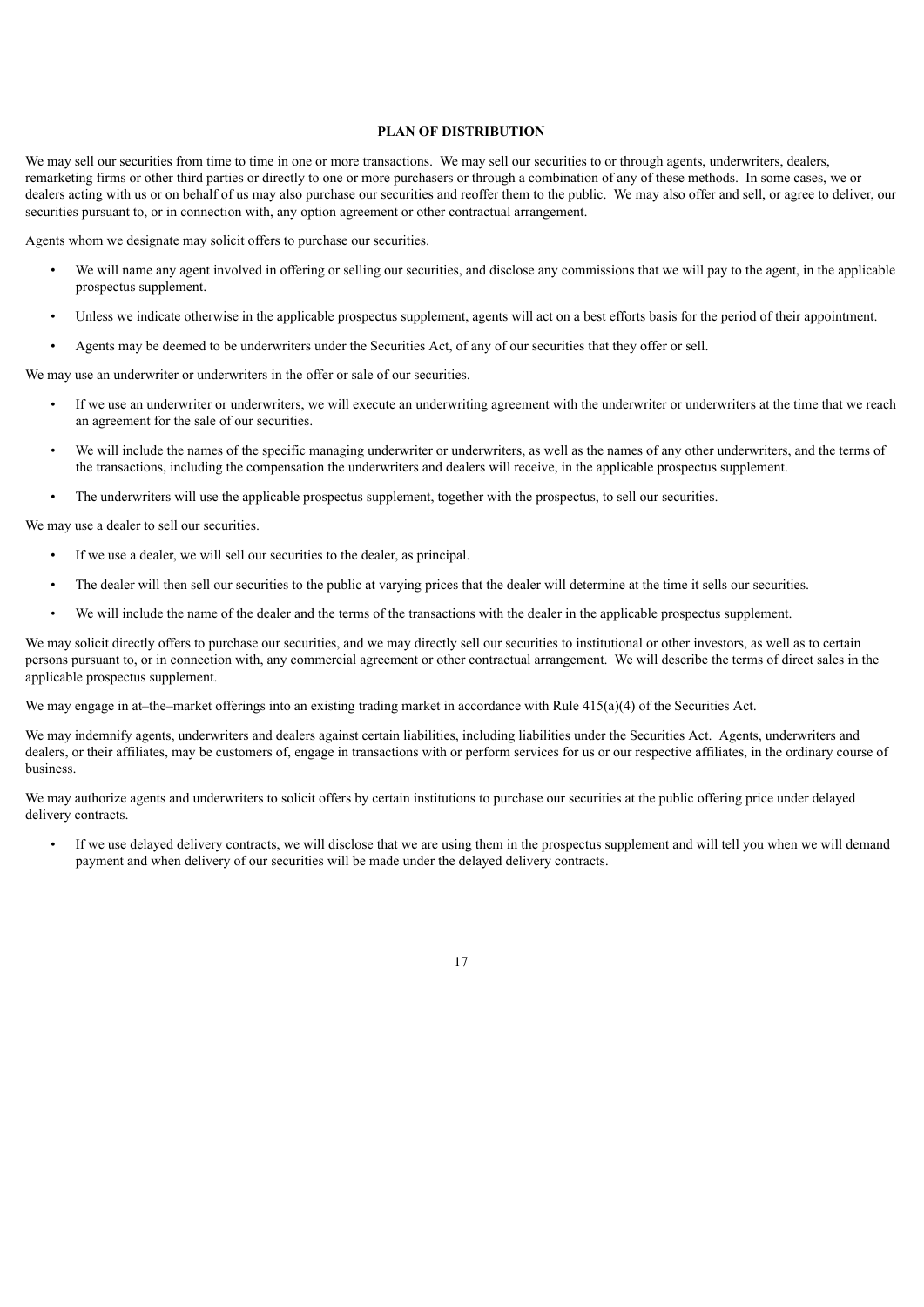- These delayed delivery contracts will be subject only to the conditions that we describe in the prospectus supplement.
- We will describe in the applicable prospectus supplement the commission that underwriters and agents soliciting purchases of our securities under delayed delivery contracts will be entitled to receive.

Unless otherwise specified in connection with a particular underwritten offering of our securities, the underwriters will not be obligated to purchase offered securities unless specified conditions are satisfied, and if the underwriters do purchase any offered securities, they will purchase all offered securities.

In connection with underwritten offerings of the offered securities and in accordance with applicable law and industry practice, the underwriters in certain circumstances are permitted to engage in certain transactions that stabilize the price of our securities. Such transactions consist of bids or purchases for the purpose of pegging, fixing or maintaining the price of our securities. If the underwriters create a short position in our securities in connection with the offering (i.e., if they sell more securities than are set forth on the cover page of the applicable prospectus supplement), the underwriters may reduce that short position by purchasing our securities in the open market or as otherwise provided in the applicable prospectus supplement. The underwriters may also impose a penalty bid, whereby selling concessions allowed to dealers participating in the offering may be reclaimed if the securities sold by them are repurchased in connection with stabilization transactions. In general, purchases of a security for the purpose of stabilization or to reduce a short position could cause the price of the security to be higher than it might be in the absence of such purchases. The imposition of a penalty bid might also have an effect on the price of our securities to the extent that it were to discourage resales of our securities. The underwriters are not required to engage in these activities and may end any of these activities at any time.

We may effect sales of securities in connection with forward sale, option or other types of agreements with third parties. Any distribution of securities pursuant to any forward sale agreement may be effected from time to time in one or more transactions that may take place through a stock exchange, including block trades or ordinary broker's transactions, or through broker–dealers acting either as principal or agent, or through privately–negotiated transactions, or through an underwritten public offering, or through a combination of any such methods of sale, at market prices prevailing at the time of sale, prices relating to such prevailing market prices or at negotiated or fixed prices.

<span id="page-41-0"></span>The specific terms of the lock–up provisions, if any, in respect of any given offering will be described in the applicable prospectus supplement.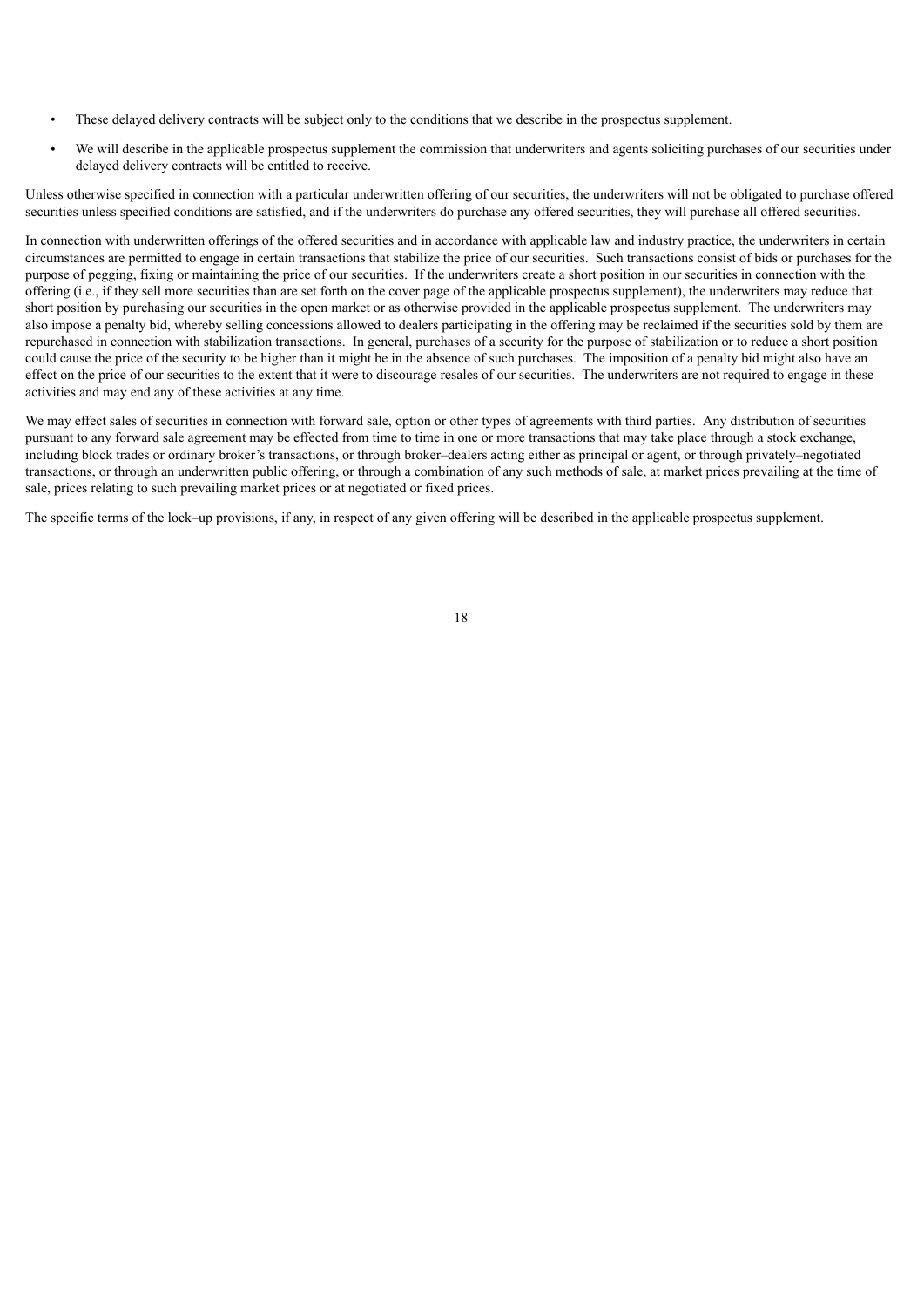## **LEGAL MATTERS**

The validity of the securities offered hereby will be passed upon for us by Orrick, Herrington & Sutcliffe LLP. Certain attorneys with Orrick, Herrington & Sutcliffe LLP and certain funds affiliated with the firm own and/or have an indirect interest in shares of Class A common stock, which represent less than 1% of our Class A common stock. Any underwriters or agents will be advised about other issues relating to the offering by counsel to be named in the applicable prospectus supplement.

## **EXPERTS**

<span id="page-42-0"></span>The financial statements of Luminar Technologies, Inc. as of and for the years ended December 31, 2020 and 2019 incorporated by reference in this prospectus by reference to Luminar Technologies, Inc.'s Annual Report on Form 10–K for the year ended December 31, 2020 have been audited by Deloitte & Touche LLP, an independent registered public accounting firm, as stated in their report. Such financial statements are incorporated by reference in reliance upon the report of such firm given their authority as experts in accounting and auditing.

## **WHERE YOU CAN FIND ADDITIONAL INFORMATION**

<span id="page-42-1"></span>This prospectus is part of a registration statement we filed with the SEC. This prospectus, which constitutes part of the registration statement, does not contain all of the information set forth in the registration statement and the exhibits and schedules thereto. For further information with respect to the Company and its securities, reference is made to the registration statement and the exhibits and any schedules filed therewith. Statements contained in this prospectus as to the contents of any contract or any other document referred to are not necessarily complete, and in each instance, we refer you to the copy of the contract or other document filed as an exhibit to the registration statement. Each of these statements is qualified in all respects by this reference.

You can read our SEC filings, including the registration statement, over the Internet at the SEC's website at www.sec.gov.

<span id="page-42-2"></span>We are subject to the information reporting requirements of the Exchange Act and we are required to file reports, proxy statements and other information with the SEC. These reports, proxy statements, and other information are available for inspection and copying at the SEC's website referred to above. We also maintain a website at www.luminartech.com, at which you may access these materials free of charge as soon as reasonably practicable after they are electronically filed with, or furnished to, the SEC. Information contained on or accessible through our website is not a part of this prospectus, and the inclusion of our website address in this prospectus is an inactive textual reference only.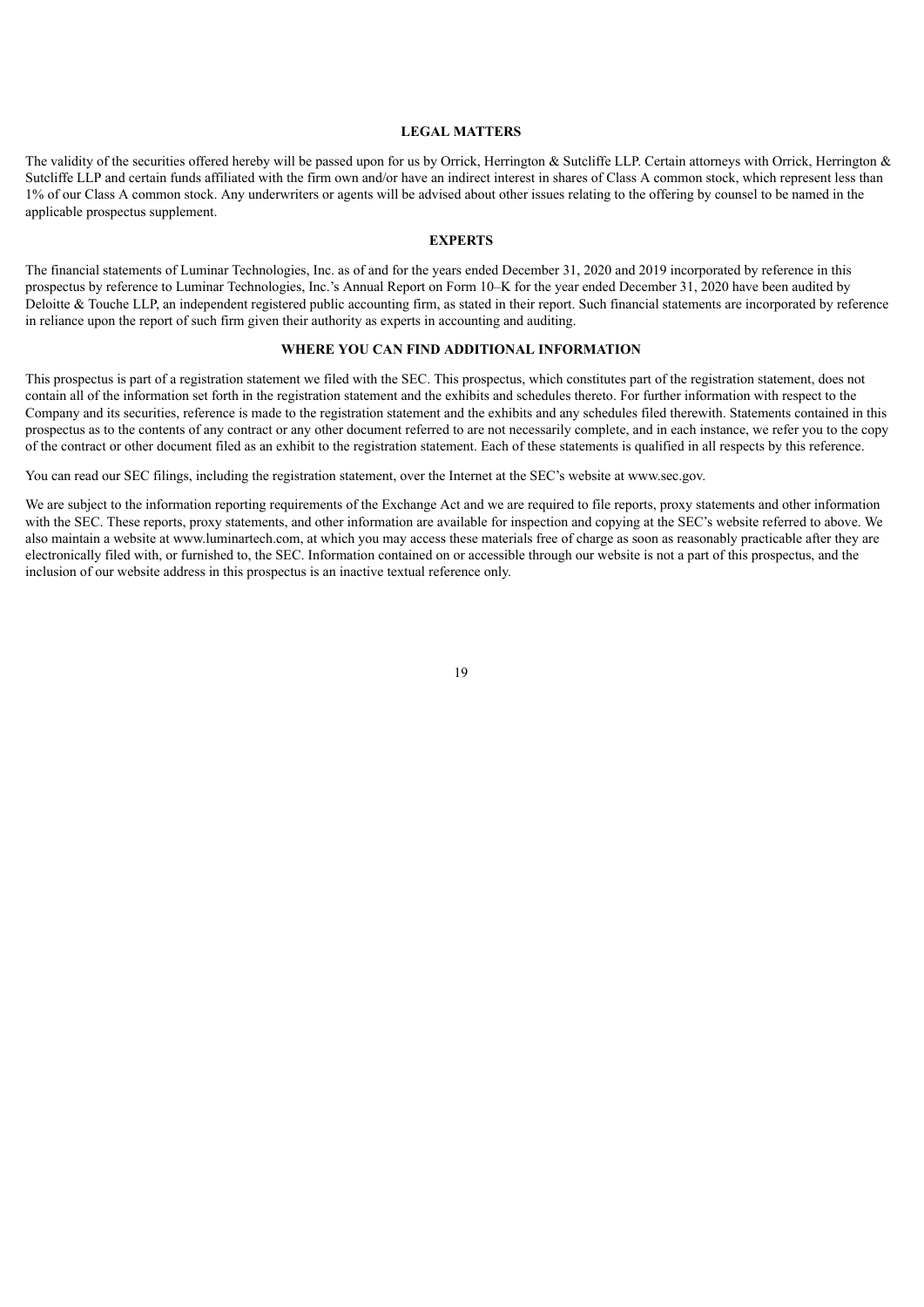## **INCORPORATION OF CERTAIN INFORMATION BY REFERENCE**

The SEC allows us to "incorporate by reference" the information from other documents we file with the SEC, which means that we can disclose important information to you by referring you to those documents instead of having to repeat the information in this prospectus. The information incorporated by reference is considered to be part of this prospectus, and later information that we file with the SEC will automatically update and supersede this information. We incorporate by reference the documents listed below and any future filings (including those made after the date of the initial filing of the registration statement of which this prospectus is a part and prior to the effectiveness of such registration statement) we will make with the SEC under Sections 13(a), 13(c), 14, or 15(d) of the Exchange Act until the termination of the offering of the shares covered by this prospectus (other than information furnished under Item 2.02 or Item 7.01 of Form 8–K):

- our Annual Report on Form [10–K](https://www.sec.gov/ix?doc=/Archives/edgar/data/0001758057/000162828021006908/lazr-20201231.htm) for the year ended December 31, 2020, filed with the SEC on April 14, 2021;
- our Quarterly Reports on Form 10–Q for the quarters ended [March](https://www.sec.gov/ix?doc=/Archives/edgar/data/0001758057/000162828021010327/lazr-20210331.htm) 31, 2021, June 30, [2021,](https://www.sec.gov/ix?doc=/Archives/edgar/data/0001758057/000162828021017019/lazr-20210630.htm) and [September](https://www.sec.gov/ix?doc=/Archives/edgar/data/0001758057/000162828021023285/lazr-20210930.htm) 30, 2021, filed with the SEC on May 14, 2021, August 13, 2021 and November 15, 2021, respectively;
- the information specifically [incorporated](http://www.sec.gov/Archives/edgar/data/0001758057/000162828021008446/luminar-2021proxystatement.htm) by reference into our Annual Report on Form 10–K for the year ended December 31, 2020, from our definitive proxy statement filed with the SEC on April 30, 2021;
- our Current Reports on Form 8–K filed with the SEC on [February](https://www.sec.gov/ix?doc=/Archives/edgar/data/0001758057/000162828021002003/lazr-20210208.htm) 3, 2021, February 12, 2021, [March](https://www.sec.gov/ix?doc=/Archives/edgar/data/0001758057/000162828021004572/lazr-20210311.htm) 11, [2021](https://www.sec.gov/ix?doc=/Archives/edgar/data/0001758057/000162828021012020/lazr-20210609.htm), June 10, 2021, December 14, 2021, [December](https://www.sec.gov/ix?doc=/Archives/edgar/data/0001758057/000162828021025078/lazr-20211214.htm) 15, 2021, [December](https://www.sec.gov/ix?doc=/Archives/edgar/data/0001758057/000162828021025326/lazr-20211214.htm) 17, 2021 and [December](https://www.sec.gov/ix?doc=/Archives/edgar/data/0001758057/000162828021025548/lazr-20211221.htm) 23, 2021 (in each case, except for [information](https://www.sec.gov/ix?doc=/Archives/edgar/data/0001758057/000162828021024988/lazr-20211212.htm) contained therein which is furnished rather than filed); and
- the description of our Class A common stock in our registration statement on [Form](http://www.sec.gov/Archives/edgar/data/0001758057/000119312519023624/d670884d8a12b.htm) 8–A filed with the SEC on January 31, 2019, including any amendments thereto or reports filed for the purpose of updating such description.
- All documents filed by Luminar under Sections 13(a), 13(c), 14 or 15(d) of the Exchange Act, that are filed (excluding, however, information we furnish to the SEC) (i) by us after the date of the initial registration statement and prior to its effectiveness and (ii) by us after the date of this prospectus and prior to the termination of any offering under this registration statement.

Any statement contained in this prospectus, or in a document all or a portion of which is incorporated by reference, shall be modified or superseded for purposes of this prospectus to the extent that a statement contained in this prospectus, any applicable prospectus supplement and any related free writing prospectus or any document incorporated by reference modifies or supersedes such statement. Any such statement so modified or superseded shall not, except as so modified or superseded, constitute a part of this prospectus.

Upon request, we will provide, without charge, to each person, including any beneficial owner, to whom a copy of this prospectus is delivered a copy of the documents incorporated by reference into this prospectus. You may request a copy of these filings, and any exhibits we have specifically incorporated by reference as an exhibit in this prospectus, at no cost by writing or telephoning us at the following:

> Luminar Technologies, Inc. 2603 Discovery Drive, Suite 100 Orlando, Florida 32826 Telephone: (407) 900–5259

You may also access these documents, free of charge on the SEC's website at www.sec.gov or on the "Investors" page of our website at luminartech.com. Information contained on our website is not incorporated by reference into this prospectus, and you should not consider any information on, or that can be accessed from, our website as part of this prospectus or any accompanying prospectus supplement.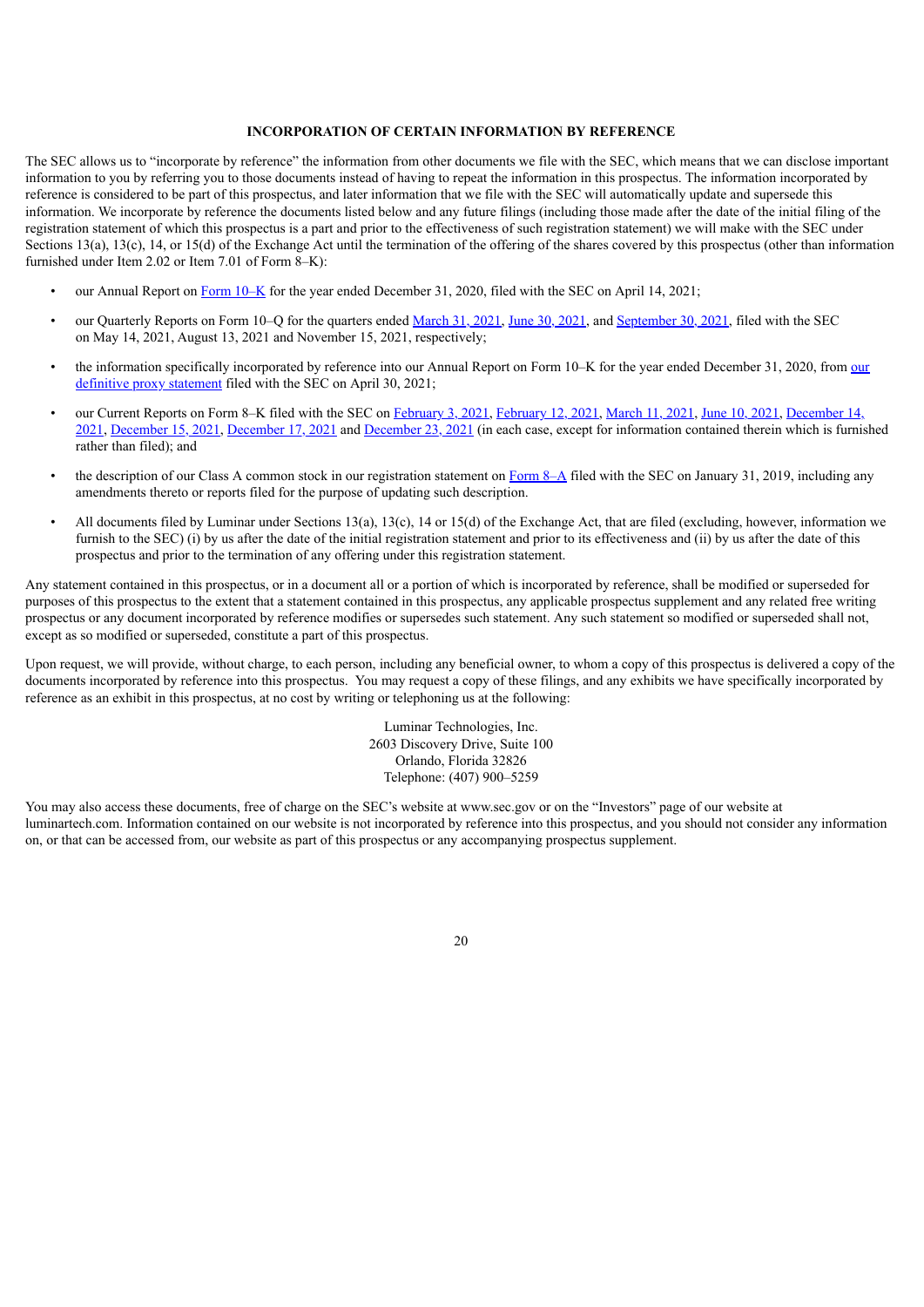This prospectus is part of a registration statement we filed with the SEC. We have incorporated exhibits into this registration statement. You should read the exhibits carefully for provisions that may be important to you.

We have not authorized anyone to provide you with information other than what is incorporated by reference or provided in this prospectus or any prospectus supplement. We are not making an offer of these securities in any state where such offer is not permitted. You should not assume that the information in this prospectus or in the documents incorporated by reference is accurate as of any date other than the date on the front of this prospectus or in the documents incorporated by reference is accurate as of an those documents.